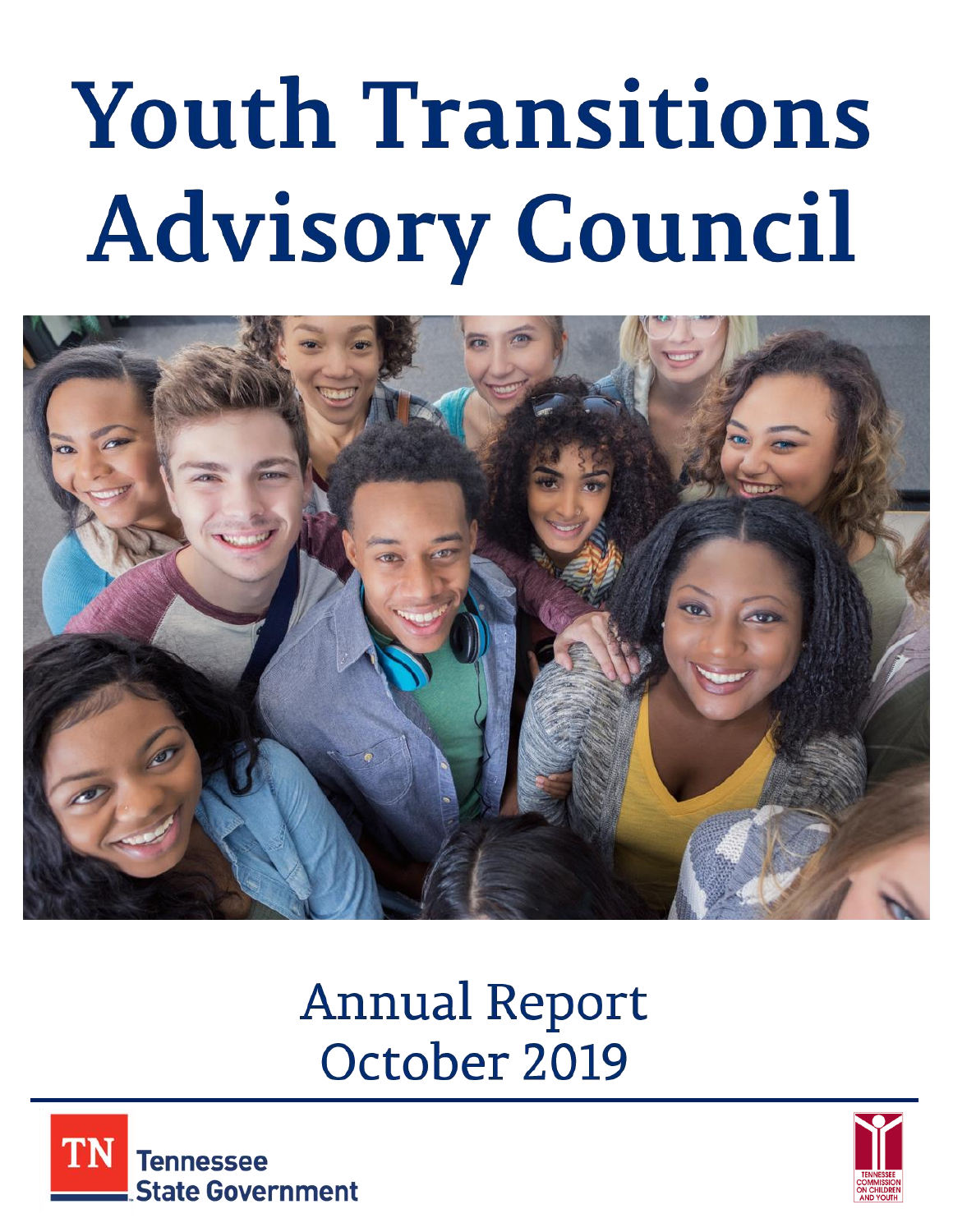

Tennessee Commission on Children and Youth authorization number 316103. October 2019. This public document was promulgated at a cost of \$1.41 each.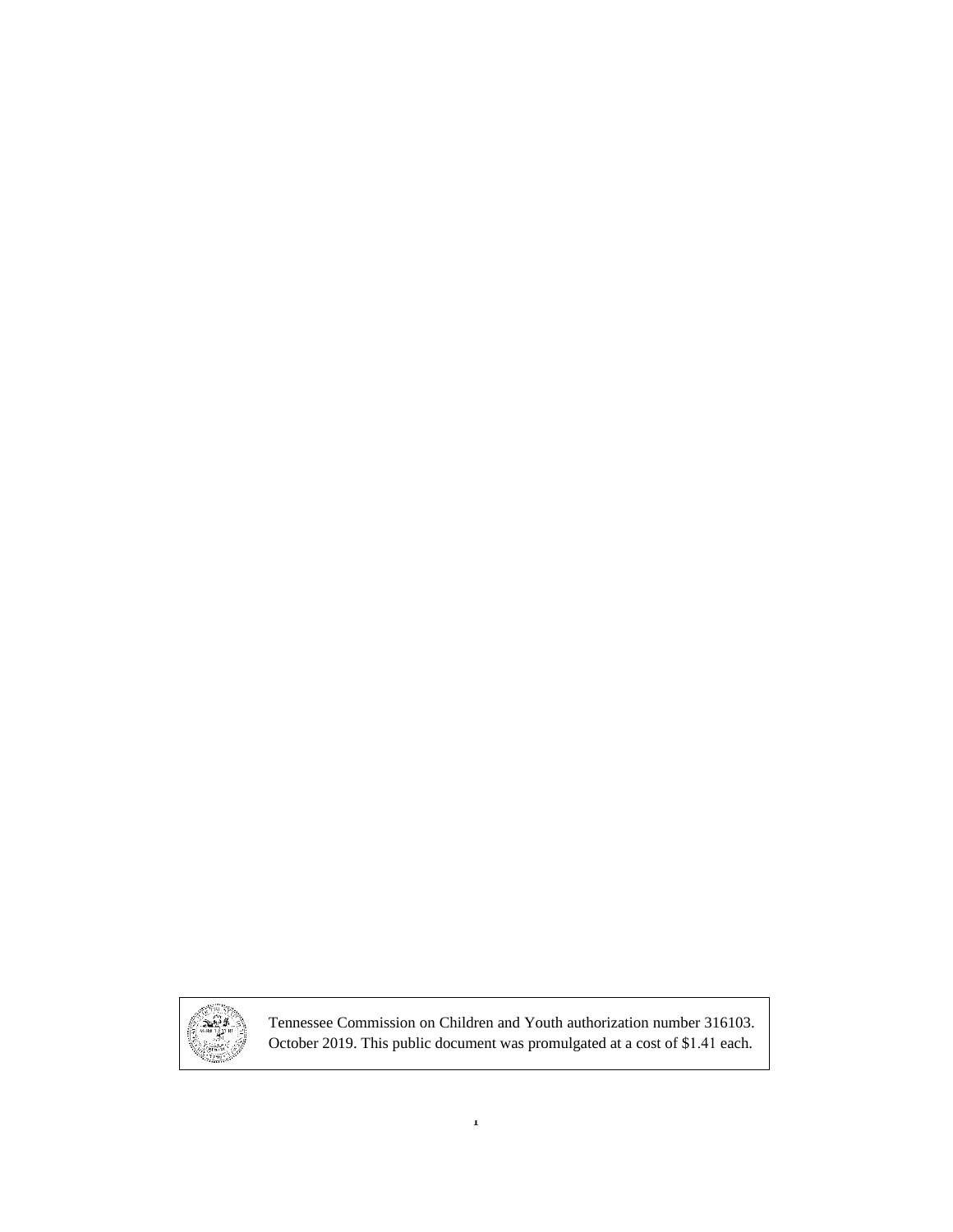# **TABLE OF CONTENTS**

| DEPARTMENT OF MENTAL HEALTH AND SUBSTANCE ABUSE SERVICES 51 |
|-------------------------------------------------------------|
|                                                             |
|                                                             |
|                                                             |

# MEETING SUMMARIES ARE AVAILABLE OF THE TCCY WEBSITE

https://www.tn.gov/tccy/ytac/tccy-ytac-youth-transitions-advisory-council-meeting-summaries.html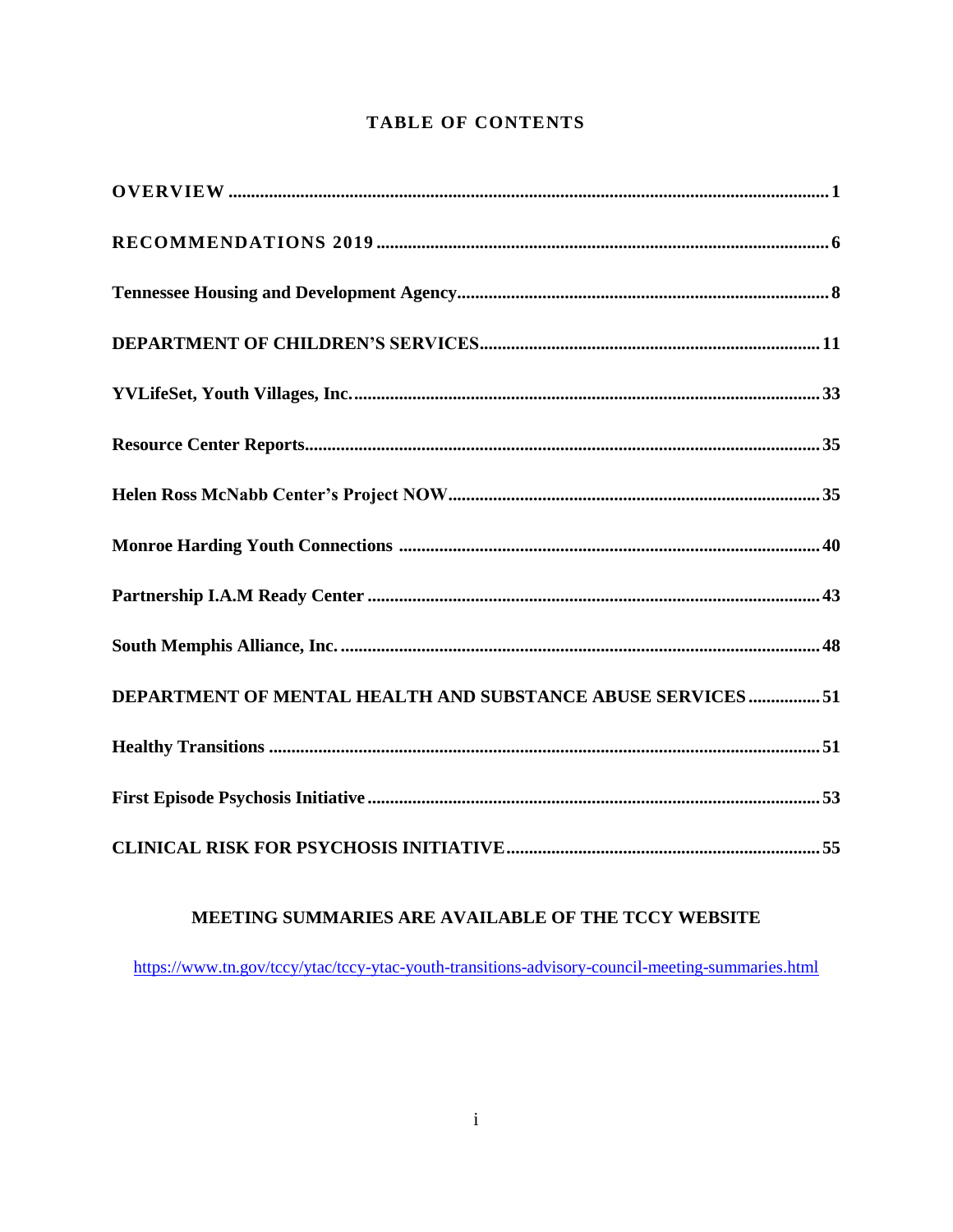#### **ACKNOWLEDGEMENTS**

- ➢ Steve Petty, Youth Policy Advocate, Youth Transitions Advisory Council Director, Tennessee Commission on Children and Youth.
- ➢ Richard Kennedy, Executive Director, Tennessee Commission on Children and Youth, Executive editor, Chair, Youth Transitions Advisory Council.
- ➢ Rose Naccarato, Director of Data and Communications, Tennessee Commission on Children and Youth.
- ➢ Fay Delk, Information Officer, Tennessee Commission on Children and Youth.
- ➢ Russette Sloan, Executive Administrative Assistant, Tennessee Commission on Children and Youth.
- ➢ Courtney Matthews, Director, Office of Independent Living, Department of Children's Services.
- ➢ Dave Aguzzi, Assistant Director, Office of Independent Living, Department of Children's Services.
- ➢ Jerresha Tinker, Youth Engagement Specialist, Office of Independent Living, Department of Children's Services.
- ➢ Heather Taylor-Griffith, Director of Office of Children, Young Adults and Families, Department of Mental Health and Substance Abuse Services.
- ➢ Jessica Mullins, Director of Youth and Young Adult Services, Department of Mental Health and Substance Abuse Services.
- ➢ Jules Wilson, Youth and Young Adult Coordinator, Department of Mental Health and Substance Abuse Services.
- ➢ Toni Shaw, Tennessee Housing and Development Agency.
- ➢ Christina Scott, YVLifeSet, Youth Villages, Inc.
- ➢ Pamela Madison, Monroe Harding Youth Connections.
- ➢ Christy Martin, Helen Ross McNabb's Project NOW.
- ➢ Tiffany Turnage, South Memphis Alliance, Inc.
- ➢ Catherine Kercher, River City Youth Collective

Also contributing to this report:

- ➢ Jon Berestecky, Transitional Youth Specialist, Chambliss Center for Children.
- ➢ Carla Garrett, Youth Grants Program Manager, Department of Labor and Workforce Development.
- $\triangleright$  Gina Lynette, Director of Communications, Learning, and Development, STEP, Inc (Support and Training for Exceptional Parents).
- ➢ Ned Andrew Solomon, Director of Partners in Policymaking, Council on Developmental Disabilities.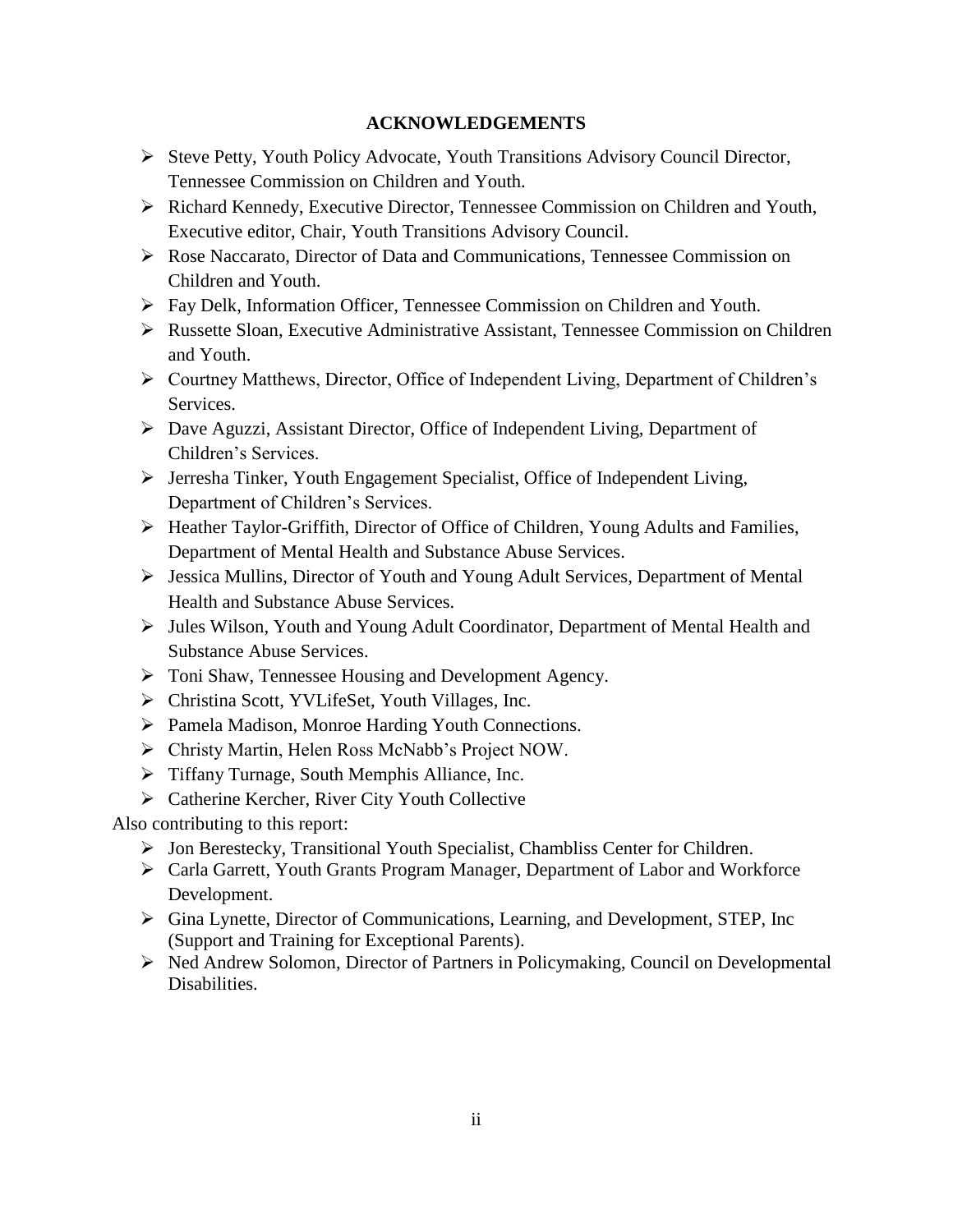

# **OVERVIEW**

In accordance with T.C.A. 37-2-601 – 37-2-606 the Tennessee Commission on Children and Youth is pleased to provide the 2019 Annual Report of the Youth Transitions Advisory Council. The Youth Transitions Advisory Council brings dedicated advocates together from all across the state who are developing and implementing new strategies to meet the challenges of engaging former foster youth as they make the critical transition from adolescence to adulthood. This report outlines the work of the Youth Transitions Advisory Council as the members continue to develop strategies to assist these young adults as they prepare for success in the lives ahead of them. Included in this report are ten recommendations for continued improvement in providing services for former foster youth.

For good or bad, the choices we make and the goals we set regarding education, career and interpersonal relationships shape the opportunities and outcomes available to us later in life. As we all know from experiences with the young adults in our lives, and as a growing body of research confirms, the human brain continues to grow and develop well past the age of 18. Brain executive functions such as good judgment and understanding the consequences of our actions are among the last to develop, often in the mid-twenties. Additional research shows that trauma and adverse childhood experiences affect the outcomes of many of these young people.

For former foster youth, the challenge of that transition is even greater because they often lack the important emotional and financial support nurturing parents provide their adult children. Prior to the advent of extension of foster care services, former foster youth often were left to fend for themselves upon aging out of state custody. Estranged from their families, lacking adequate education and social skills, many of these young people found themselves in dire circumstances, unable to meet their daily needs, continue their education, compete for jobs, find suitable housing or access adequate health or mental health care services. Many former foster youth experience homelessness, unplanned pregnancies or have encountered the criminal justice system because they aged out of custody without the proper tools to face the challenges of modern life most adults experience today. Extension of foster care services allows these youth the opportunity to complete or continue their education, with access to health care, housing assistance and other supports to help them succeed in life, while at the same time playing an important role in achieving the goals Tennessee has set for improving graduation rates, increasing educational attainment, building stronger families and creating safer communities.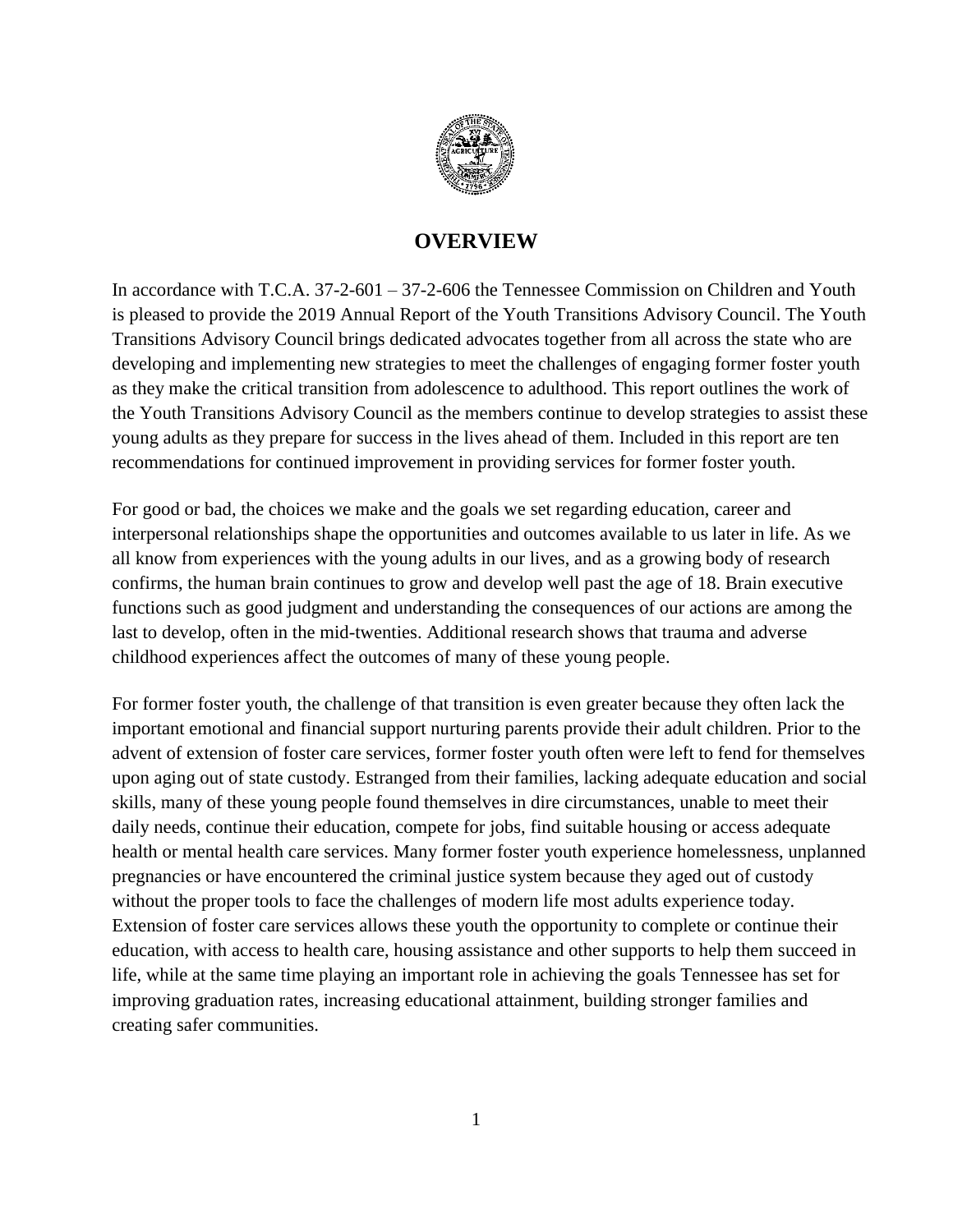Youth with behavioral health and substance abuse issues face many of the same barriers to success as they transition from child to adult serving systems. Young people with intellectual and developmental disabilities have additional challenges. Services funded by the Department of Mental Health and Substance Services and TennCare play an important role meeting the needs of these young people.

In FY 2019, 876 young people turned 18 years of age in state custody, of those, 741 were eligible for Extension of Foster Care Services with 332 accepting the services, an uptake rate of 44 percent. Of all the youth eligible for Extension of Foster Care Services who aged out during FY 2019, only three percent of eligible juvenile justice youth accepted Extension of Foster Care Services, while 39 percent of dependent/neglected youth accepted. The percentage of youth adjudicated Unruly who accepted EFCS was two percent.

The average length of stay in Extension of Foster Care Services was 273 days with half of youth exiting after 187 days. The two main reasons for termination of services are youth not maintaining academic eligibility and youth requesting termination of services.

Currently, youth must be working toward completion of their educational goals to participate in Extension of Foster Care Services up to age 21. In FY 2019, 26 DCS affiliated students completed post-secondary education. The number of youth receiving scholarships increased in FY 2019. Two scholarships are available to DCS youth, the federally funded Education and Training Voucher and the state funded Bright Futures Scholarships. In FY 2019, 708 young people received these scholarships, a significant increase over 2018.

The DCS Office of Independent Living coordinates four grand regional Youth 4 Youth Board meetings (two in Grand East) in collaboration with community-based partners. Meeting topics and activities vary from region to region, but all offer a variety of informational presentations by professionals, team building events, public services opportunities, focus group and discussion topics, skill and knowledge training, college tours, and fellowship with other foster youth. DCS has also offered Leadership Academy Camps and experimented with a Day Camp.

Tennessee's Extension of Foster Care Services program currently operates three of the five eligibility criteria outlined in the Fostering Connections guidelines and Tenn. Code Ann. 37-2-417 Tennessee's Transitioning Youth Empowerment Act of 2010: completing secondary education or a program leading to an equivalent credential, enrolled in an institution that provides postsecondary or vocational education or incapable of working or enrolling in an approved academic program due to a medical condition, including a developmental or intellectual condition. In FY 2017, DCS began an analysis project to explore expanding EFC to include the two remaining eligibility criteria, participating in a program or activity designed to promote or remove barriers to employment and employed for at least 80 hours per month. After review of extensive data, DCS executive and senior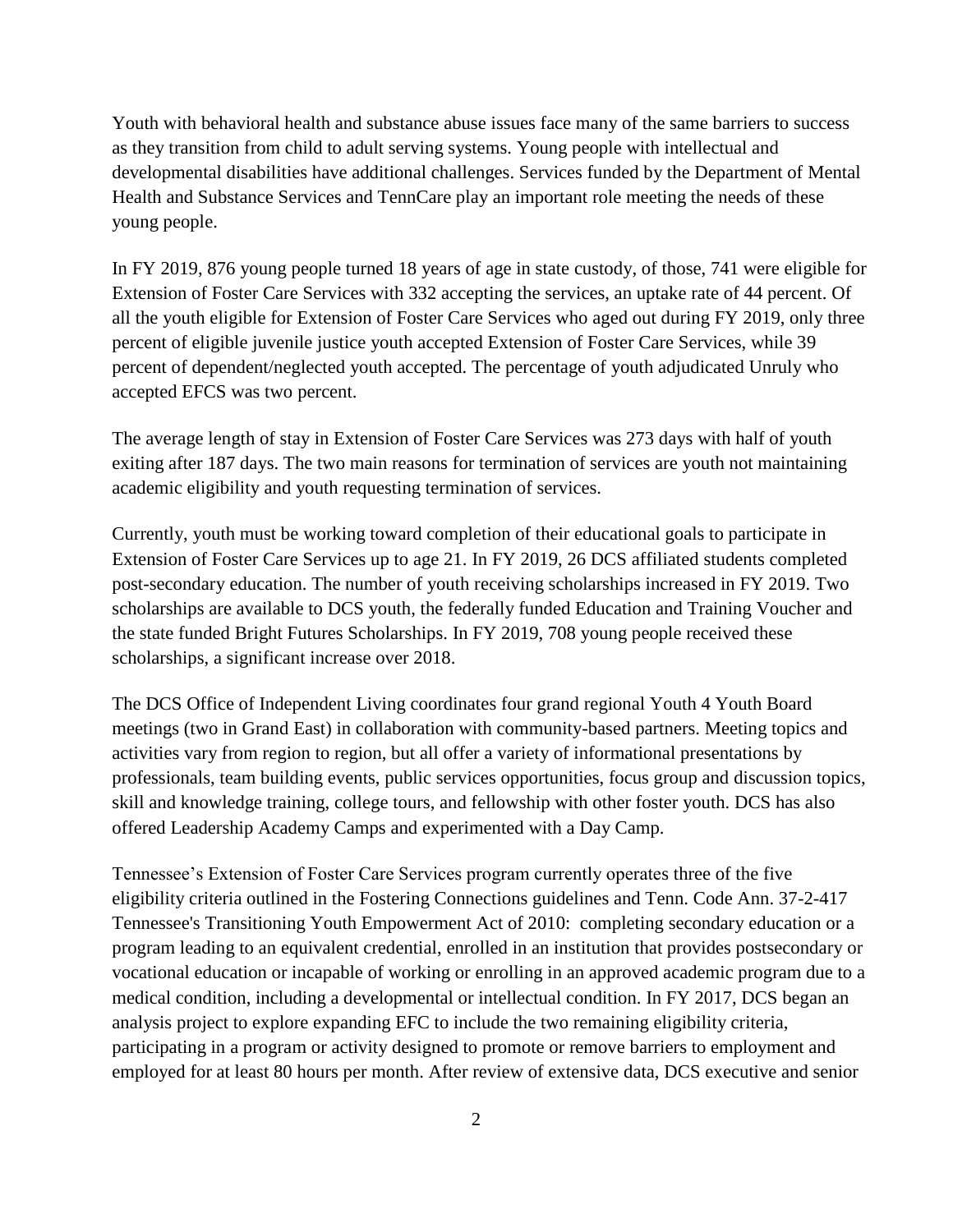staff decided to proceed with privatizing of the Extension of Foster Care Services case management with the goal of expanding the eligibility criteria in the future. Youth Villages' YVLifeSet is now providing case management for the EFCS population, allowing more youth to be served in the program.

Youth Villages' YVLifeSet program is designed to assist young adults between the ages of 17 and 22, who are transitioning from child welfare and juvenile justice services to adulthood, in learning the skills needed to live successfully. YVLifeSet specialists carry a small average caseload of 8-10 and have multiple contacts weekly with each young person in order to engage on a high level. The focal areas of YVLifeSet include permanency, education, employment, housing (through natural supports), basic independent living skills, and engagement. To support youth in their transition to adulthood, the program uses evidence-based interventions and best practices with regards to the following areas: trauma, pregnant/parenting youth, substance abuse issues, physical and mental health, domestic violence, financial literacy and basic independent living skills. In FY 2019, YVLifeSet served about 672 youth daily. A total of 1,575 youth participated in the program and at 12-month follow-up 93 percent were in school, graduated or working, 92 percent were living with family or independently and 91 percent had experienced no trouble with the law

DCS along with community partners provide Resource Centers for the youth in the Extension of Foster Care Services program in Nashville Youth Connections (Monroe Harding), Memphis' Dream Seekers (South Memphis Alliance), Knoxville Project Now (Helen Ross McNabb) and in Chattanooga River City Youth Collective (The Partnership for Families, Children and Adults.) Each Resource Center, though truly unique to their region, provide core services to assist youth: The Opportunity Passport™ financial management classes, high school equivalency prep, post-secondary education planning, assistance with employment, sexual health education and assistance with finding housing.

A significant issue for youth aging out of foster care and all former foster youth is access to affordable housing. Former foster youth make-up one-third to one-half of the homeless population in Tennessee and across the country. The Tennessee Housing and Development Agency has increased its efforts over the years to serve these young people. The THDA strategic plan includes provisions to address the housing needs of youth aging out of foster care. Priority points are added to Tennessee Housing Trust Fund Competitive Grant applications proposing to serve youth aging out of the foster care system. In 2019, TN Housing Trust Fund Competitive Grant awarded to Crossroads Campus a grant totaling \$500,000 for construction of 25 units of rental housing in Nashville. The housing will serve young adults facing homelessness, including individuals who have experienced foster care, juvenile justice, the effects of long-term poverty, and other past traumas. There has also been an increase in the availability of supervised independent living situations in East and Middle Tennessee. However, these programs are lacking in West Tennessee where there is great need.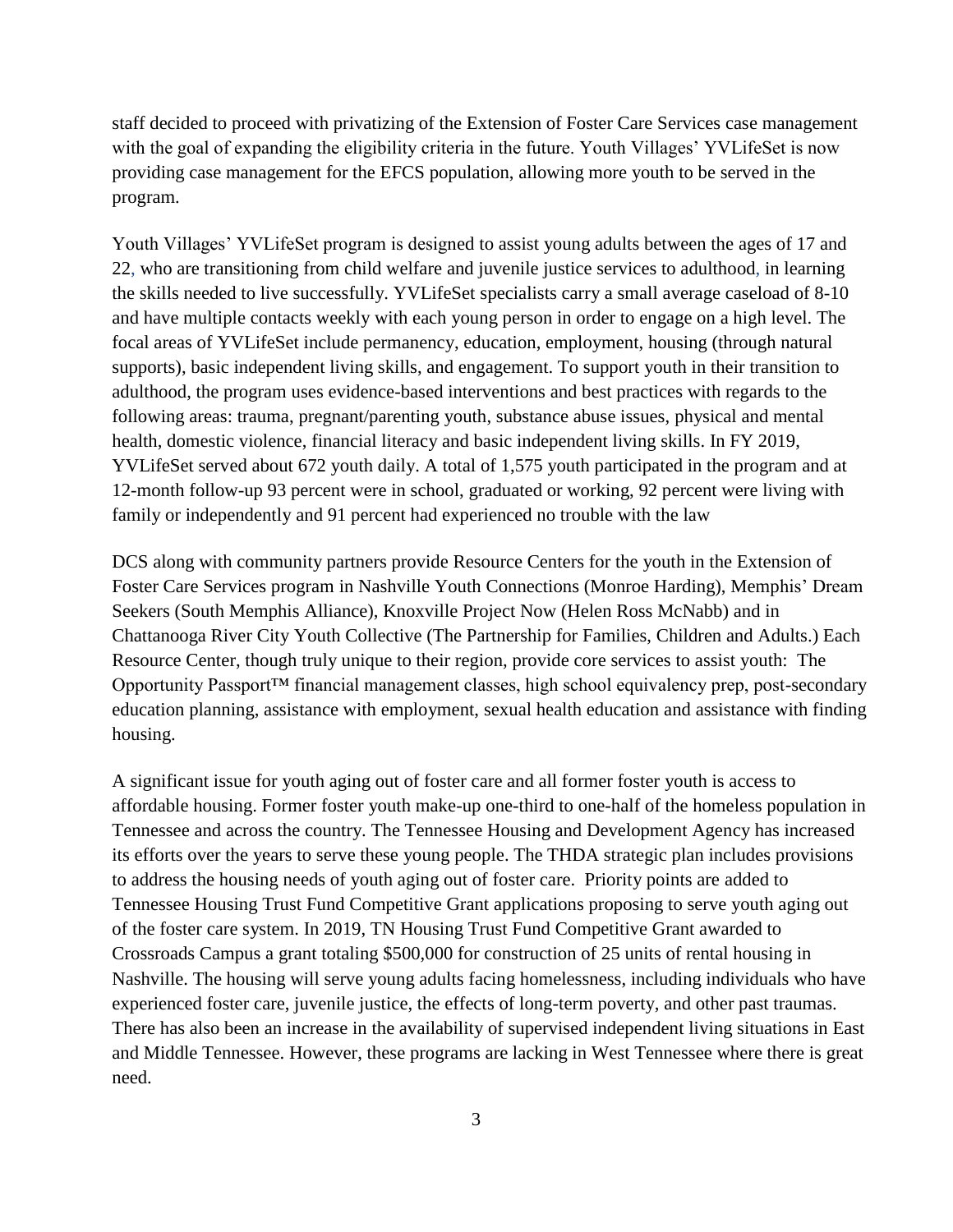The Tennessee Department of Mental Health and Substance Abuse Services currently implements 3 programs addressing the needs of transition age youth: the Tennessee Healthy Transitions Initiative, the First Episode Psychosis Initiative and Tennessee Clinical High Risk for Psychosis Initiative.

The Tennessee Healthy Transitions Initiative is a five-year \$5 million discretionary grant awarded to the TDMHSAS by the Substance Abuse and Mental Health Services Administration (SAMHSA) in September 2014. The purpose of the Tennessee Healthy Transitions Initiative is to assist Tennessee youth and young adults with or at risk of developing a serious mental health condition and/or co-occurring disorder in improving their health and wellness, leading selfdirected lives, and reaching their full potential. TDMHSAS applied for and obtained a second round of Healthy Transitions funding that began in March 2019 and will continue until March 2024. The new grant, Healthy Transitions: Improving Life Trajectories (HT-ILT) will assist Tennessee youth and young adults ages 16-25 with a serious mental health condition or cooccurring disorders, with a particular focus on co-occurring mental health and intellectual and development disabilities, in maximizing their potential to assume adult roles and responsibilities and lead full and productive lives.

In the FY 2014 appropriation, Congress allocated additional funds to SAMHSA to support "evidence-based programs that address the needs of individuals with early serious mental illness, including psychotic disorders." States were required to set-aside five percent of their Mental Health Block Grant (MHBG) allocation to support this evidence-based program. The Tennessee Department of Mental Health and Substance Abuse Services (TDMHSAS) began planning for the implementation of the five percent set-aside to address early intervention programming as soon as the 2014 budget legislation passed. The proposal approved by SAMHSA included provisions for a First Episode Psychosis (FEP) treatment program to implement in a sevencounty area in the northwest corner of Tennessee using a Coordinated Specialty Care model. The program, titled OnTrackTN, serves youth and young adults between the ages of 15-30, who are experiencing psychotic symptoms such as hallucinations, unusual thoughts or beliefs, or disorganized thinking, with symptoms present for more than a week but less than 24 months. Congress increased set aside again in 2016 and 2018 and as a result, OnTrackTN is available in northwest TN, Davidson, Hamilton, Knox and Shelby counties.

The Tennessee Clinical High Risk for Psychosis Initiative is a five-year \$1.6 million discretionary grant awarded to the TDMHSAS by SAMHSA in October 2019. The purpose of the Clinical High Risk for Psychosis (CHR-P) Initiative is to assist Shelby County, Tennessee youth and young adults ages 12 to 25 who are at clinical high risk for developing psychosis to improve symptomatic and behavioral functioning; delay or prevent the onset of psychosis; and minimize the duration of untreated psychosis; enabling them to resume age-appropriate social, academic, and/or vocational activities.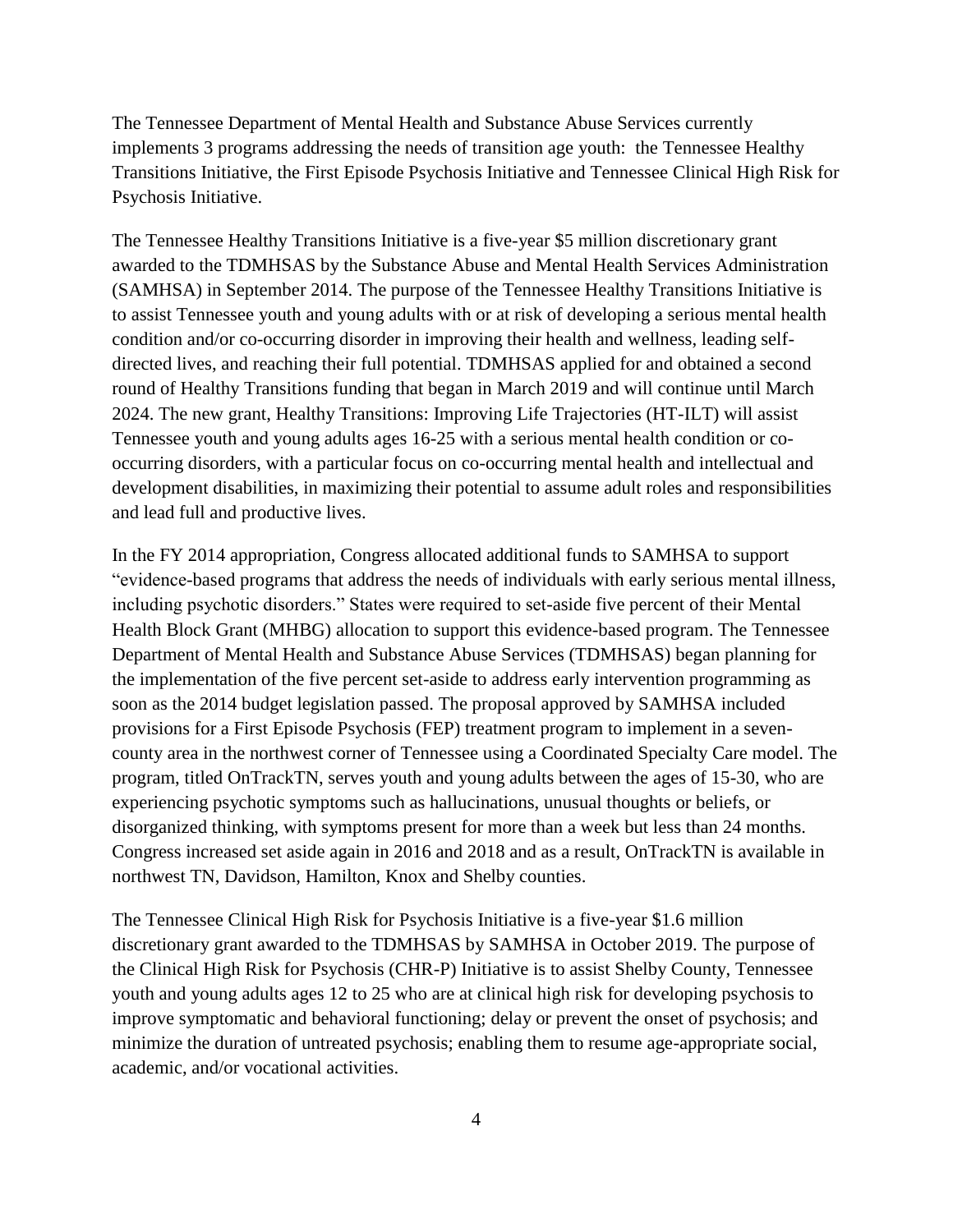The Youth Transitions Advisory Council and the Tennessee Commission on Children and Youth express appreciation to the members of the General Assembly for the opportunity to improve the lives of these young people, and for appropriating much needed funding to the Departments of Children's Services, Mental Health and Substance Abuse Services, Intellectual and Developmental Disabilities and the Bureau of TennCare to assist these youth at this critical time in their lives. We hope you will find the resources necessary to continue to fund essential services, so all Tennessee youth have the opportunity to reach their full potential.

#### **ABOUT THIS REPORT**

The Youth Transitions Advisory Council has made efforts this year to streamline this report to reduce its length and improve its effectiveness. In 2019, a subcommittee of the Council reviewed the recommendations it have provided in previous reports. Many of those recommendations had been addressed in policy, while others are and will remain on-going matters of good practice. The recommendations contained in this report have been reduced from what had grown to a list of 64 to ten. The recommendations include issues members of our Council feel require the assistance of the Administration or General Assembly to resolve.

To reduce the length of the report, The Youth Transitions Advisory Council Meeting Summaries, included in this report in the past, are now available on the TCCY website at the following link:

We hope these efforts will make the report easier to read and less costly to print in order to make the information more broadly available.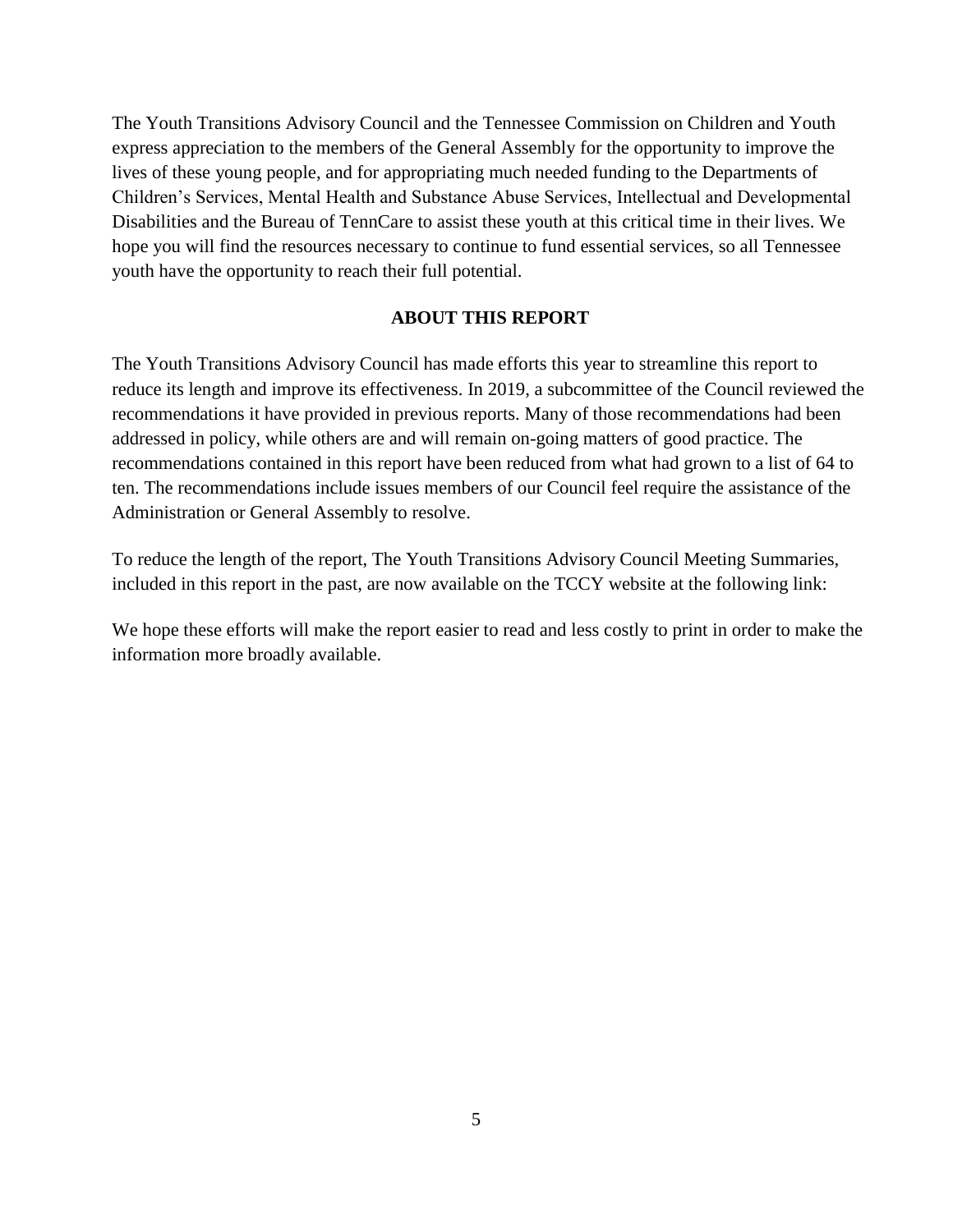#### **Recommendations of the Youth Transitions Advisory Council of 2019**

- **1)** TennCare should change current practice, and allow youth who age out of foster care to remain on TennCare Select to allow for a seamless transition without disruptive changes in providers and other necessary medical services.
- **2)** Tennessee should waive tuition and fees at schools in the state higher education system for youth aging out and for youth in the child welfare system above the age of 16. Youth in foster care or who exit foster care at older ages face challenges meeting their basic needs when attending 2- or 4-year post-secondary programs. Some may be ineligible for Pell Grants and other federal aid due to their placement status while in custody, and Tennessee Promise does not cover tuition at 4-year university programs. Waiving tuition and fees for youth in foster care or ageing out of state custody would provide more opportunities to access higher education for these youth, potentially freeing up funds for other necessary living expenses.
- **3)** DCS should expand eligibility criteria for Extension of Foster Care under the Federal Fostering Connections legislation to include youth who are working or engaged in activities that lead to employment. Programs should be promoted that assist these young adults with job readiness and job retention skills.
- **4)** If immigration status for youth in foster care is in question, it should be clearly established before their  $18<sup>th</sup>$  year, prior to leaving custody; immigration status is essential to determining eligibility for certain services. DCS should endeavor to make providers aware of when to ask questions about immigration status, and how that status can impact timely service eligibility.
- **5)** Transitioning youth throughout the state need assistance resolving legal issues, including housing, such as leases and evictions; family legal issues, such as child custody or divorce; and potential criminal activities. The Tennessee Bar Association and Access to Justice should establish a pro bono legal services program geared toward 18-24-year-olds who need assistance. Successful models implemented in Tennessee include the Legal Aid Society of Middle Tennessee and the Cumberland's, which provides attorneys to address legal issues for transitioning youth, and the Knoxville Leadership Foundation which assists youth who have been in custody to pursue expungement of misdemeanor charges acquired before the age of 18. Minor offenses on a young adult's juvenile record can present barriers related to education, housing, employment or military service. The Youth Transitions Advisory Council shall organize a Legal Issues Task Force to access youth legal needs and develop specific recommendations to improve youth outcomes.
- **6)** Participation in higher education is a major pathway to success for youth who are or have been in state custody. The Youth Transitions Advisory Council needs active participation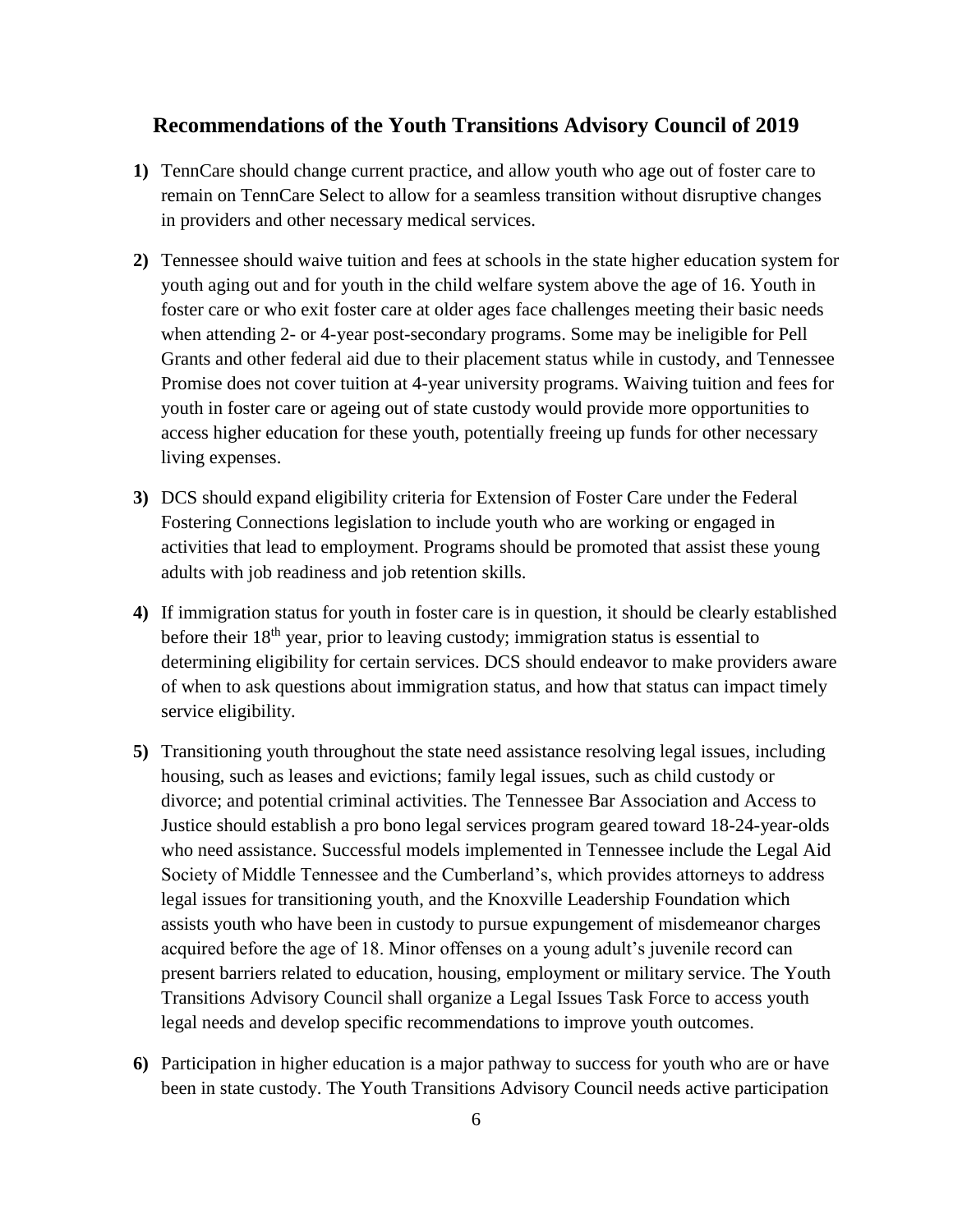by representatives of TN's higher education system – i.e. Tennessee Higher Education Commission, Tennessee Board of Regents, University of Tennessee and the Tennessee Independent Colleges and Universities Association - to promote better understanding and identify strategies to address issues experienced by these young adults. Assisting youth in maintaining academic eligibility is another major concern, since the most likely reason youth become ineligible for Extension of Foster Care Services is due to academic ineligibility.

- **7)** Services provided in the Resource Centers for transitioning youth must reach underserved areas too. As described in Tennessee Code Annotated 37-2-603, the Resource Centers that currently exist in Chattanooga, Knoxville, Memphis and Nashville provide a "one-stop shop" for foster youth and former foster youth. When assistance with continuing education, financial literacy, job search and life skills are provided in one place, it helps youth stay engaged and ensures that more of their needs are met. Resource Centers and the services they provide are needed in the more underserved areas of Tennessee. DCS and the Resource Centers should continue to explore the use of technology and other strategies to provide these core supports and services in underserved rural regions of the state.
- **8)** Access to transportation is one of the most significant barriers for transitioning youth. Youth Villages has had donations of automobiles to support youth and youth at some Resource Centers have used matching funds from Opportunity Passports to purchase automobiles. Some programs have offered bus passes to transitioning youth. Other creative strategies need to be identified. The Youth Transitions Advisory Council shall organize a Transportation Task Force to identify specific needs and possible solutions toward the goal of making more complete recommendations.
- **9)** A mechanism is needed for continuing judicial oversight for youth who were in custody in another state and are now in Tennessee, and otherwise eligible for receipt of Extension of Foster Care Services. This issue has been referred to the Administrative Office of the Court's Court Improvement Project for discussion. This may require an amendment to TN state law.
- **10)** The Youth Transitions Advisory Council is made up of many different private and state agencies and entities working with and supporting youth as they face a major life transition –aging out of the foster care or other child-focused system and moving into the responsibilities and expectations of adulthood. We recognize that these transitions can bring added barriers for certain segments of the youth population – those with disabilities, those in the LGBTQ+ community, those with behavioral health needs and those who are undocumented or have uncertain citizenship status. The goal of the Youth Transitions Advisory Council is to be welcoming and inclusive to all youth, and to always be particularly sensitive to the unique challenges that these youth face.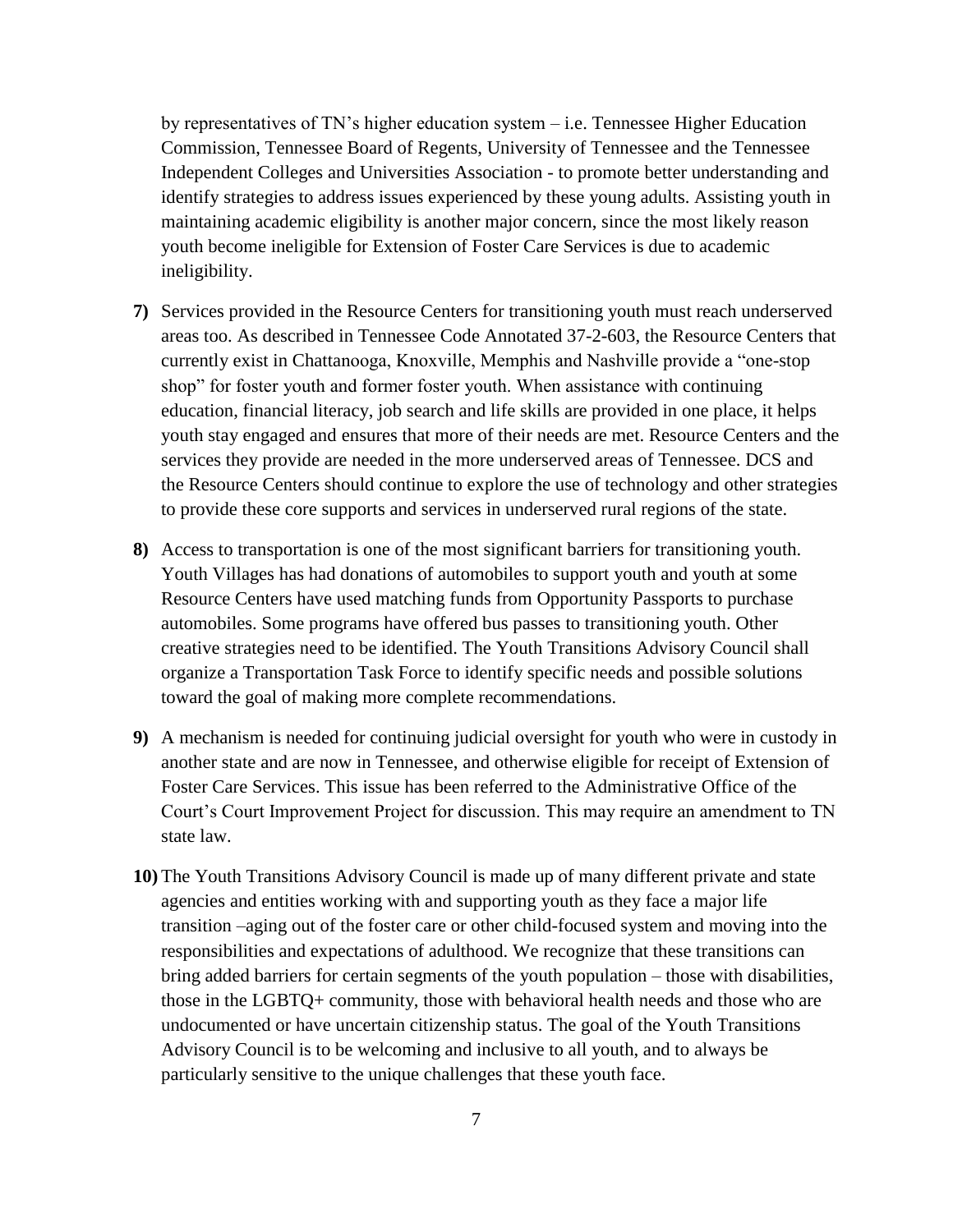# **TENNESSEE HOUSING DEVELOPMENT AGENCY**

Activities and/or programs being undertaken by the Tennessee Housing Development Agency to address the housing needs of youth aging out of foster care include the following:

#### **Tennessee Housing Trust Fund Competitive Grant**

Awards were made to these agencies providing housing for youth aging out of foster care:

• *2012 TN Housing Trust Fund Competitive Grant to Omni Community Services, Inc.* The grant was originally awarded to provide 12 housing units, on a statewide basis, for adults with intellectual and developmental disabilities. The homes acquired under the grant are single-family three or four bedroom units and are occupied by three or four persons per home.

Omni Community Services works with special needs persons of all ages, including youth involved in the foster care system. A request was made to expand the scope of the grant to provide housing for youth aging out of foster care. Two units in Davidson County were provided for youth aging out of foster care. Each home has the capacity to serve up to four youth. The Housing Trust Fund grant and agency funds were used to acquire each of the properties. The grant amount utilized for the homes for youth was \$154,000.

The project was completed in December 2015.

• *2014 TN Housing Trust Fund Competitive Grant to the Crossville Housing Authority for new construction of a four-plex of one bedroom apartments for youth aging out of foster care in Crossville*. The grant amount was \$136,050. The units are located in walking distance or close proximity to post–secondary educational institutions, medical facilities, grocery stores, restaurants, discount stores and the Tennessee Career Center.

Youth residing in the apartments receive case management and supervised independent living services from the Department of Children's Services. Services may include job placement assistance, vocational assessments, self-sufficiency skill training and transitional living services. The project was constructed on property already owned by the housing authority, and it was funded by the TN Housing Trust Fund grant, a zero percent loan made possible through the THDA/Tennessee Department of Revenue Community Investment Tax Credit Program, agency funds, and donations.

Tenants receive Section 8 rental assistance and a homeless priority. The tenants also receive a living allowance through the Department of Children's Services, and some are employed. The project is complete and is fully occupied.

• *2015 TN Housing Trust Fund Competitive Grant to Crossroads Campus for six beds of transitional housing for youth aging out of foster care and other at risk*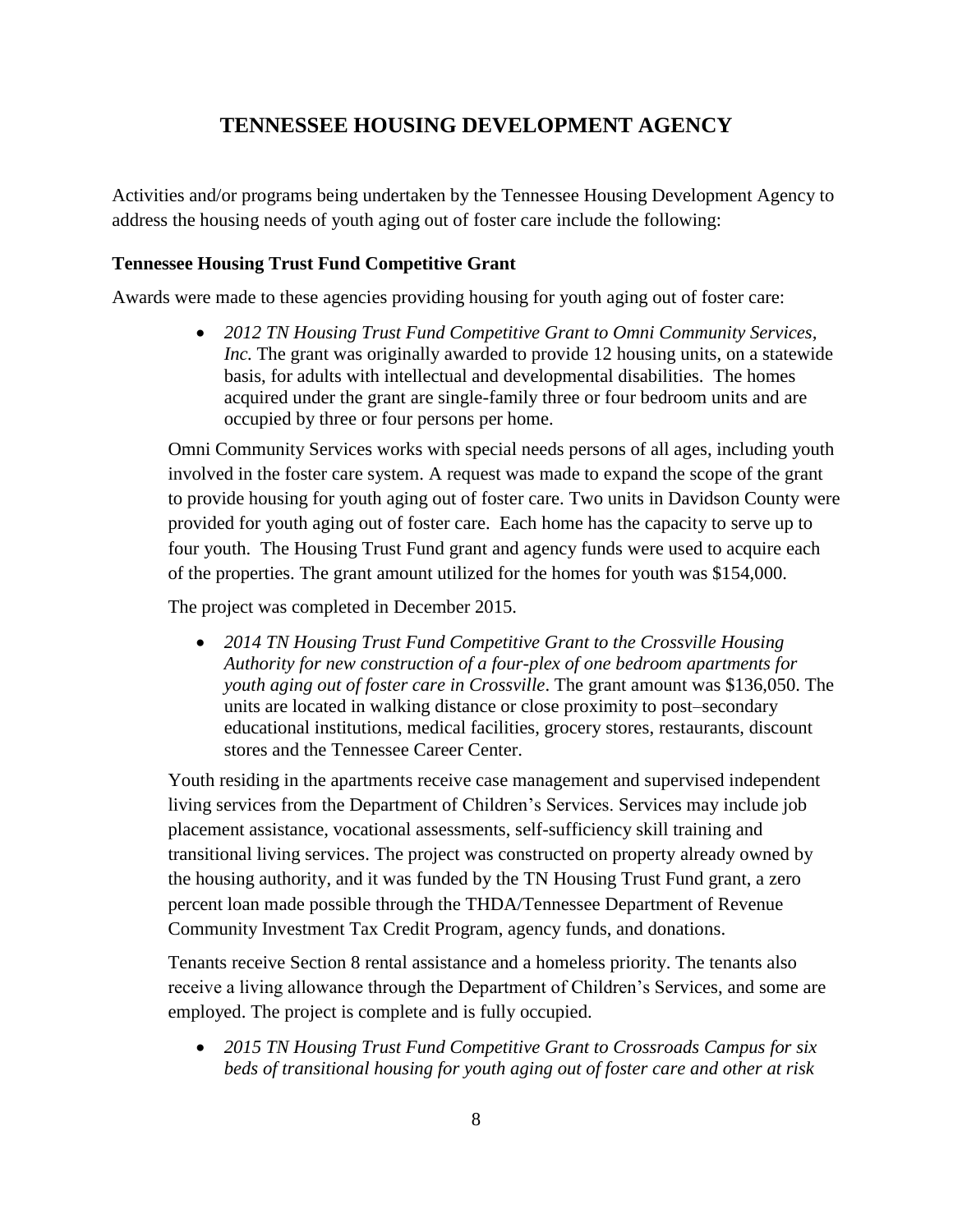*youth facing poverty and homelessness in Nashville*. The program is a pet retail social enterprise providing job training for disadvantaged youth and adoptions for homeless dogs and cats at risk of euthanasia. Earned revenues from the pet shop help to sustain the program. The grant amount was \$159,877.

The project was funded by the TN Housing Trust Fund grant and private funds raised through fundraising efforts. The project was completed in March 2016.

> • *2016 TN Housing Trust Fund Competitive Grant to Keystone Development, Inc. for the development of 12 one-bedroom apartments in Johnson City*. The grant was for Phase 1 of the Baker Street Apartments development. Six of the apartments were set aside for homeless youth, many of whom will have aged out of foster care. The other six units were set aside for seniors who will serve as mentors and role models for the youth.

The units were developed in partnership with the Department of Children's Services and Youth Villages. The partner agencies are providing financial assistance and case management. The grant amount was \$500,000. Other sources of funding in this project include a Federal Home Loan Bank grant award, a bank loan, and a Johnson City HUD HOME grant.

The project was completed in August 2017.

• *2017 TN Housing Trust Fund Competitive Grant to Keystone Development, Inc. for the development of 12 apartments in Johnson City*. This is Phase 2 of the Baker Street Apartments development under which Keystone was awarded a 2016 TN Housing Trust Fund grant. Three units were set aside for homeless youth many of who will have aged out of foster care. Nine units were set aside for seniors.

The units were developed in partnership with the Department of Children's Services and Youth Villages. The partner agencies will provide financial assistance and case management. Completion is anticipated by November 2017. The grant amount was \$500,000. Other sources of funding in this project include a Federal Home Loan Bank grant award.

- *2017 TN Housing Trust Fund Competitive Grant to the Franklin Housing Authority for the rehabilitation of the 22 unit Park Street Apartments development in Franklin*. The rehabilitation of Park Street Apartments represents the third site of the Franklin Housing Authority's Master Redevelopment Plan. One unit will be set aside for youth aging out of foster care. The grant amount was \$500,000. Other sources of funding in the project include a Federal Home Loan Bank grant award, A TN Department of Environment and Conservation grant award, and a loan from Pinnacle Bank utilizing the THDA/Department of Revenue Community Investment Tax Credit Program.
- *2018 TN Housing Trust Fund Competitive Grant to Woodbine Community Organization for the development of two shared living residences that will provide 16 single room occupancy units in Nashville*. Each resident in the shared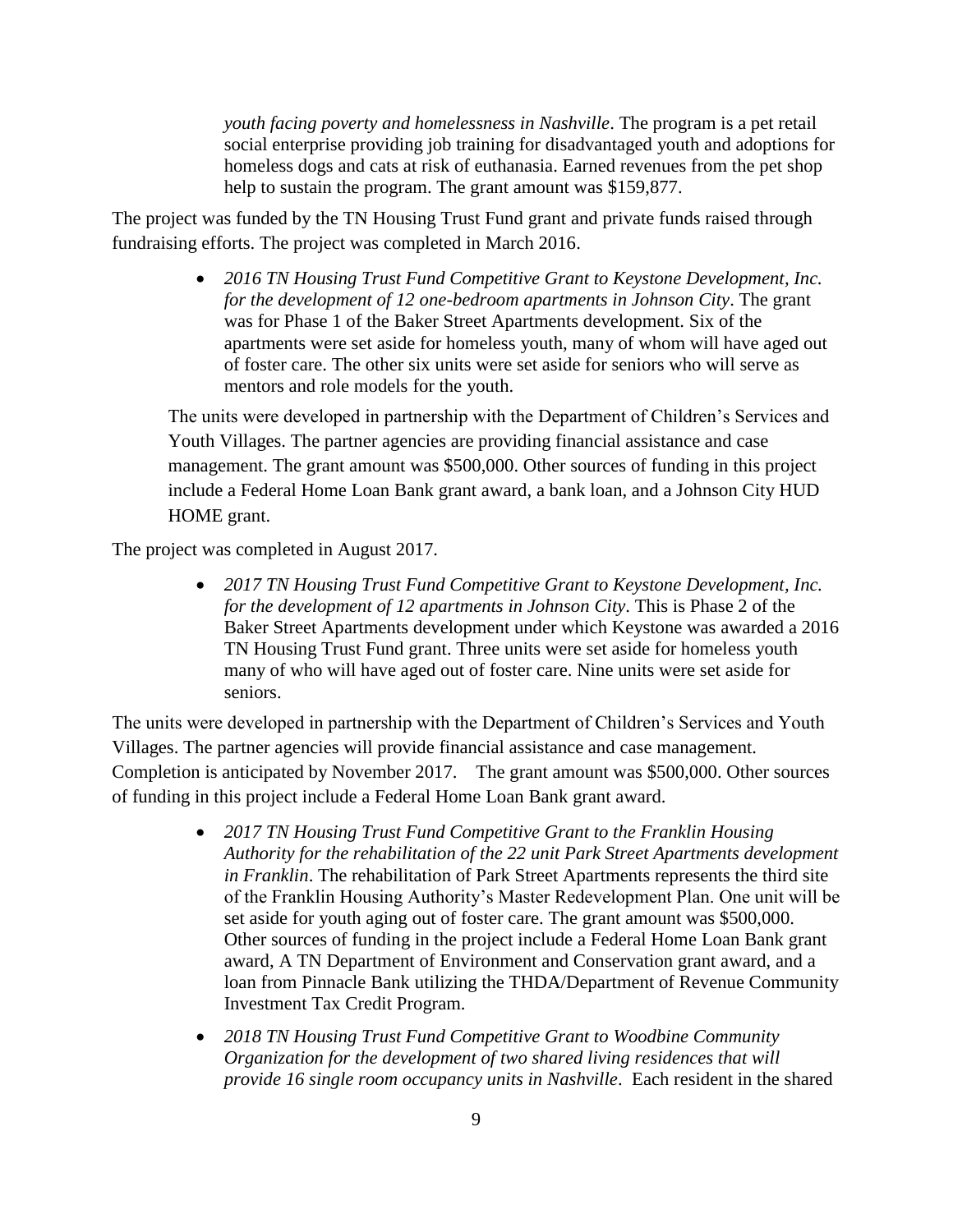living project will have an accessible bedroom and private bath and will share the kitchen, living, dining, and laundry areas. The project also includes two SRO units for live-in caregivers. The grant amount was \$500,000. Woodbine Community Organization has partnered with Monroe Harding for the provision of onsite services to include continued education, vocational training and life skills. Other sources of funding include owner equity being provided by Woodbine.

- *2018 TN Housing Trust Fund Competitive Grant to Case Management Inc. for the rehabilitation of 8 units of housing in Memphis*. Two units will be set aside for youth aging out of foster care. Other populations to be served include homeless adults and veterans. The grant amount was \$210,515.
- *2019 TN Housing Trust Fund Competitive Grant to Crossroads Campus for construction of 25 units of rental housing in Nashville.* The housing will serve young adults facing homelessness, including individuals who have experienced foster care, juvenile justice, the effects of long-term poverty, and other past traumas. The grant amount was \$500,000.

# **2014 Emergency Solutions Grants to the following youth serving agencies for rapid rehousing, street outreach, and funds for the Homeless Management Information System (HMIS).**

- Monroe Harding in Nashville. The grant amount was \$36,615 for rapid re-housing activities.
- Oasis Center in Nashville. The grant amount was \$63,385 for street outreach, rapid re-housing, and funds for the Homeless Management Information System (HMIS).

# **Strategic Planning**

The THDA strategic plan includes provisions to address the housing needs of youth aging out of foster care. Priority points are added to Tennessee Housing Trust Fund Competitive Grant applications proposing to serve youth aging out of the foster care system.

THDA also included a session on "Housing the Hard to Serve" during the 2017 Governor's Housing Conference. In an effort to encourage the development of more housing for youth aging out of foster care, panel members presented strategies utilized in successfully developing housing for youth aging out of Tennessee's foster care system.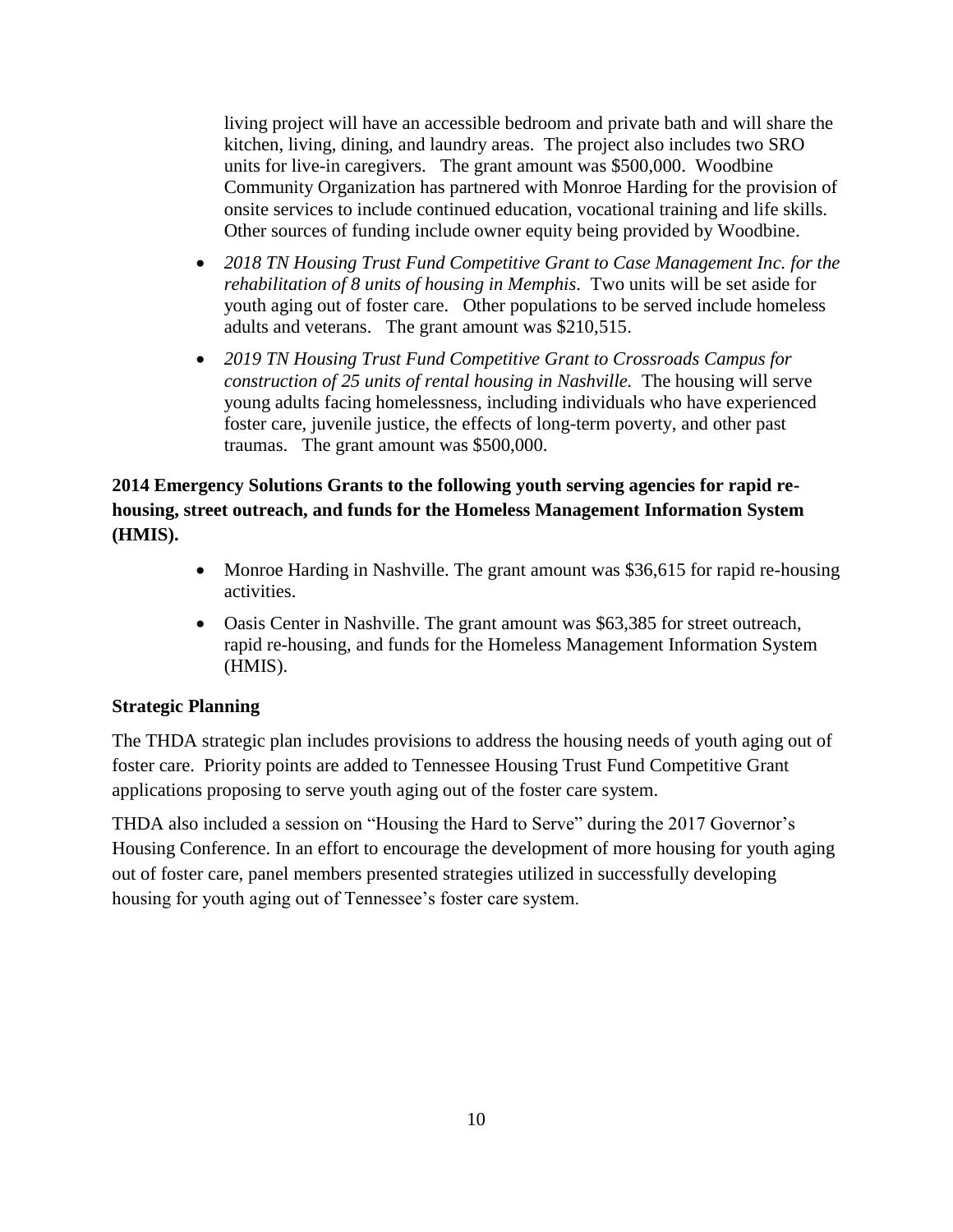# **DEPARTMENT OF CHILDREN'S SERVICES**

# **Youth Transitions Advisory Council Data**

# **Strategies to access and track effectiveness of Extension of Foster Care services and the operation of the Resource Centers**

The Tennessee Department of Children's Services (DCS) provides Chafee Foster Care Independent Living Program services through the Office of Independent Living Program (IL) which also monitors and implements the provisions of Extension of Foster Care Services (EFCS). As a part of the federal mandate, IL is charged with building a network of appropriate supports and services for youth transitioning out of care and for those who are likely to remain in care. The primary objectives of Tennessee's service network include:

- helping to ensure youth build connections with caring adults;
- developing youth to be productive individuals within their communities;
- assisting youth with acquisition and maintenance of gainful employment;
- supporting youth through their achievement of educational/vocational goals; and
- providing opportunities for financial assistance and skill development for DCS youth and exiting young adults.

Any youth, including those of Native American heritage, who have been or were in the custody of DCS and who meet eligibility criteria as outlined in policy, have the opportunity to request and access IL services.

The Department's goal is to provide each young person in foster care, age 14 or older, with supports, services, experiences, and opportunities that are individualized, based on the strengths and needs of each individual youth and their families, important to healthy adolescent development, and to help the youth successfully transition to adulthood. Strengths and needs of a 14-year-old who is four years from legal independence are generally different from those of a 16 or 17-year-old who is facing the imminent assumption of adult rights and responsibilities. The planning and provided services for these youth must be tailored on that basis.

DCS uses Chafee Foster Care Independent Living Program funds to staff 16 Independent Living Program Specialists (ILPS), within each region of the state. The DCS ILPS work directly and collaboratively with Family Service Workers (FSW), foster parents, contracted providers, youth and the general public. They are responsible for local program coordination, service delivery, community resource development and ongoing consultation to agency staff, foster parents and youth. Although the primary function of the ILPS is to provide support and technical assistance to staff and resource adults, they also provide direct services and support to youth and young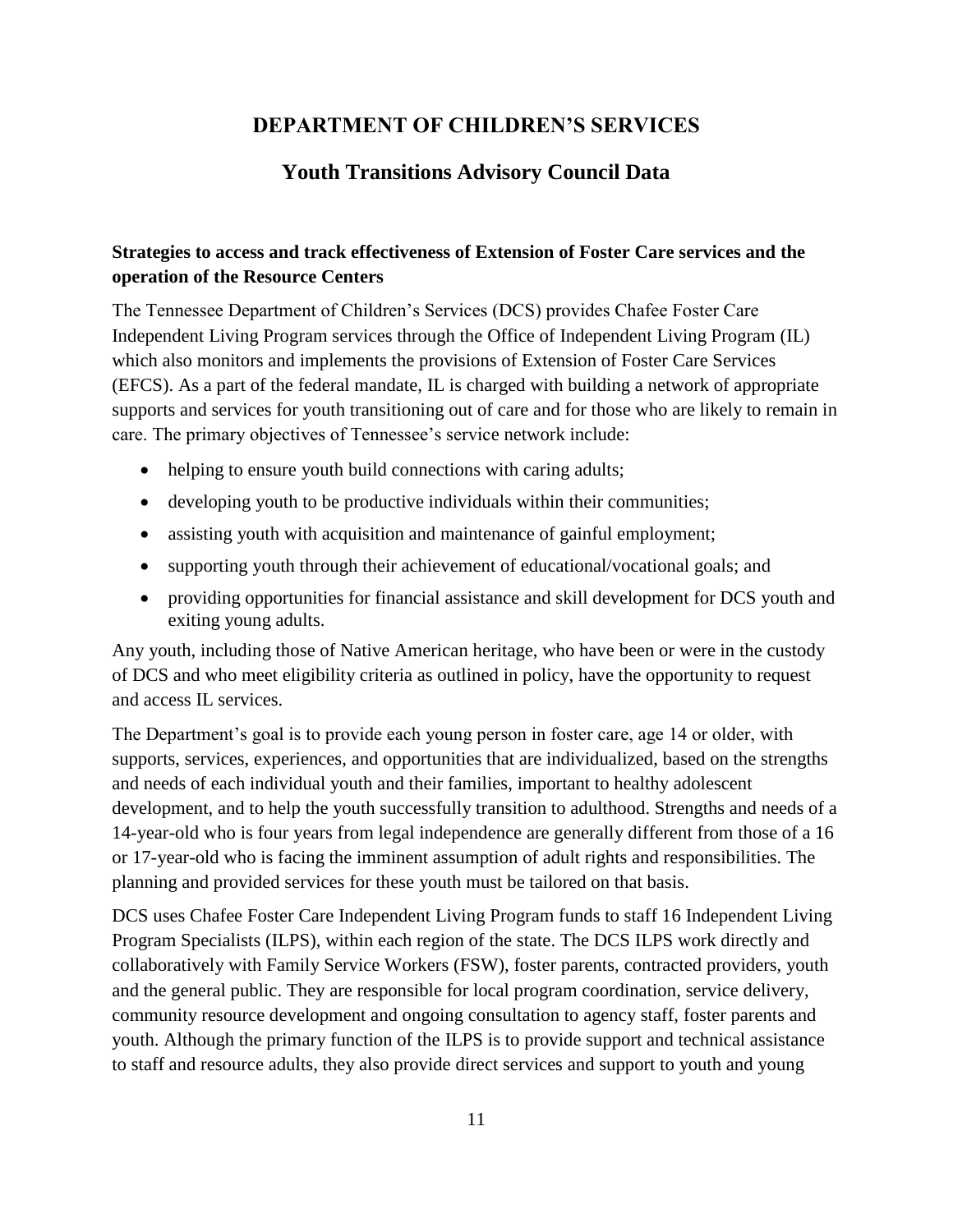adults through life skills training classes, processing of the Independent Living Allowance, assistance with securing financial aid (FAFSA), the federal Education and Training Vouchers (ETV) and other scholarship applications, and support and coordination of local statewide youth leadership boards and other leadership activities.

Ongoing program purposes for the Office of Independent Living include:

- Help youth likely to age out of foster care successfully transition to adulthood and selfsufficiency by providing supportive services;
- Help youth likely to age out of foster care receive the education, training and services necessary to obtain gainful employment;
- Help youth likely to age out of foster care prepare for and enter post-secondary training and educational institutions;
- Provide personal and emotional support to youth aging out of foster care through mentorship opportunities and the promotion of interactions with dedicated adults;
- Provide financial, housing, counseling, employment, education and other appropriate support and services to former foster care recipients between 18 and 21 years of age to complement their own efforts to achieve self-sufficiency and to assure that program participants recognize and accept their personal responsibility for preparing for and then making the transition into adulthood;
- Provide leadership opportunities for youth in care to advocate for system changes and improvements, build a network of peer support and bring youth voice and authentic engagement to entities that create and implement youth-centered programming;
- Improve quality practice of EFCS case workers through summits, trainings and on the ground support/coaching.

The Department of Children's Services continues to be committed to data-driven decision making. DCS continued to measure specific variables over the past fiscal year, which is reflected in this report.

# **Transitional Survey Results of Youth Exiting Custody**

DCS is committed to ensuring 90 percent or more of youth who age out of custody at 18 have at least one of the following apply at the time of emancipation:

- earned a GED/HiSet.
- graduated from high school,
- enrolled in high school or post-secondary program.

Youth with special needs who age out must be currently enrolled in a vocational training program or employed full time.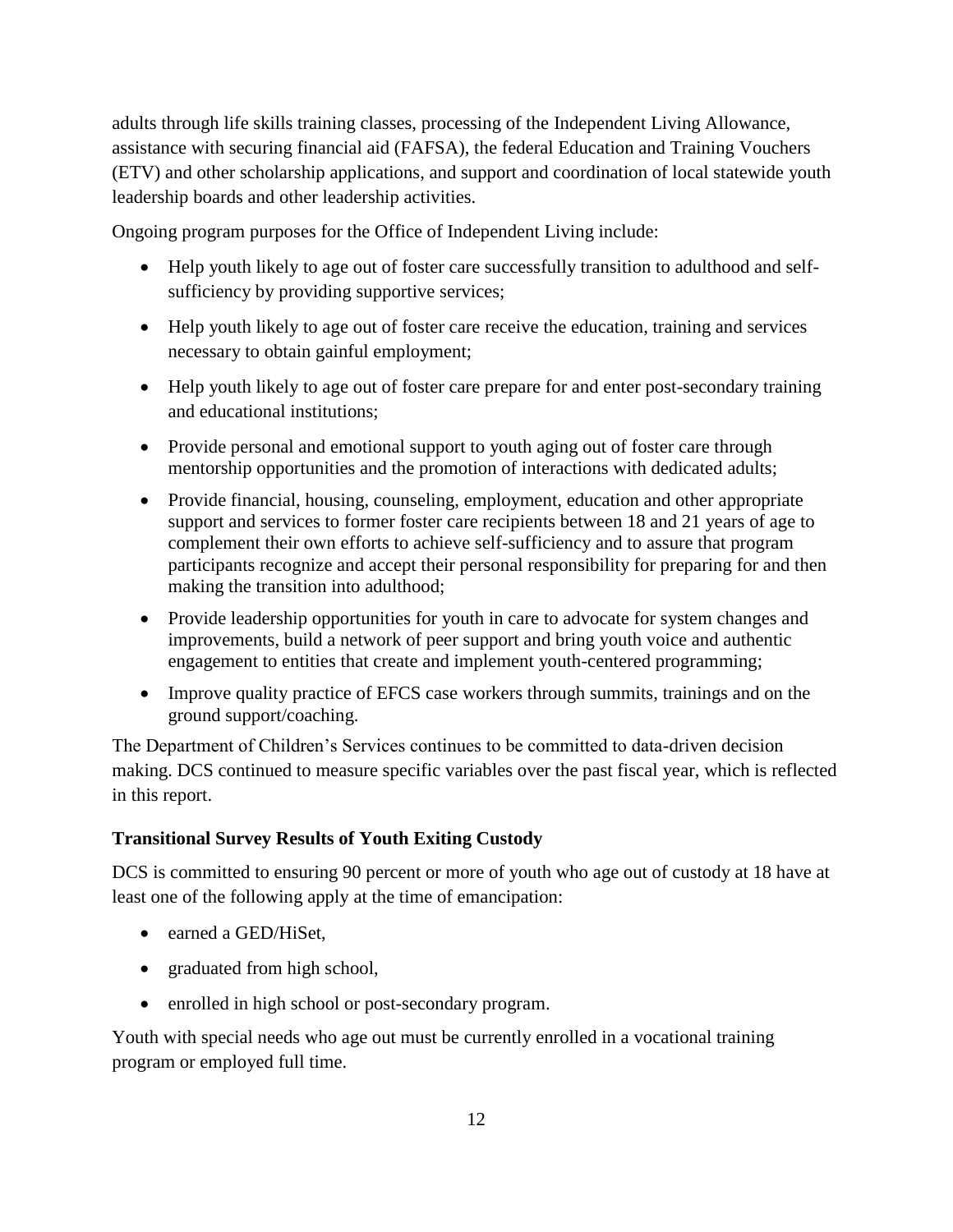DCS compiled survey results of all youth who aged out of care between January 1, 2019 and June 30, 2019. Out of the 294 Dependent/Neglected/Unruly youth, 91 percent met one or more of the outlined criteria.

DCS will continue to promote educational opportunities for youth in custody and those who leave custody at an older age. During FY 2019, 395 custodial youth and young adults obtained high school diplomas or high school equivalency diplomas (HiSet). A total 272 custody youth graduated with a high school diploma or received a high school equivalency diploma (HiSet); 226 received a high school diploma and 46 a HiSet, One hundred thirty (130) of those custodial students received a regular high school diploma from a DCS affiliated school. Fifty-six (56) of these were earned at the Youth Development Center; 37 earned a high school diploma and 19 earned a HiSet. Another 60 custodial students received a high school equivalency diploma (HiSet) after being approved to test by the DCS Education Division. One hundred twenty-three adults receiving Extension of Foster Care Services obtained a high school diploma (109) or HiSet (14).

The collaborative between the Administrative Office of the Courts (AOC), Metro Nashville Public Schools (MNPS), Davidson County Juvenile Court, and the Department of Children's Services' (DCS) Central Office staff & Davidson County Regional staff entitled Project Wrap Around continued during FY 2019.The goal of the project is to increase timely high school graduation rates, matriculation, retention rates, and attainment of post-secondary certificates or degrees among the 14 - 21 population in foster care. This is currently a pilot project that includes youth in DCS custody via Davidson County court commitment, and any Extension of Foster Care young adults enrolled in an MNPS. It is hoped that intensified efforts to assist students with credit consolidation and recovery, IEP development and implementation, and ongoing tracking and support will increase secondary graduations rates, post-secondary enrollment and improved post-secondary success.

In FY 2019, 26 DCS affiliated students completed post-secondary education. The following represent the post-secondary programs completed.

#### **Non EFCS**

- Austin Peay State University
- Freed-Hardeman University
- Independence University
- Jackson State Community College
- Middle Tennessee State University
- Southwest Community College
- Tennessee College of Applied Technology

#### **EFCS**

- Chattanooga State Community College-TCAT
- Dyersburg State Community College
- Genesis Career College
- Middle Tennessee State University
- Pellissippi State Community College
- Tennessee College of Applied Technology
- Tennessee State University
- Volunteer State Community College
- William R. Moore College of Technology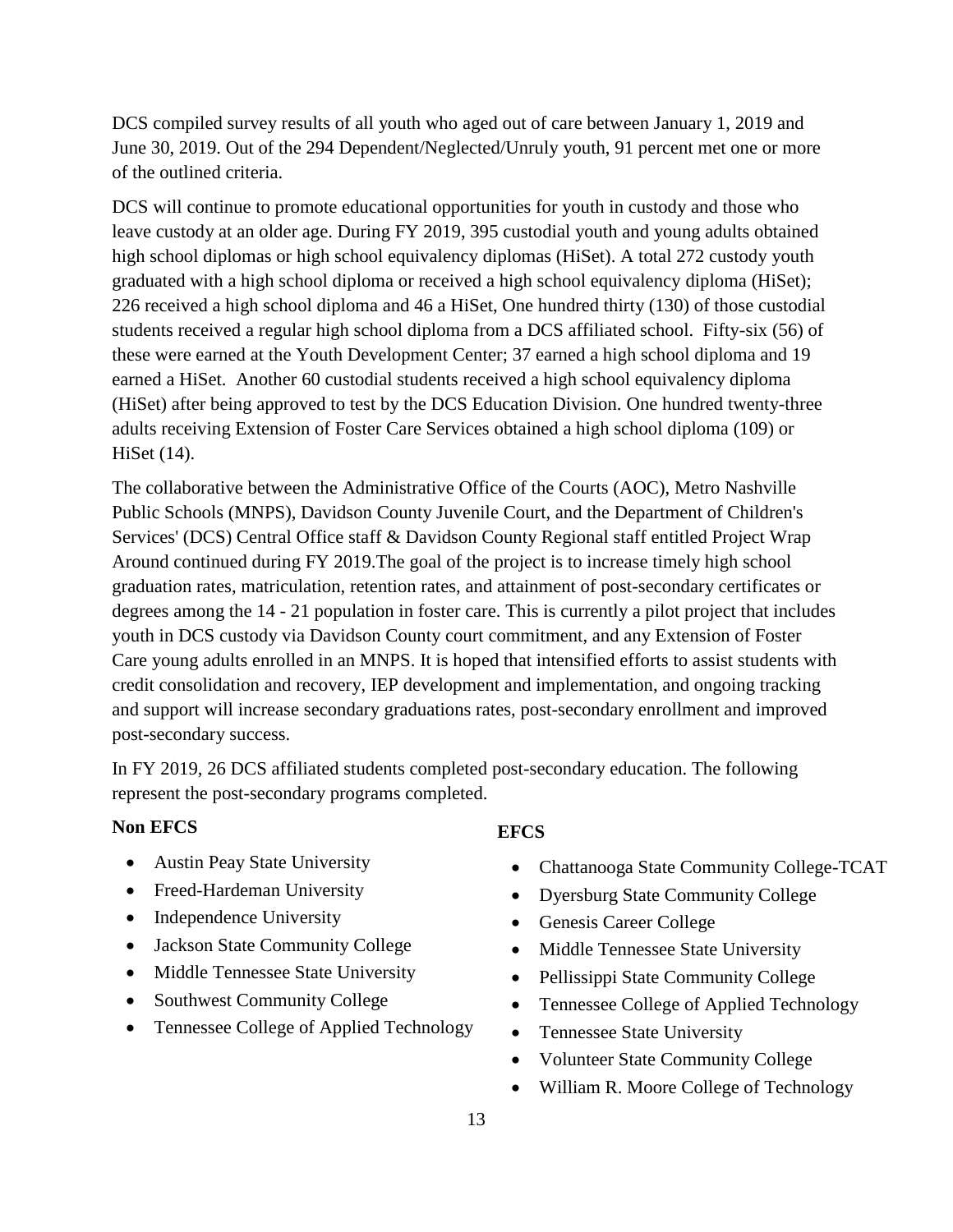Educational caregiver/advocacy efforts include attending educational meetings, consulting with DCS staff, resource parents and schools, as well as providing educational training to departmental personnel and schools. From July 1, 2018, through June 30, 2019, the Education Division provided consultation to Child and Family Teams, field services worker (FSWs), and public/non-public schools over 41,200 times. Education staff participated directly in over 2,100 Child and Family Team Meetings and more than 1,200 Individual Education Plan (IEP)/504 Meetings. Additionally, the Education Specialists advocated for students in more than 130 disciplinary hearings and in 130 specialized foster care review board meetings. Staff also provided 207 educational training sessions for nearly 2200 surrogate parents, resource parents, FSWs, and school staff.

Both the YDC and the provider in-house schools provide a full high school curriculum that leads to a regular high school diploma. Opportunities for credit recovery, self-paced learning and mastery learning are also made available. In instances where students leave the YDC or a provider in-house school prior to completing graduation requirements, there are 15 Education Specialists across the state (at least one in each DCS region) who help students transition back into public schools or into adult education programs in order to finish their course work and earn a regular high school diploma. DCS staff, provider in-house schools and public schools are trained to consult these Education Specialists to assist in the transition process.

Students who are educated in provider in-house schools and in our YDC who are significantly behind in credits based and are at least 17 years old are provided the opportunity to earn a High School Equivalency Diploma by passing an exam called HISET. The decision to allow a student this option for obtaining a high school credential is made by the Child and Family Team (CFT). A High School Equivalency Exam Recommendation form (formerly referred to as a waiver) is submitted for students who are approved by the CFT. Wilder, the last remaining YDC, is able to prepare and administer the HISET to their students on-site. Currently, students in provider in-house schools must be transported off site to take the exam; however, the DCS Education Division and the Department of Labor and Workforce Development are working together in hopes of providing on-site HISET testing at these schools in the future. Mountain View Academy for Young Men is now a HISET computer based test center and the pilot was phased out when the last paper-based test administration by the local adult education volunteer occurred in August 2019. There are several provider in-house schools that are also in the application process of becoming HISET test sites. This project is now in the final phase of implementation across the state. Our hope is that this will allow a significant number of students to leave custody with the opportunity to pursue a post-secondary education, enroll in vocational training programs, or enter the workforce.

The Office of Independent Living (IL) is focused on ensuring education remains a major focus in transition planning to help young people meet their educational goals. Both IL and Education encourage young people to advocate for their education in order to be successful in their future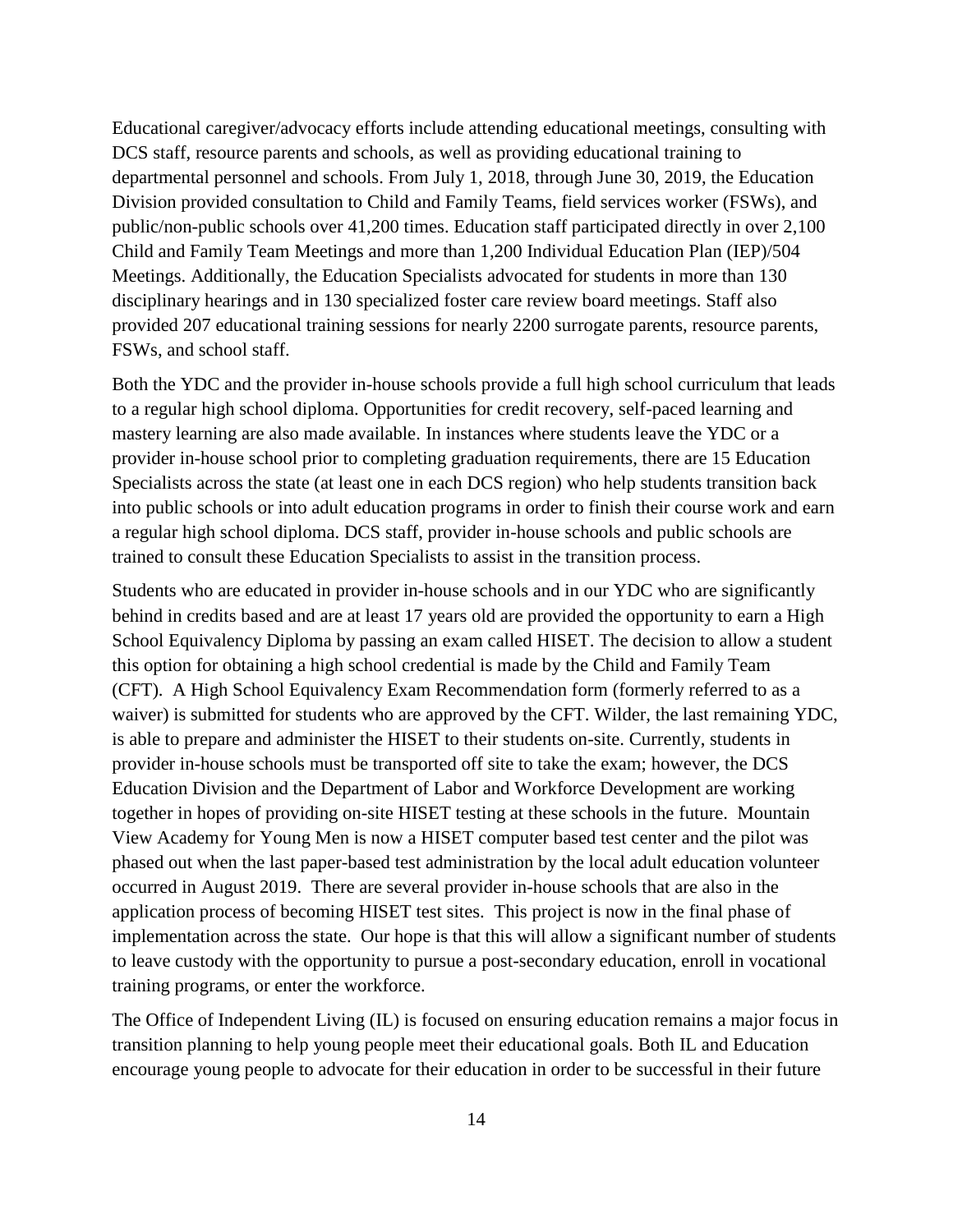educational endeavors, and get involved in school programs, including TN Promise, that help support their educational well-being.

The National Youth in Transition Database (NYTD) collects information on youth in foster care (via a survey) who are 17 years of age, including sex, race, ethnicity, date of birth, and foster care status. It also collects information about the outcomes of those youth at that time and then when a sample of the youth who completed surveys turn ages 19 and 21.

TN DCS utilizes the National Youth in Transition Database (NYTD) data to help understand the circumstances of our transition aged youth. The most recent NYTD submission contains survey data for young adults who turned age 19 during the survey period currently receiving Extension of Foster Care, or formerly in foster care, collected October 1, 2018 to March 31, 2019. This is a partial year's submission and included the following data:

- 69 of 100 youth participated in the NYTD 2019A 19-year-old follow-up survey
- 26 reported as Unable to Locate/Invite
- 94 percent of participating 19-year-olds reported having connections to an adult
- 15 percent participating 19-year-olds reported having children
- 14 percent of participating 19-year-olds reported homelessness during the past two years
- 28 percent of participating 19-year-olds reported incarceration during the past two years

National statistics for this sample population are not yet available, because the entire two data submission periods have not been completed.

# **EFC Criteria Expansion Project**

Tennessee's EFC program currently operates three of the five eligibility criteria outlined in the Fostering Connections guidelines and Tenn. Code Ann. 37-2-417 Tennessee's Transitioning Youth Empowerment Act of 2010:

- Completing secondary education or a program leading to an equivalent credential;
- Enrolled in an institution that provides postsecondary or vocational education; and
- Incapable of working or enrolling in an approved academic program due to a medical condition, including a developmental or intellectual condition.

In FY 2017, DCS began an analysis project to explore expanding EFC to include the two remaining eligibility criteria:

- Participating in a program or activity designed to promote or remove barriers to employment and
- Employed for at least 80 hours per month.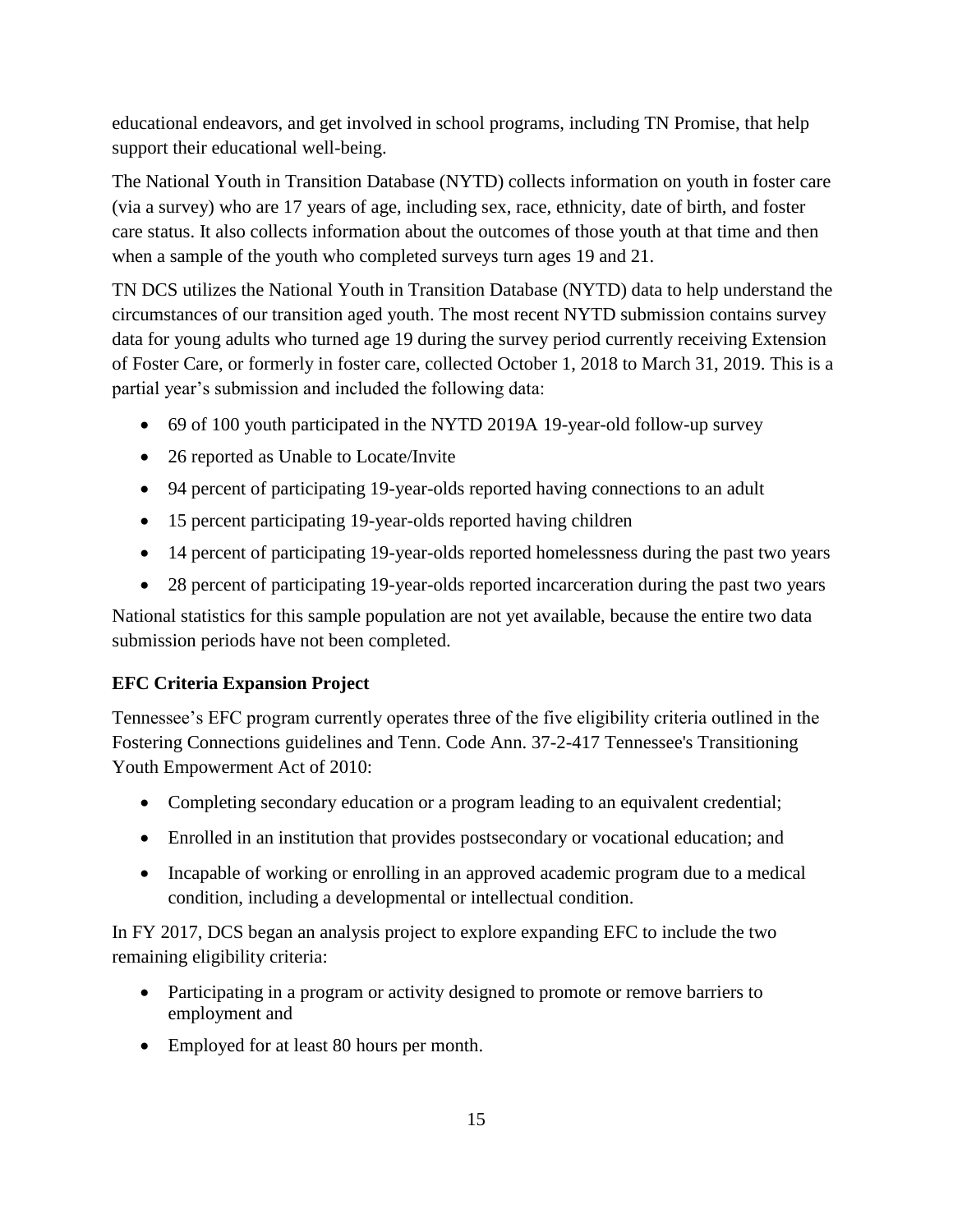DCS partnered with representatives from the Jim Casey Youth Initiative (JCYI) and Main Spring (MC) consulting to analyze the fiscal and programmatic impact expanding the program would have. This expansion would not only impact the Office of Independent Living but would involve expansion of services, supports and policy/protocol for Divisions of Adoption and Permanent Guardianship, Juvenile Justice, Foster Care, Placement and others. DCS, JCYI and MS spent the beginning of 2017 gathering information in preparation for a large planning meeting with DCS executive and regional staff in August to frame the direction for this analysis project. Primarily, the analysis will report on fiscal impact, but through planning and discussion leading up to the August meeting, it was decided to include programmatic impacts on policy and protocol changes.

In preparation for the August meeting, two sets of feedback were collected. The first was an online survey for EFC regional and IL CO staff on the current program and potential expansion and the second was a series of three focus group meetings with current and former foster youth in Memphis, Nashville and Knoxville. In total, 33 youth between the ages of 16-21 participated. Youth were asked to provide feedback about the current EFC program and areas they would like to see improvement. Some highlights consistent across all three groups were youth felt supported by their case managers and stated desire to meet with and connect more with them. Youth felt the biggest need was more housing options. Information collected was processed and used to inform discussion throughout the August meeting.

During FY 2018 DCS compiled a significant amount of data for the fiscal and program analysis around several different program expansion prototypes. The draft analysis was completed and a second meeting with DCS executive and senior staff in June 2018 to review results and discuss finalizing the report. The report was finalized in November 2018 and DCS executive and senior staff decided to proceed with the privatizing of the EFC case management with the goal of expanding the eligibility criteria thereafter.

# **Strategies for maintaining accurate numbers of young adults served by Extension of Foster Care**

In addition to using TFACTS data, Independent Living Program Specialists maintain data that demonstrates overall provision of Extension of Foster care services via monthly reports that are submitted to Central Office. This report includes certain identifying information on the clients and dates of service. The monthly reports are compiled upon the conclusion of each fiscal year to produce each year's data. Data reported for youth in custody are derived from TFACTS system records. Data related to IL staff participation in CFTMs, and training provided by such staff, is tracked manually. The number of services provided by the Department of Children's Services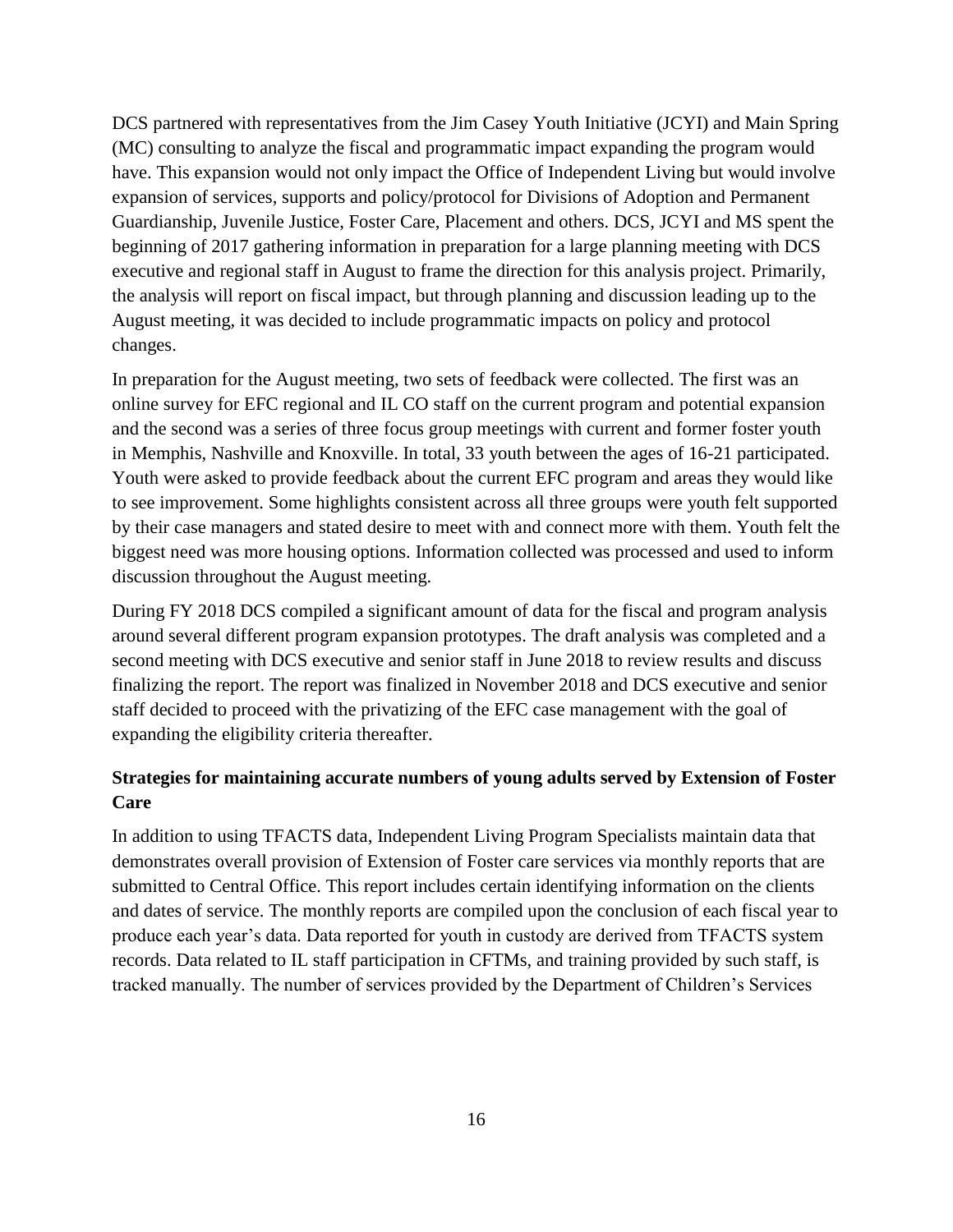# **Services Available to Youth in State Custody and Those Who Receive Extension of Foster Care Services**

- Post-Secondary Application Fees
- Testing Fees (SAT, ACT, GED)
- Tutoring
- Educational fees
- Independent Living Class Stipend (to Support Life Skills Instruction)
- Graduation Package
- Yearbooks
- Membership/Activity Fees for Extracurricular or Leadership **Activities**
- Senior Event-Related Transportation
- Honor/Senior Class Trip (School Related Activity)
- Housing Application/Fees for Post Custody
- Materials/Uniforms for Vocational Studies
- Completion of Job Readiness **Training**
- Job Start-Up Costs
- Driver's Education Class Fees
- Driver's Testing Fees
- Car Insurance
- Transportation Grant
- Car Repairs
- Housing Related Fees
- Tools/Equipment (Technical/Vocational Programs)
- Other Special Needs Unique to Youth Services
- Child Care Assistance
- Youth Leadership Stipend
- Independent Living Allowance
- Educational and Training Voucher (Scholarship)
- Bright Futures (State Funded) Scholarship
- YVLifeSet
- Opportunity Passport™ (per the Jim Casey Youth Opportunities Initiative) - Provided Via the Resource Centers
- Placement Services
- Case Management
- Household Furnishings

*Source: Tennessee Department of Children's Services – TFACTS*

# **The number of young adults who received these services during FY 2018-2019 and length of stay in EFCS.**

TN DCS provides youth aging out of state custody services through multiple sources. This is based on their eligibility, and services are provided by TN DCS as well as through TN DCS contracts with private providers and community agencies.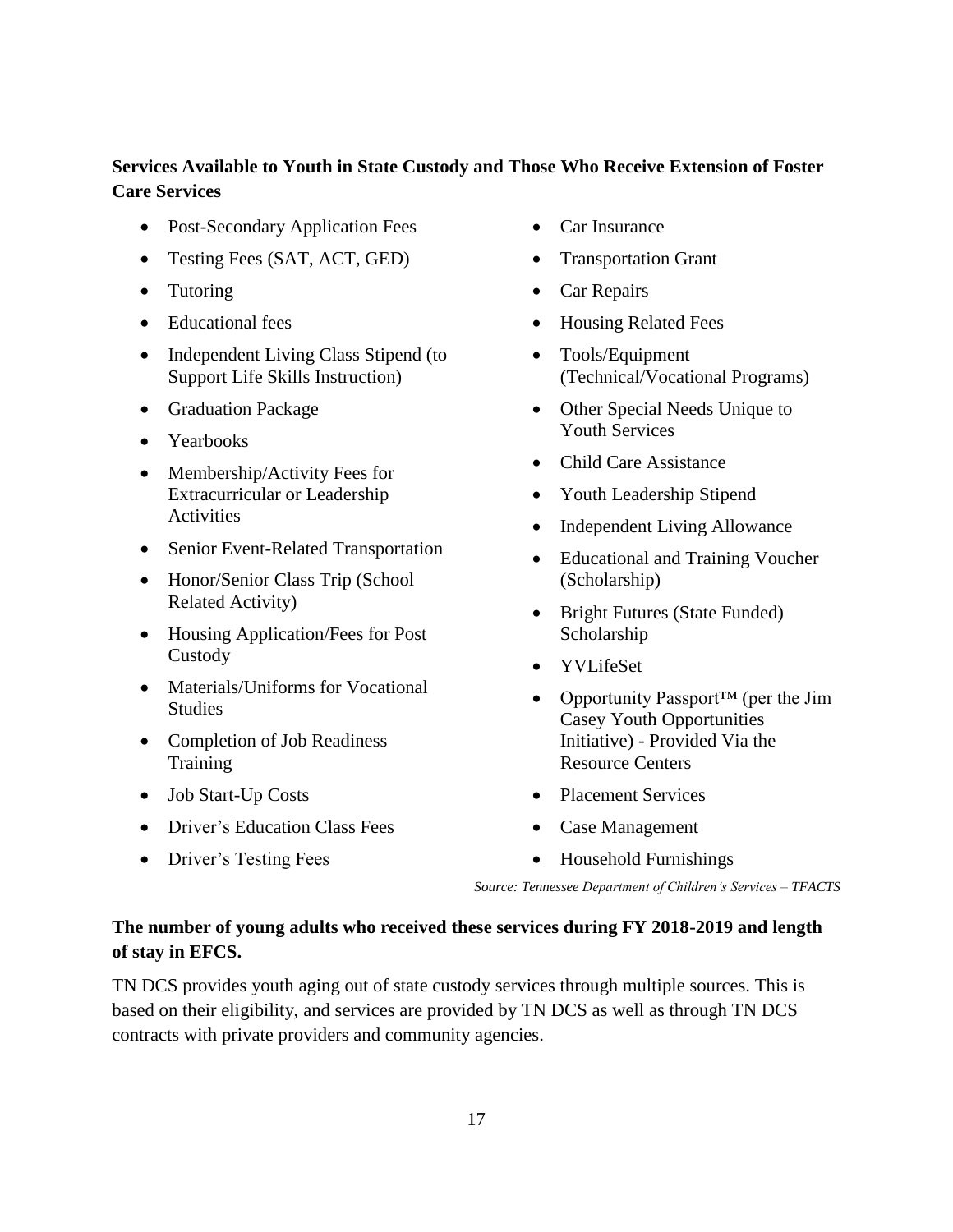# **Services Provided**

- YVLifeSet: 1546 (1049 DCS Grant, 660 privately funded; some youth received services via both funding streams, not simultaneously, at some point during FY 2019).
- Extension of Foster Care Services: 746 Individuals/762 EFCS Episodes.

*Sources: Grantee Reports, Independent Living Monthly Report, Independent Living Scholarship Report*

# **FY 2019 EFCS Retention: Days in EFCS**

In FY 2019, the mean (days) were 273 days, median (days) were 187, which is slightly up from last year. In FY 2018, the mean (days) were 271 days, median (days) were 179. DCS will continue to evaluate supports needed to increase retention of youth in Extension of Foster Services. TN IL does know that the two main reasons for termination of services are youth not maintaining academic eligibility and

| <b>Region</b>           | <b>Mean</b><br>(Days) | <b>Median</b><br>(Days) | <b>Mode</b><br>(Days) |
|-------------------------|-----------------------|-------------------------|-----------------------|
| Northwest               | 351                   | 150                     | 148                   |
| Southwest               | 287                   | 181                     | $\mathbf{\Omega}$     |
| Shelby                  | 389                   | 252                     | 1,096                 |
| Davidson                | 289                   | 191                     | $\mathbf{\Omega}$     |
| Mid Cumberland          | 271                   | 212                     | 429                   |
| South Central           | 255                   | 154                     | 0                     |
| <b>Upper Cumberland</b> | 259                   | 182                     | 0                     |
| Northeast               | 259                   | 239                     | 0                     |
| Knox                    | 253                   | 205                     | 88                    |
| East                    | 266                   | 178                     | 56                    |
| <b>Smoky Mountain</b>   | 185                   | 114                     | 78                    |
| <b>Tennessee Valley</b> | 242                   | 214                     | 60                    |
| <b>Total (Days)</b>     | 273                   | 187                     | 1,096                 |

youth requesting termination of services. It is hoped that efforts such as Project Wraparound will result in increased retention rates based on continuation of educational plans.

# **Program Exits**

The following represent the circumstances by which young adults leave extended foster care that are captured for reporting purposes during FY 2019:

- Academic Ineligibility;
- Risk to Self or Others (example: committing a violent crime, which is in violation of the Rights and Responsibilities Agreement young adults sign when accepting extension of foster care services);
- Voluntary Termination of Services (Self Termination);
- Successful Completion of Educational Program;
- Transition to Adult Services;
- Turned age 21; and
- Unable to Locate.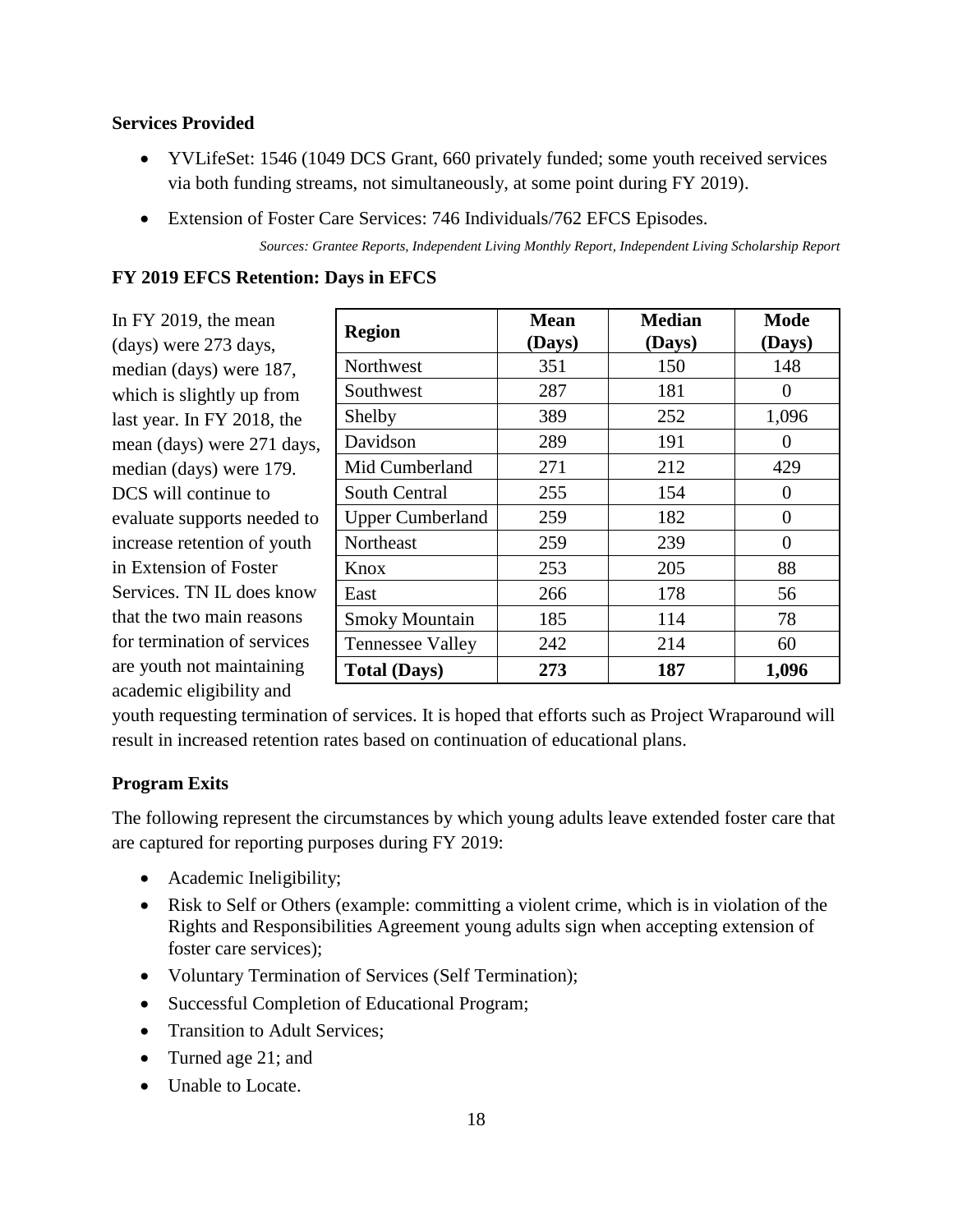| <b>Region</b>           | N <sub>0</sub><br><b>Academic</b><br>Eligibility | <b>Risk to</b><br>Self or<br><b>Others</b> | <b>Self</b> | <b>Completion</b><br>of Education<br>Program | <b>Transition</b><br>to Adult<br><b>Services</b> | <b>Turned</b><br>Age 21 | <b>Unable</b><br>to<br>Locate | <b>Total</b> |
|-------------------------|--------------------------------------------------|--------------------------------------------|-------------|----------------------------------------------|--------------------------------------------------|-------------------------|-------------------------------|--------------|
| Davidson                | 19                                               | $\mathbf 0$                                | 5           | $\mathbf 1$                                  | 3                                                | 3                       | $\mathbf 0$                   | 31           |
| East                    | 13                                               | $\mathbf 0$                                | 11          | $\overline{2}$                               | $\overline{2}$                                   | $\overline{2}$          | 3                             | 33           |
| Knox                    | $\mathbf 0$                                      | 1                                          | 24          | $\mathbf 0$                                  | 5                                                | 1                       | $\mathbf 0$                   | 31           |
| Mid Cumberland          | 19                                               | 1                                          | 15          | 1                                            | $\overline{2}$                                   | 4                       | 11                            | 53           |
| Northeast               | 13                                               | $\overline{2}$                             | 4           | $\mathbf 0$                                  | 3                                                | $\mathbf 0$             | 3                             | 25           |
| Northwest               | 7                                                | $\mathbf 0$                                | 4           | 5                                            | $\mathbf 0$                                      | $\overline{2}$          | 0                             | 18           |
| Shelby                  | 30                                               | 1                                          | 4           | 1                                            | 6                                                | 6                       | $\overline{2}$                | 50           |
| <b>Smoky Mtn</b>        | 15                                               | 3                                          | 20          | 5                                            | $\overline{2}$                                   | 1                       | $\Omega$                      | 46           |
| South Central           | 15                                               | 1                                          | 5           | 1                                            | 3                                                | 3                       | $\overline{2}$                | 30           |
| Southwest               | 12                                               | $\mathbf 0$                                | 4           | $\mathbf{1}$                                 | 4                                                | $\overline{2}$          | $\mathbf 0$                   | 23           |
| <b>TN Valley</b>        | 27                                               | 1                                          | 8           | $\mathbf 1$                                  | 6                                                | 1                       | 0                             | 44           |
| <b>Upper Cumberland</b> | 23                                               | $\Omega$                                   | 5           | 6                                            | 4                                                | $\overline{2}$          | $\Omega$                      | 40           |
| <b>Total</b>            | 193                                              | 10                                         | 109         | 24                                           | 40                                               | 27                      | 21                            | 424          |

The primary support service offered to young adults who exit EFCS is YVLifeSet. YVLifeSet continues working with the youth after EFCS end and can assist working with the youth to reestablish EFCS, depending on the reason for exiting. Youth who exit for academic reasons can work a viable education plan to get back on track and eligible for EFCS before they turn 21. Other services available to youth who exit to adult services that have and established SSI qualification could receive mental health and behavioral health services in coordination with the state's Medicaid Waiver program, TennCare, or services through the state's Employment and Community First/Project Transitions program.

One-hundred twenty-three young adults did complete their high school diploma (109) or HiSet (14) while receiving EFCS in FY 2019, but may be categorized as another exit type due to furthering their education or self-termination. These young adults successfully completed one aspect of their education but exited without completing their entire goals such as proceeding to or maintaining post-secondary education.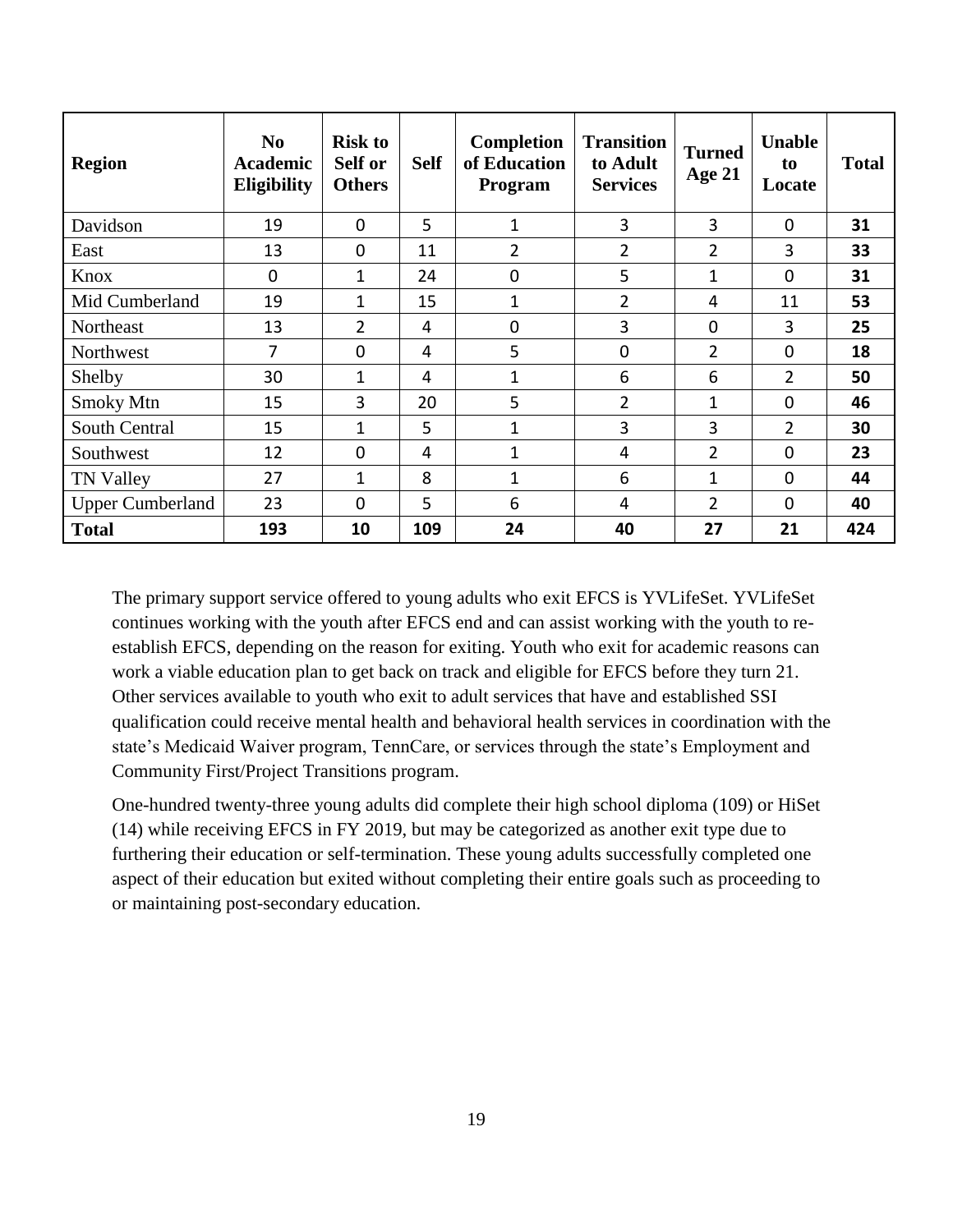# **The number of youth who exited state custody and received scholarship assistance from DCS to continue into post-secondary educational programs during FY 2018-2019.**

The Department offers young adults who were in foster care or who are in foster care on their 18<sup>th</sup> birthday the opportunity to continue to receive a variety of supports and services beyond age 18 to help them successfully transition to adulthood. The Department of Children's Services is the sole administrator of Education and Training Vouchers. The Office of Independent Living has a Scholarship Administrator who manages the ETV funds available and State Funded Scholarship. ETV applicants are required to provide documentation of total cost of attendance and the financial aid package for the programs they are enrolled in to the Scholarship Coordinator who reviews this information and establishes ETV awards accordingly.

DCS is able to provide an unduplicated number of ETVs awarded each year. The program will continue looking at ways to maximize the impact of funding and involving communities and individual colleges and universities in providing increased opportunities for this population. Data is currently being reviewed to help determine fluctuations in ETV awards, identifying the factors affecting this to inform strategies for maximizing utilization. The Bright Futures State Funded Scholarship awarded through the Governor's Office will continue in the coming year, and \$500,000 is the amount the state legislature has allocated toward this program.

| <b>Post-Secondary Institution</b>        |            | 2019         |              | 2018       |              |       |  |
|------------------------------------------|------------|--------------|--------------|------------|--------------|-------|--|
|                                          | <b>ETV</b> | <b>State</b> | <b>Total</b> | <b>ETV</b> | <b>State</b> | Total |  |
| Tennessee 4-Year University              | 106        | 46           | 152          | 71         | 35           | 106   |  |
| <b>Tennessee Community Colleges</b>      | 263        | 81           | 344          | 210        | 67           | 277   |  |
| Tennessee Colleges of Applied Technology | 79         | 10           | 89           | 56         | 17           | 73    |  |
| University of Tennessee System           | 35         | 19           | 54           | 25         | 11           | 36    |  |
| Private 4-Year Colleges                  | 36         |              | 36           | 28         |              | 28    |  |
| Non State Technical Colleges             | 33         |              | 33           | 21         |              | 21    |  |
| <b>Total</b>                             | 552        | 156          | 708          | 411        | 130          | 541   |  |

There was an overall increase in the number of scholarships provided during FY 2019.

*Source: Independent Living Scholarship Report*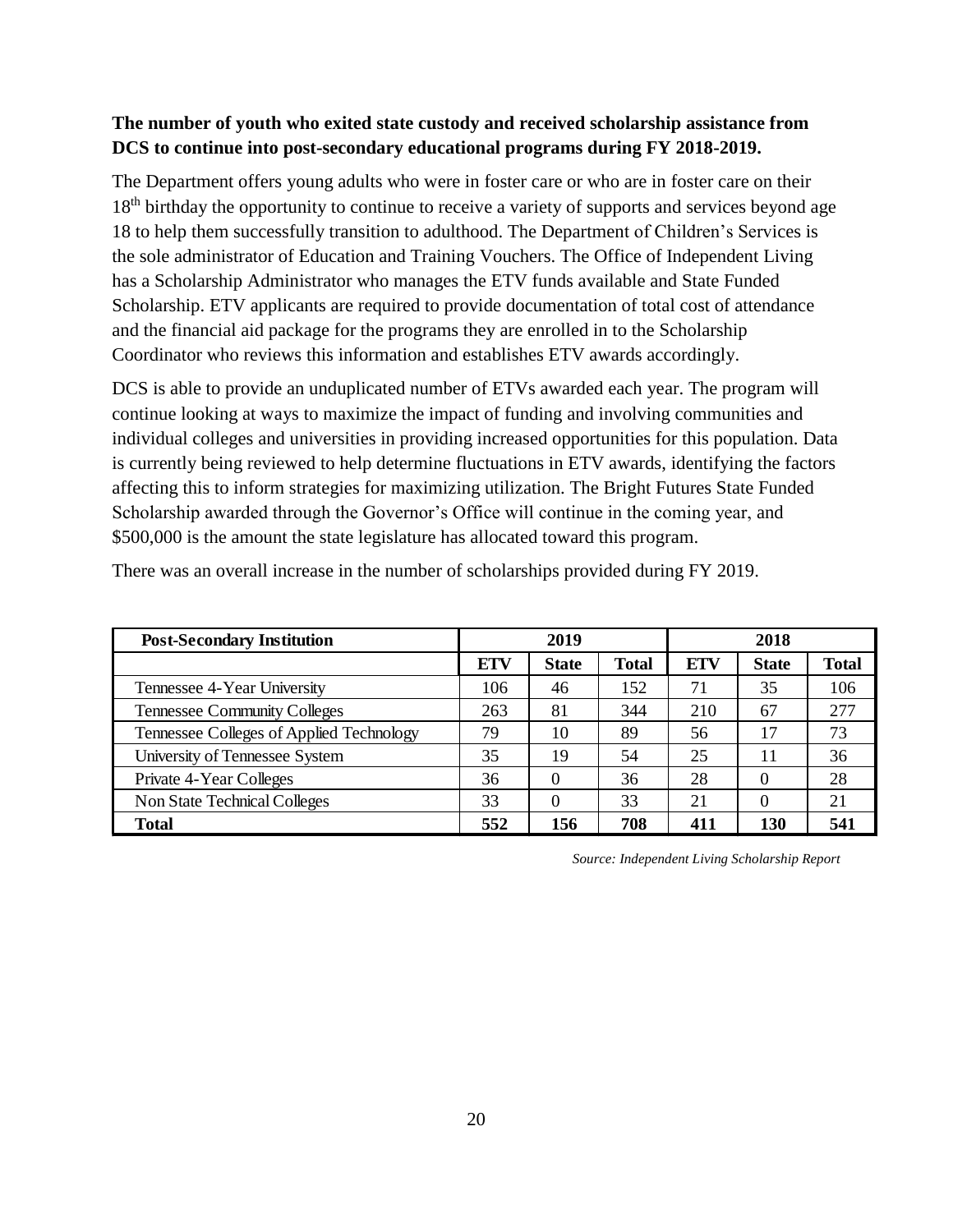**Number of EFCS young adults served in FY 2019 broken down by adjudication, gender, race/ethnicity, and region/county.**

| <b>Region</b>           | <b>Number</b> |                                                              |
|-------------------------|---------------|--------------------------------------------------------------|
| Davidson                | 65            | Total Individuals Served: 746                                |
| <b>East Tennessee</b>   | 48            | Adjudication (at time exiting DCS custody)                   |
| Knox                    | 47            | Dependent/Neglected: 639                                     |
| Mid Cumberland          | 100           | Unruly: 33                                                   |
| <b>Northeast</b>        | 49            | Delinquent: 74                                               |
| Northwest               | 32            |                                                              |
| Shelby                  | 84            | Gender                                                       |
| <b>Smoky Mountain</b>   | 75            | Female: 429<br>Male: 317                                     |
| South Central           | 53            |                                                              |
| Southwest               | 36            | Source: Tennessee Department of Children's Services – TFACTS |
| <b>TN Valley</b>        | 78            |                                                              |
| <b>Upper Cumberland</b> | 79            |                                                              |
| <b>Total</b>            | 746           |                                                              |

| Race                                                           | <b>Number Served</b> |
|----------------------------------------------------------------|----------------------|
| American Indian/Alaska Native                                  |                      |
| American Indian/Alaska Native, Black/African American          |                      |
| Asian                                                          | 3                    |
| Asian, White                                                   |                      |
| <b>Black/African American</b>                                  | 222                  |
| Black/African American, Multi-Racial - One Race Unknown        | 3                    |
| Black/African American, Multi-Racial - One Race Unknown, White | 1                    |
| Black/African American, White                                  | 33                   |
| Multi-Racial - One Race Unknown                                | 3                    |
| Multi-Racial - One Race Unknown, White                         | $\overline{2}$       |
| Native Hawaiian/Other Pacific Islander                         |                      |
| Unable to Determine                                            | $\overline{2}$       |
| White                                                          | 473                  |
| <b>Total</b>                                                   | 746                  |
|                                                                |                      |
| <b>Ethnicity</b>                                               | <b>Number Served</b> |
| Hispanic/Latino                                                | 41                   |
| Not Hispanic/Latino                                            | 684                  |
| Unknown                                                        | 21                   |
| <b>Total</b>                                                   | 746                  |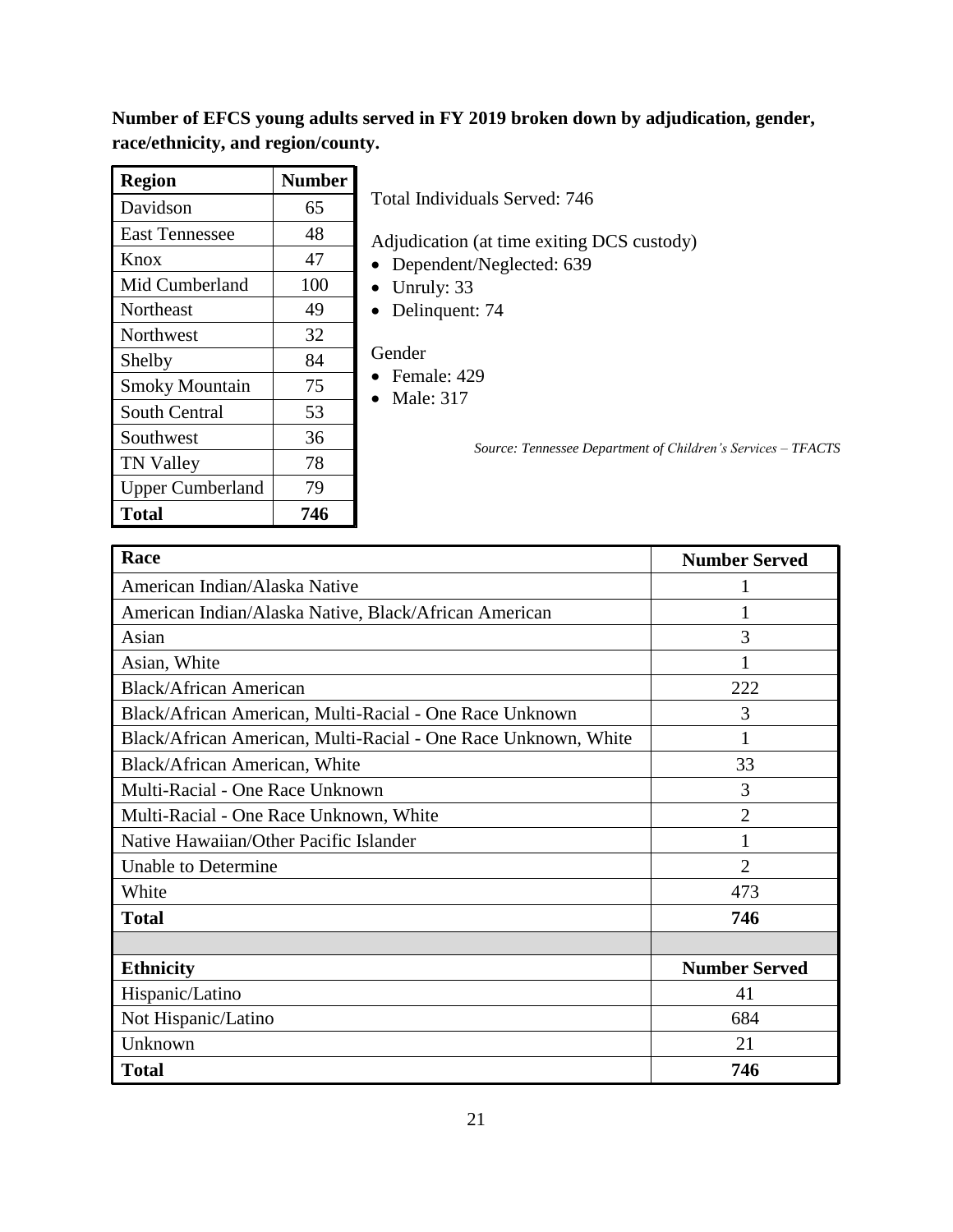| County         | <b>Number of</b><br><b>EFCS</b><br><b>Episodes</b> | <b>Number of</b><br>Young<br><b>Adults</b><br><b>Served</b> | County       | <b>Number of</b><br><b>EFCS</b><br><b>Episodes</b> | Number of<br>Young<br><b>Adults</b><br><b>Served</b> |
|----------------|----------------------------------------------------|-------------------------------------------------------------|--------------|----------------------------------------------------|------------------------------------------------------|
| Anderson       | 17                                                 | 17                                                          | Lauderdale   | 5                                                  | 5                                                    |
| Bedford        | $\overline{3}$                                     | 3                                                           | Lawrence     | 12                                                 | 12                                                   |
| Bledsoe        | $\mathbf{1}$                                       | $\mathbf{1}$                                                | Lewis        | $\overline{2}$                                     | $\overline{2}$                                       |
| <b>Blount</b>  | 20                                                 | 19                                                          | Lincoln      | 3                                                  | 3                                                    |
| <b>Bradley</b> | 14                                                 | 14                                                          | Loudon       | $\overline{4}$                                     | $\overline{4}$                                       |
| Campbell       | 6                                                  | 6                                                           | Macon        | 9                                                  | 9                                                    |
| Carter         | 5                                                  | 5                                                           | Madison      | 9                                                  | 9                                                    |
| Cheatham       | 3                                                  | $\overline{3}$                                              | Marshall     | 5                                                  | 5                                                    |
| Chester        | $\mathbf{1}$                                       | $\mathbf{1}$                                                | Maury        | 6                                                  | 6                                                    |
| Claiborne      | 9                                                  | $8\,$                                                       | McMinn       | $\overline{7}$                                     | $\overline{7}$                                       |
| Clay           | $\overline{2}$                                     | $\sqrt{2}$                                                  | Meigs        | $\overline{3}$                                     | $\overline{3}$                                       |
| Cocke          | $\overline{\mathbf{4}}$                            | $\overline{4}$                                              | Monroe       | 5                                                  | $\overline{4}$                                       |
| Coffee         | $\overline{\mathcal{L}}$                           | $\overline{4}$                                              | Montgomery   | 16                                                 | 16                                                   |
| Crockett       | $\overline{4}$                                     | $\overline{4}$                                              | Morgan       | 3                                                  | 3                                                    |
| Cumberland     | 9                                                  | 8                                                           | Obion        | $\overline{2}$                                     | $\overline{2}$                                       |
| Davidson       | 67                                                 | 65                                                          | Overton      | $\overline{4}$                                     | $\overline{4}$                                       |
| Decatur        | $\mathbf{1}$                                       | $\mathbf{1}$                                                | Perry        | $\overline{2}$                                     | $\overline{2}$                                       |
| DeKalb         | $\overline{4}$                                     | $\overline{4}$                                              | Putnam       | 15                                                 | 15                                                   |
| Dickson        | 3                                                  | 3                                                           | Rhea         | 8                                                  | 8                                                    |
| Dyer           | $\mathbf{1}$                                       | $\mathbf{1}$                                                | Roane        | $\overline{4}$                                     | $\overline{4}$                                       |
| Fayette        | 3                                                  | $\overline{2}$                                              | Robertson    | 6                                                  | 6                                                    |
| Fentress       | $\overline{3}$                                     | $\overline{3}$                                              | Rutherford   | 24                                                 | 24                                                   |
| Franklin       | 8                                                  | 8                                                           | Scott        | 6                                                  | 6                                                    |
| Gibson         | 11                                                 | 11                                                          | Sequatchie   | $\overline{2}$                                     | $\overline{2}$                                       |
| Giles          | 5                                                  | 5                                                           | Sevier       | 15                                                 | 15                                                   |
| Grainger       | $\overline{4}$                                     | $\overline{3}$                                              | Shelby       | 85                                                 | 84                                                   |
| Greene         | 15                                                 | 15                                                          | Smith        | 14                                                 | 13                                                   |
| Hamblen        | 12                                                 | 12                                                          | Stewart      | 7                                                  | 7                                                    |
| Hamilton       | 44                                                 | 43                                                          | Sullivan     | 12                                                 | 12                                                   |
| Hardeman       | $\overline{2}$                                     | $\overline{2}$                                              | Sumner       | 13                                                 | 13                                                   |
| Hardin         | $\overline{\mathbf{4}}$                            | $\overline{4}$                                              | Tipton       | 5                                                  | 5                                                    |
| Hawkins        | 6                                                  | 6                                                           | Union        | $\overline{4}$                                     | $\overline{4}$                                       |
| Haywood        | 3                                                  | 3                                                           | Warren       | 11                                                 | 11                                                   |
| Henderson      | $\overline{\mathbf{4}}$                            | $\overline{4}$                                              | Washington   | 11                                                 | 11                                                   |
| Henry          | 1                                                  | $\mathbf{1}$                                                | Wayne        | $\overline{2}$                                     | $\overline{2}$                                       |
| Hickman        | $\overline{c}$                                     | $\mathbf{2}$                                                | Weakley      | $\overline{c}$                                     | $\overline{2}$                                       |
| Humphreys      | $\mathbf{1}$                                       | $\mathbf{1}$                                                | White        | 5                                                  | 5                                                    |
| Jackson        | 5                                                  | 5                                                           | Williamson   | 14                                                 | 13                                                   |
| Jefferson      | 15                                                 | 14                                                          | Wilson       | 27                                                 | 24                                                   |
| Knox           | 47                                                 | 47                                                          | <b>Total</b> | 762                                                | 746                                                  |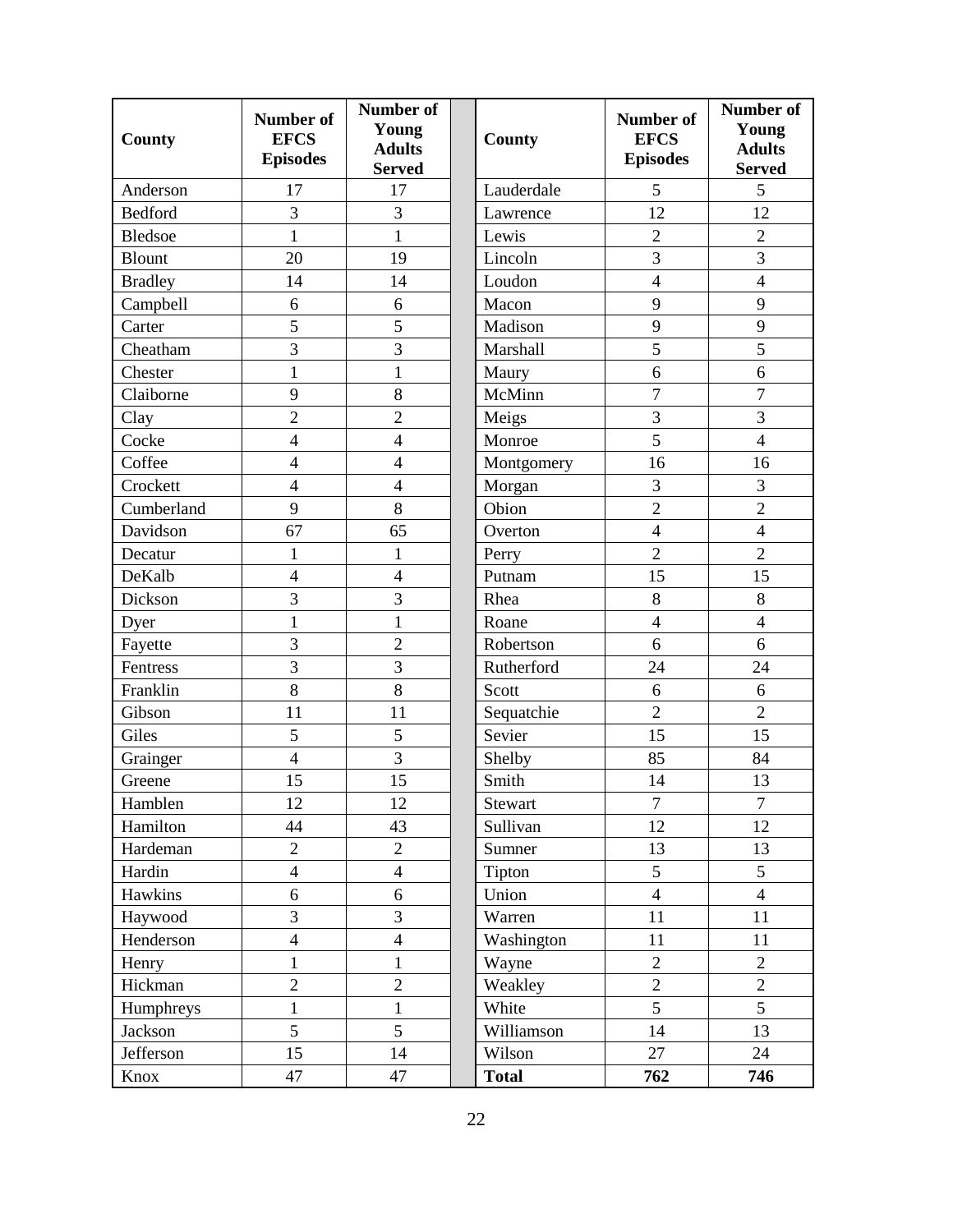# **The following describes the number of youth who received independent living wraparound services in FY 2018-19.**

| <b>Service</b>                                                | <b>Instances</b><br>of Service<br>Provided<br>2016-17 | <b>Instances</b><br>of Service<br><b>Provided</b><br>2017-18 | <b>Instances</b><br>of Service<br>Provided<br>2018-19 | Youth<br><b>Served</b><br>2016-17 | Youth<br><b>Served</b><br>2017-18 | Youth<br><b>Served</b><br>2018-19 | 2016-17  | <b>Expenditure Expenditure Expenditure</b><br>2017-18 | 2018-19  |
|---------------------------------------------------------------|-------------------------------------------------------|--------------------------------------------------------------|-------------------------------------------------------|-----------------------------------|-----------------------------------|-----------------------------------|----------|-------------------------------------------------------|----------|
| <b>Drivers Education</b>                                      | 47                                                    | 51                                                           | 56                                                    | 47                                | 50                                | 56                                | \$19,147 | \$19,867                                              | \$21,706 |
| <b>Drivers Testing Fees</b>                                   | $\mathbf{0}$                                          | $\boldsymbol{0}$                                             | $\mathbf{1}$                                          | $\boldsymbol{0}$                  | $\boldsymbol{0}$                  | $\mathbf{1}$                      | \$0      | \$0                                                   | \$20     |
| Extra-Curricular<br>Leadership<br>Activity/Membership<br>Fees | 28                                                    | 47                                                           | 41                                                    | 22                                | 41                                | 36                                | \$3,454  | \$7,319                                               | \$10,423 |
| <b>Good Grades</b><br>Incentive                               | 47                                                    | 55                                                           | 41                                                    | 45                                | 47                                | 36                                | \$1,830  | \$1,950                                               | \$1,590  |
| <b>Graduation Package</b>                                     | 140                                                   | 192                                                          | 144                                                   | 95                                | 129                               | 107                               | \$23,226 | \$35,848                                              | \$31,784 |
| Honor/Senior Class<br>Trip                                    | 14                                                    | 15                                                           | 5                                                     | 13                                | 14                                | 5                                 | \$1,701  | \$2,955                                               | \$958    |
| <b>Housing Application</b><br>Fees (Post-<br>Secondary)       | 11                                                    | 7                                                            | $\overline{2}$                                        | 11                                | 6                                 | $\overline{2}$                    | \$1,365  | \$790                                                 | \$200    |
| <b>IL Class Stipend</b>                                       | 15                                                    | 22                                                           | 44                                                    | 14                                | 22                                | 43                                | \$475    | \$875                                                 | \$1,825  |
| Materials for<br>Vocational Studies                           | $\mathbf{1}$                                          | 1                                                            | 1                                                     | $\mathbf{1}$                      | $\mathbf{1}$                      | $\mathbf{1}$                      | \$79     | \$800                                                 | \$70     |
| Other Special Needs                                           | 30                                                    | 22                                                           | 22                                                    | 22                                | 22                                | 21                                | \$10,851 | \$4,563                                               | \$5,638  |
| Post-Secondary<br>Application/Registrat<br>ion Fees           | 22                                                    | $\overline{7}$                                               | 5                                                     | 15                                | $\overline{7}$                    | 5                                 | \$910    | \$275                                                 | \$240    |
| Senior Event<br>Transportation                                | $\mathbf{0}$                                          | $\overline{0}$                                               | $\mathbf{1}$                                          | $\mathbf{0}$                      | $\mathbf{0}$                      | $\mathbf{1}$                      | \$0      | \$0                                                   | \$25     |
| <b>Educational Fees</b>                                       | $\overline{c}$                                        | 3                                                            | $\Omega$                                              | $\overline{2}$                    | $\overline{2}$                    | $\Omega$                          | \$1,314  | \$920                                                 | \$0      |
| Testing fees (GED,<br>SAT, ACT)                               | 11                                                    | 5                                                            | $\overline{4}$                                        | 11                                | 5                                 | $\overline{4}$                    | \$571    | \$276                                                 | \$249    |
| Tutoring                                                      | 6                                                     | $\boldsymbol{0}$                                             | $\boldsymbol{0}$                                      | $\mathbf{2}$                      | $\boldsymbol{0}$                  | $\mathbf{0}$                      | \$1,758  | \$0                                                   | \$0      |
| Yearbooks                                                     | 27                                                    | 36                                                           | 18                                                    | 27                                | 36                                | 18                                | \$2,018  | \$2,968                                               | \$1,502  |
| Youth Leadership<br>Stipend                                   | 107                                                   | 33                                                           | 42                                                    | 106                               | 33                                | 42                                | \$5,025  | \$3,100                                               | \$3,675  |
| <b>Total</b>                                                  | 508                                                   | 496                                                          | 427                                                   | 433                               | *300                              | $*291$                            | \$73,723 | \$82,508                                              | \$79,905 |

Independent Living Wraparound Services Custodial Population 2018-19

\*This represents unduplicated clients; some youth received more than one type of service during FY 2019.

*Source: Tennessee Department of Children's Services – TFACTS*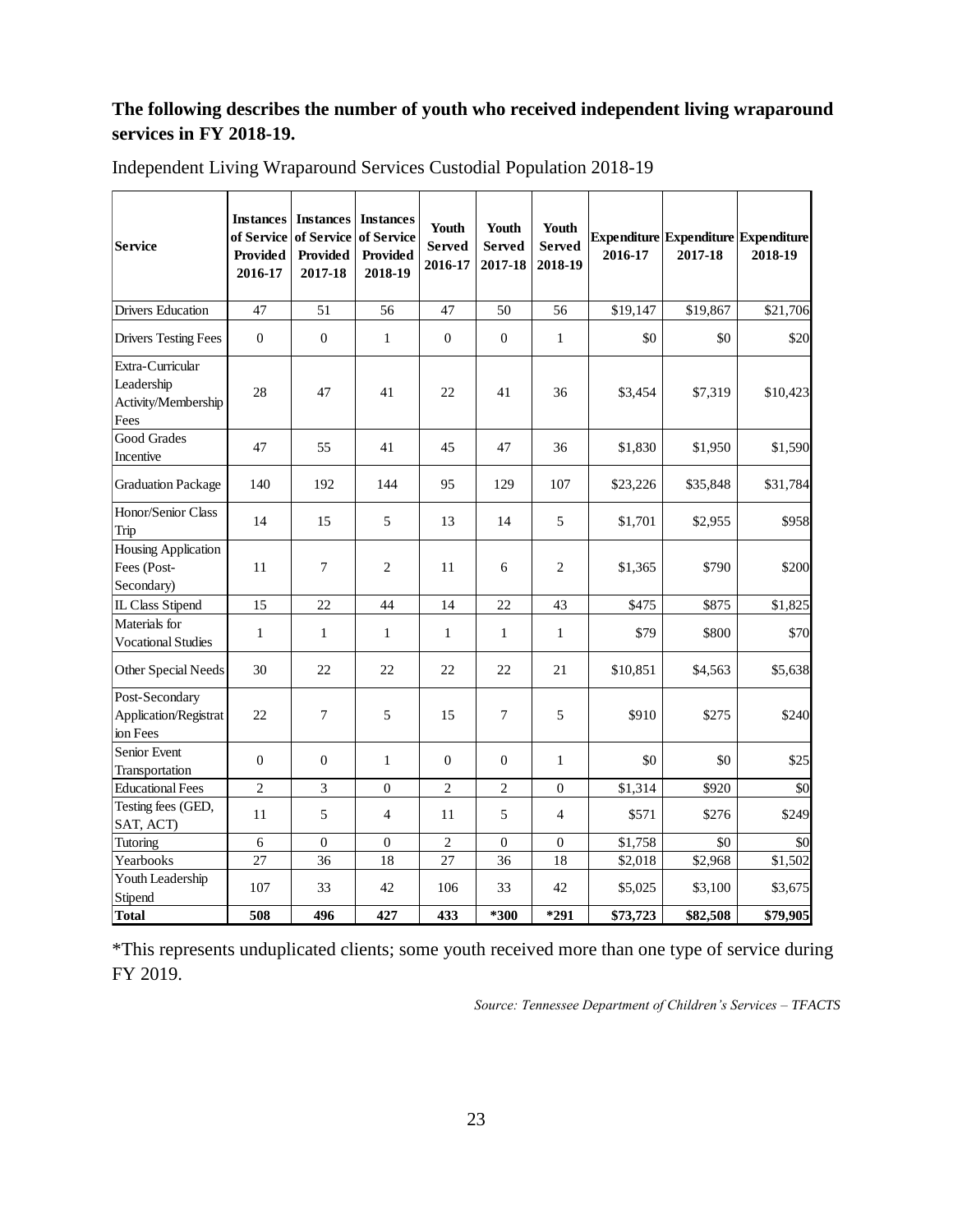| <b>Service</b>                                                | <b>Instances</b><br>of Service<br><b>Provided</b><br>2016-17 | <b>Instances</b><br>of Service<br><b>Provided</b><br>2017-18 | <b>Instances</b><br>of Service<br><b>Provided</b><br>2018-19 | Youth<br><b>Served</b><br>2016-17 | Youth<br><b>Served</b><br>2017-18 | Youth<br><b>Served</b><br>2018-19 | 2016-17     | Expenditure Expenditure<br>2017-18 | <b>Expenditure</b><br>2018-19 |
|---------------------------------------------------------------|--------------------------------------------------------------|--------------------------------------------------------------|--------------------------------------------------------------|-----------------------------------|-----------------------------------|-----------------------------------|-------------|------------------------------------|-------------------------------|
| Auto Insurance                                                | 15                                                           | 32                                                           | 29                                                           | 15                                | 30                                | 29                                | \$4,939.02  | \$11,594.99                        | \$11,072.78                   |
| <b>Drivers Education</b>                                      | 41                                                           | 32                                                           | 26                                                           | 41                                | 32                                | 26                                | \$16,059.00 | \$12,925.00                        | \$9,713.00                    |
| <b>Drivers Testing Fees</b>                                   | $\boldsymbol{0}$                                             | $\boldsymbol{0}$                                             | $\boldsymbol{0}$                                             | $\boldsymbol{0}$                  | $\boldsymbol{0}$                  | $\boldsymbol{0}$                  | \$0.00      | \$0.00                             | \$0.00                        |
| <b>Educational Fees</b>                                       | $\mathbf{1}$                                                 | $\mathbf{1}$                                                 | $\overline{0}$                                               | $\mathbf{1}$                      | $\mathbf{1}$                      | $\overline{0}$                    | \$500.00    | \$153.75                           | \$0.00                        |
| Extra-Curricular<br>Leadership<br>Activity/Membership<br>Fees | 12                                                           | 6                                                            | 12                                                           | 11                                | 5                                 | 11                                | \$1,432.50  | \$1,010.00                         | \$2,385.94                    |
| <b>Good Grades</b><br>Incentive                               | 6                                                            | 4                                                            | 3                                                            | 5                                 | 2                                 | 3                                 | \$270.00    | \$120.00                           | \$150.00                      |
| <b>Graduation Package</b>                                     | 71                                                           | 59                                                           | 61                                                           | 55                                | 46                                | 47                                | \$11,483.84 | \$11,220.30                        | \$11,040.86                   |
| Honor/Senior Class<br>Trip                                    | 10                                                           | 5                                                            | $\overline{4}$                                               | 10                                | 5                                 | 4                                 | \$1,233.00  | \$762.00                           | \$803.00                      |
| Household<br>Furnishings                                      | 23                                                           | 17                                                           | 23                                                           | 20                                | 14                                | 20                                | \$12,085.62 | \$9,123.46                         | \$10,576.81                   |
| Housing Application<br>Fees (Post-<br>Secondary)              | 14                                                           | 10                                                           | 12                                                           | 14                                | 10                                | 11                                | \$1,929.00  | \$3,488.13                         | \$1,957.13                    |
| <b>IL Class Stipend</b>                                       | $\mathfrak{Z}$                                               | $\,1$                                                        | $\boldsymbol{0}$                                             | $\mathfrak{Z}$                    | $\mathbf{1}$                      | $\boldsymbol{0}$                  | \$150.00    | \$50.00                            | \$0.00                        |
| Materials for<br><b>Vocational Studies</b>                    | $\mathbf{1}$                                                 | $\mathbf{1}$                                                 | $\mathbf{1}$                                                 | 1                                 | $\mathbf{1}$                      | $\mathbf{1}$                      | \$86.16     | \$120.50                           | \$592.72                      |
| Non-Recurring<br>Housing Start Up                             | 31                                                           | 43                                                           | 24                                                           | 19                                | 25                                | 19                                | \$16,600.69 | \$15,667.48                        | \$11,695.45                   |
| Other Special Needs                                           | 32                                                           | 23                                                           | 21                                                           | 30                                | 18                                | 18                                | \$5,725.75  | \$5,399.38                         | \$3,651.35                    |
| Post-Secondary<br>Application/Registrati<br>on Fees           | 26                                                           | 15                                                           | 8                                                            | 18                                | 10                                | 8                                 | \$1,145.00  | \$983.00                           | \$585.00                      |
| Senior Event<br>Transportation                                | 1                                                            | $\boldsymbol{0}$                                             | $\boldsymbol{0}$                                             | 1                                 | $\boldsymbol{0}$                  | $\boldsymbol{0}$                  | \$50.00     | \$0.00                             | \$0.00                        |
| Testing fees (GED,<br>SAT, ACT)                               | 5                                                            | 2                                                            | 3                                                            | 5                                 | $\overline{2}$                    | 3                                 | \$381.00    | \$194.00                           | \$320.50                      |
| <b>Tools for Vocational</b><br>School                         | 8                                                            | $\overline{c}$                                               | 3                                                            | 6                                 | $\mathbf{2}$                      | 3                                 | \$3,962.39  | \$1,426.73                         | \$3,033.35                    |
| <b>Transportation Grant</b>                                   | 20                                                           | 19                                                           | 13                                                           | 14                                | 15                                | 11                                | \$1,135.50  | \$898.50                           | \$636.00                      |
| Tutoring                                                      | $\boldsymbol{0}$                                             | $\overline{2}$                                               | $\mathbf{1}$                                                 | $\mathbf{0}$                      | $\overline{2}$                    | 1                                 | \$0.00      | \$1,895.00                         | \$1,000.00                    |
| Vehicle Repairs                                               | 3                                                            | 12                                                           | 14                                                           | 3                                 | 11                                | 14                                | \$963.00    | \$3,400.08                         | \$5,099.43                    |
| Yearbooks                                                     | 17                                                           | 11                                                           | $8\,$                                                        | 17                                | 11                                | $\overline{7}$                    | \$1,142.82  | \$857.00                           | \$587.83                      |
| Youth Leadership<br>Stipend                                   | 41                                                           | 31                                                           | 21                                                           | 27                                | 28                                | 15                                | \$1,825.00  | \$2,175.00                         | \$1,065.00                    |
| <b>Total</b>                                                  | 381                                                          | 328                                                          | 287                                                          |                                   | 316 *187                          | $*162$                            | \$83,099.29 | \$83,464.30                        | \$75,966.15                   |

Independent Living Wraparound Services Extension of Foster Care Population 2018-19

\*This represents unduplicated clients; some youth received more than one type of service during FY 2019.

*Source: Tennessee Department of Children's Services – TFACTS*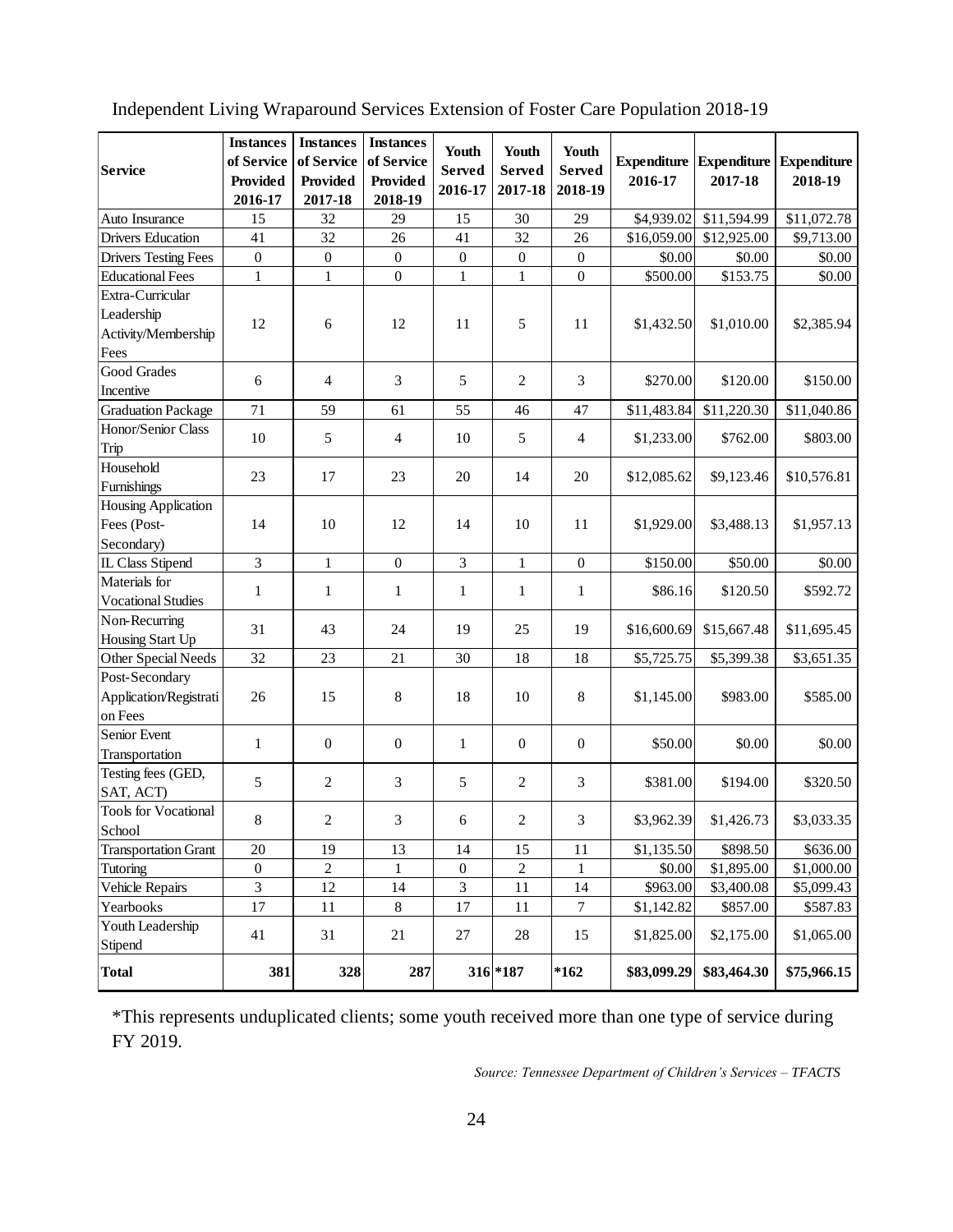#### **Number of youth who decline continuation of foster care services and the reasons given.**

The Youth Engagement Lead continues to develop strategies to connect with aged-out youth who did not accept or are unable to continue services. The main reasons young people give for not accepting EFCS continue to be desire to work instead of continue education goals, did not want to be involved with DCS and could not be located. The Office of Independent Living also collected the reasons why youth did not accept EFCS, which reflected the above top reasons. Results were compiled into the statewide table to the right.

| <b>Reason</b>                        | <b>Number</b> | <b>Percent</b> |
|--------------------------------------|---------------|----------------|
| Academic Ineligibility               | 94            | 23%            |
| Could Not be Located                 | 75            | 18%            |
| Criminal Charges                     | 3             | 0.7%           |
| <b>EFCS Not Offered</b>              | 21            | 5%             |
| <b>Entered Military</b>              | 2             | 0.4%           |
| <b>Excessive Countable Resources</b> |               | 0.2%           |
| Moved Out of State                   | 31            | 7%             |
| Refusal                              | 96            | 23%            |
| Social Security Benefit              | 26            | 6%             |
| <b>Transition to Adult Services</b>  | 12            | 2%             |
| Uncertain                            | 27            | 6%             |
| Undocumented                         | 11            | 2%             |
| Went to Work                         | 10            | 2%             |
| Total                                | 409           | 100%           |

#### **Extension of Foster Care Services Uptake, Total and by Region:**

During FY 2019, fewer youth aged out of DCS custody/foster care, and fewer accepted EFCS. Fortyfour percent of the total eligible population accepted EFCS, slightly down from last year's 46 percent. Of those eligible, 39 percent of dependent/neglected youth, two percent of unruly youth and three percent of eligible juvenile justice youth accepted EFCS.

One group that remains less likely to accept EFCS is those who are adjudicated delinquent. Of all those eligible for EFCS in FY 2019, three percent (15 percent within adjudication) of eligible

| <b>Region</b>           | Aged<br>Out | Aged<br>Out<br>Eligible | Accepted<br><b>EFCS</b> | $\frac{6}{9}$<br><b>EFCS</b><br><b>Uptake</b> |
|-------------------------|-------------|-------------------------|-------------------------|-----------------------------------------------|
| Davidson                | 82          | 68                      | 31                      | 46                                            |
| East                    | 60          | 54                      | 24                      | 44                                            |
| Knox                    | 40          | 36                      | 21                      | 58                                            |
| Mid Cumberland          | 98          | 93                      | 44                      | 47                                            |
| Northeast               | 59          | 55                      | 25                      | 45                                            |
| Northwest               | 37          | 36                      | 11                      | 31                                            |
| Shelby                  | 147         | 77                      | 35                      | 45                                            |
| <b>Smoky Mountain</b>   | 95          | 91                      | 39                      | 43                                            |
| South Central           | 68          | 59                      | 19                      | 32                                            |
| Southwest               | 40          | 33                      | 14                      | 42                                            |
| <b>TN Valley</b>        | 71          | 67                      | 34                      | 51                                            |
| <b>Upper Cumberland</b> | 79          | 72                      | 35                      | 49                                            |
| <b>Total</b>            | 876         | 741                     | 332                     | 44                                            |

juvenile justice youth accepted EFCS, compared to 39 percent (53 percent within adjudication) of dependent/neglected youth. The percentage of youth adjudicated Unruly who accepted EFCS was up slightly; two percent overall and 42 percent within adjudication.

*Source: Tennessee Department of Children's Services – TFACTS and Independent Living Monthly Report*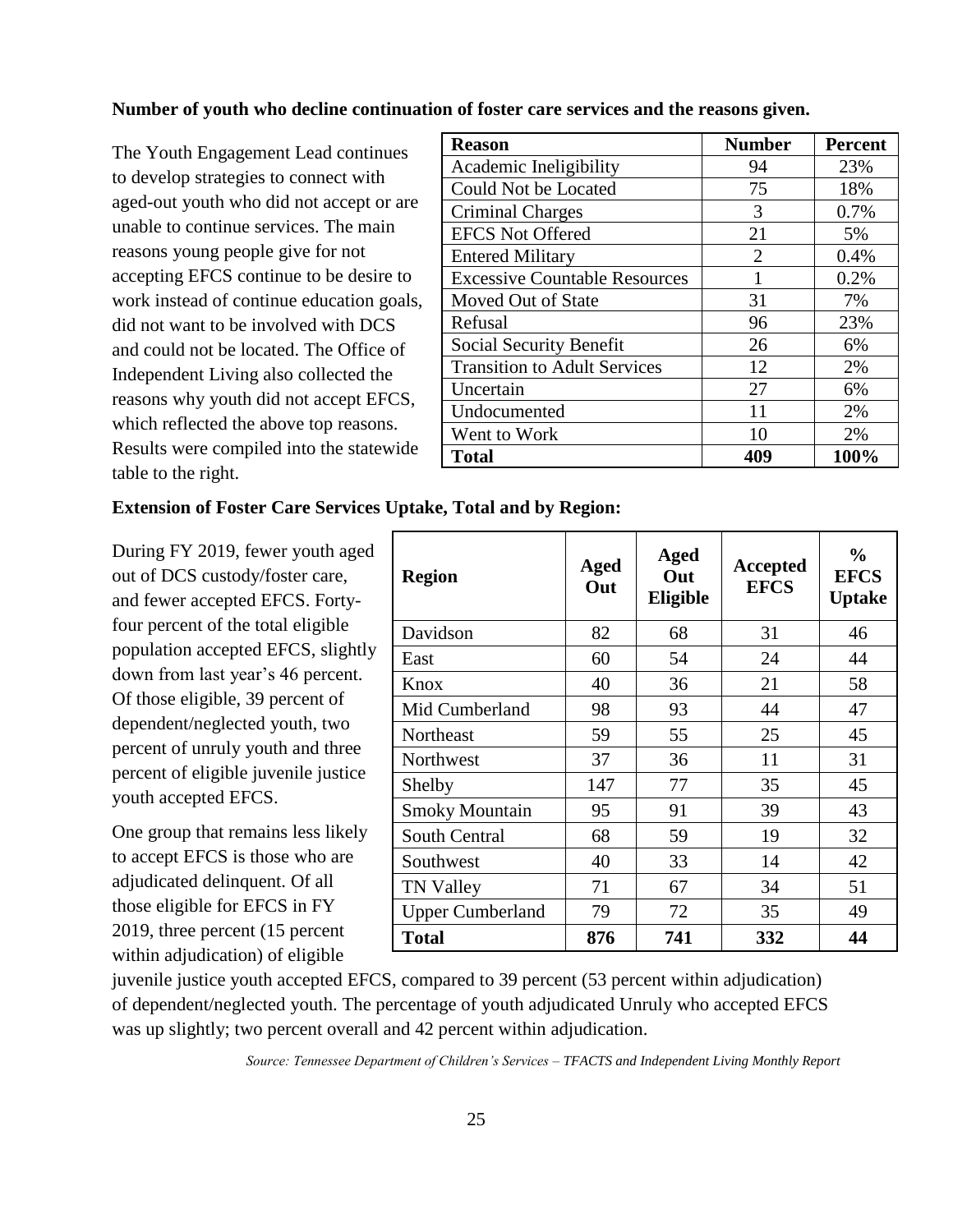**Number of young adults receiving Extension of Foster Care Services who were in foster care placement, supervised independent living arrangements and other placements.**

- EFC youth in foster care placements at some point during FY 2019: 248
- EFC youth receiving the Independent Living Allowance during FY 2019: 433

| <b>EFCS Placement Service FY 2019</b>                                                   |                           |
|-----------------------------------------------------------------------------------------|---------------------------|
| (The number of services is higher than the number of young adults                       | <b>Number of Young</b>    |
| served because some young adults received more than one type of                         | <b>Adults Per Service</b> |
| service)                                                                                |                           |
| L3 AS-ND RTC Extension of Foster Care                                                   | $\overline{2}$            |
| <b>Contract Foster Care Extension of Foster Care</b>                                    | 125                       |
| <b>Extraordinary Rate Extension of Foster Care</b>                                      | 1                         |
| Regular Board Rate Extension of Foster Care                                             | 87                        |
| Graduated Rate Extension of Foster Care (IL Allowance)                                  | 18                        |
| Independent Living Assistance - Parenting (IL Allowance)                                | 45                        |
| Regular Rate Extension of Foster Care (IL Allowance)                                    | 394                       |
| Independent Living Residential Extension of Foster Care                                 | 99                        |
| L3 AS-ND PRTF HIGH Extension of Foster Care                                             | $\overline{2}$            |
| L3 AS-ND PRTF MID Extension of Foster Care                                              | $\overline{4}$            |
| L3 SED-PRTF Extension of foster Care                                                    | 1                         |
| L3 SED-PRTF High Extension of Foster Care                                               | 1                         |
| Level 2 Continuum Extension of Foster Care                                              | 22                        |
| Level 2 Congregate Care Extension of Foster Care                                        | 3                         |
| Level 2 SN Continuum Extension of Foster Care                                           | 8                         |
| Level 2 Special Needs - Mental Retardation Treatment Extension of<br><b>Foster Care</b> | $\mathbf{1}$              |
| Level 3 Continuum Extension of Foster Care                                              |                           |
|                                                                                         | 1                         |
| Continuum: Level 3 Special Needs Extension of Foster Care                               | 24                        |
| Level 3 Extension of Foster Care                                                        | 6                         |
| Level 4 Special Needs Extension of Foster Care                                          | 5                         |
| <b>Total Individuals Served</b>                                                         | 707                       |

# **The following summarizes the 39 young adults in Extension of Foster Care who did not have a placement service during FY 2019:**

- Had an EFCS episode during the Fiscal Year but no EFCS placement: 17
- EFCS episode ended on or after July 1, 2018 and placement service ended on or before July 1, 2018. Last payment was in the fiscal year ending June 30, 2018: 14
- EFCS placements existed during the Fiscal Year but no payment records in a valid reporting status until after July 1, 2018, or at all: 8

*Source: Tennessee Department of Children's Services – TFACTS*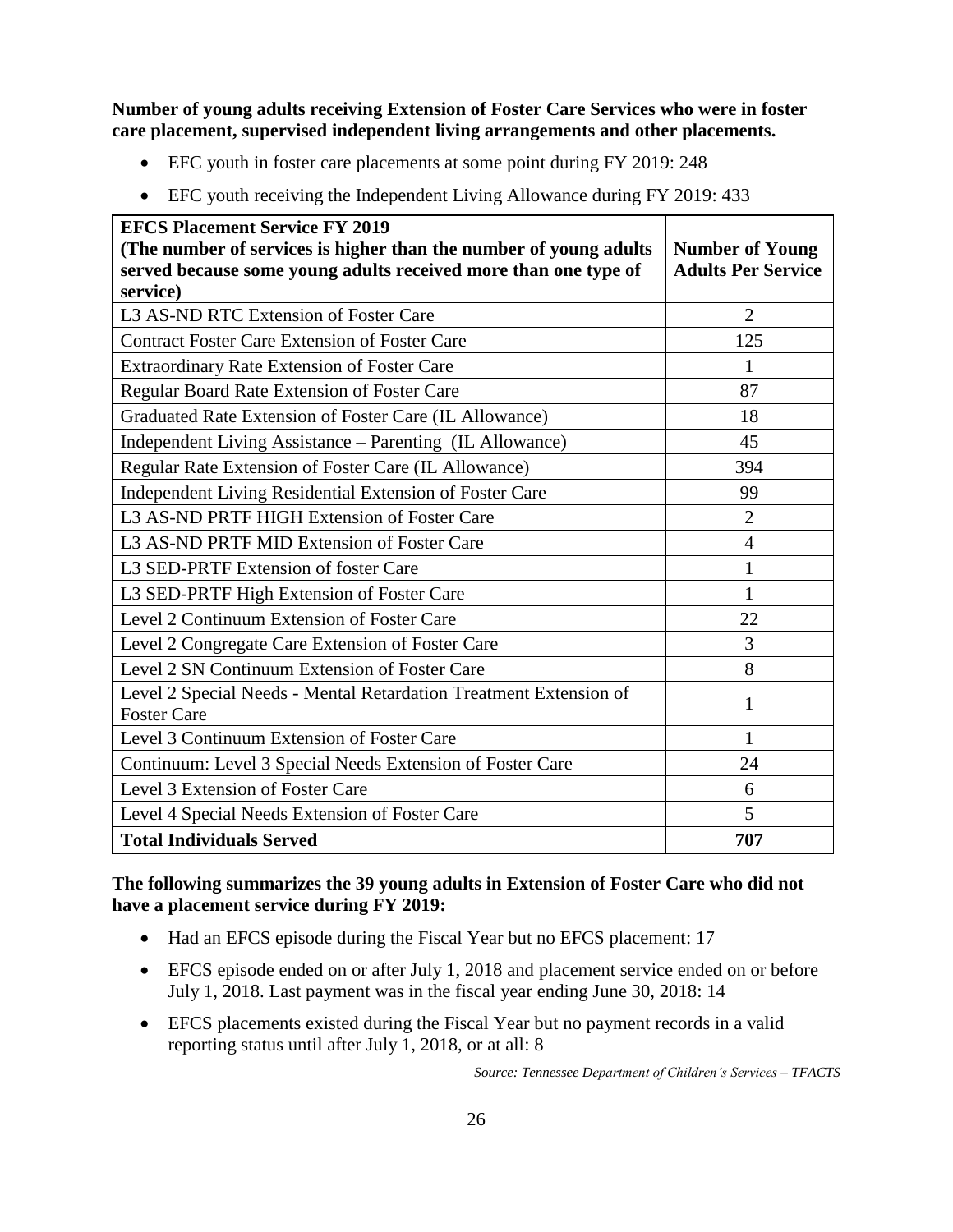The Department of Children's Services continues to be focused heavily on implementation of the federal Fostering Connections Act and Tennessee's Transitioning Youth Empowerment Act. The Department continues to focus on training efforts, increased outreach to young people; youth engagement to improve practice, increase services (paid and non-paid life skills development); increase housing opportunities and overcoming barriers to serving special populations. Participation by Office of Independent Living staff in Child and Family Team meetings to provide information on independent living services, Extension of Foster Care Services and to assist with the development of Independent Living and Transition Plans is also a focus.

| Office of Independent Living staff participated in thousands of Child and Family Team |  |
|---------------------------------------------------------------------------------------|--|
| Meetings.                                                                             |  |

| <b>Child and Family Team Meeting Type</b>          | <b>Number</b><br>with Staff<br><b>Participants</b> | <b>Child and Family Team Meeting Type</b> | <b>Number</b><br>with Staff<br><b>Participants</b> |
|----------------------------------------------------|----------------------------------------------------|-------------------------------------------|----------------------------------------------------|
| Discharge/Exit Custody                             | 637                                                | <b>JJ</b> - Release to Aftercare          | 13                                                 |
| Discharge/Exit Extension of Foster Care            | 197                                                | Permanency (Adoption Only)                |                                                    |
| <b>Extension of Foster Care Progress Review</b>    | 494                                                | Permanency Plan Revision Custody          | 233                                                |
| <b>Extension of Foster Care Services Discharge</b> |                                                    | <b>Placement Stability</b>                | 40                                                 |
| FSW - Progress Review of Non-Custody               |                                                    | Plan Revision (IPP)                       | 13                                                 |
| Individual Program Plan                            | 51                                                 | Progress Review Custody                   | 1,058                                              |
| <b>Initial Custody</b>                             | 68                                                 | Quarterly IPP Review                      |                                                    |
| Initial Extension of Foster Care                   | 150                                                | Special Called                            | 108                                                |
| <b>Initial Permanency Plan Custody</b>             | 183                                                | <b>Transition to Adulthood</b>            | 485                                                |
| JJ - Discharge From Probation/Aftercare            |                                                    |                                           |                                                    |
| JJ - Program Transfer                              |                                                    | <b>Total</b>                              | 3,736                                              |

*Source: Independent Living Monthly Report*

The Office of Independent Living trained participants in several related agencies or groups.

- Court: 127
- DCS: 376
- Foster Parents: 191
- Provider Agency: 31
- Youth: 447
- Other: 270

Additionally, Independent Living staff assisted with the development of 142 Independent Living Plans and 720 Transition Plans based on manual reporting.

*Source: Independent Living Monthly Report*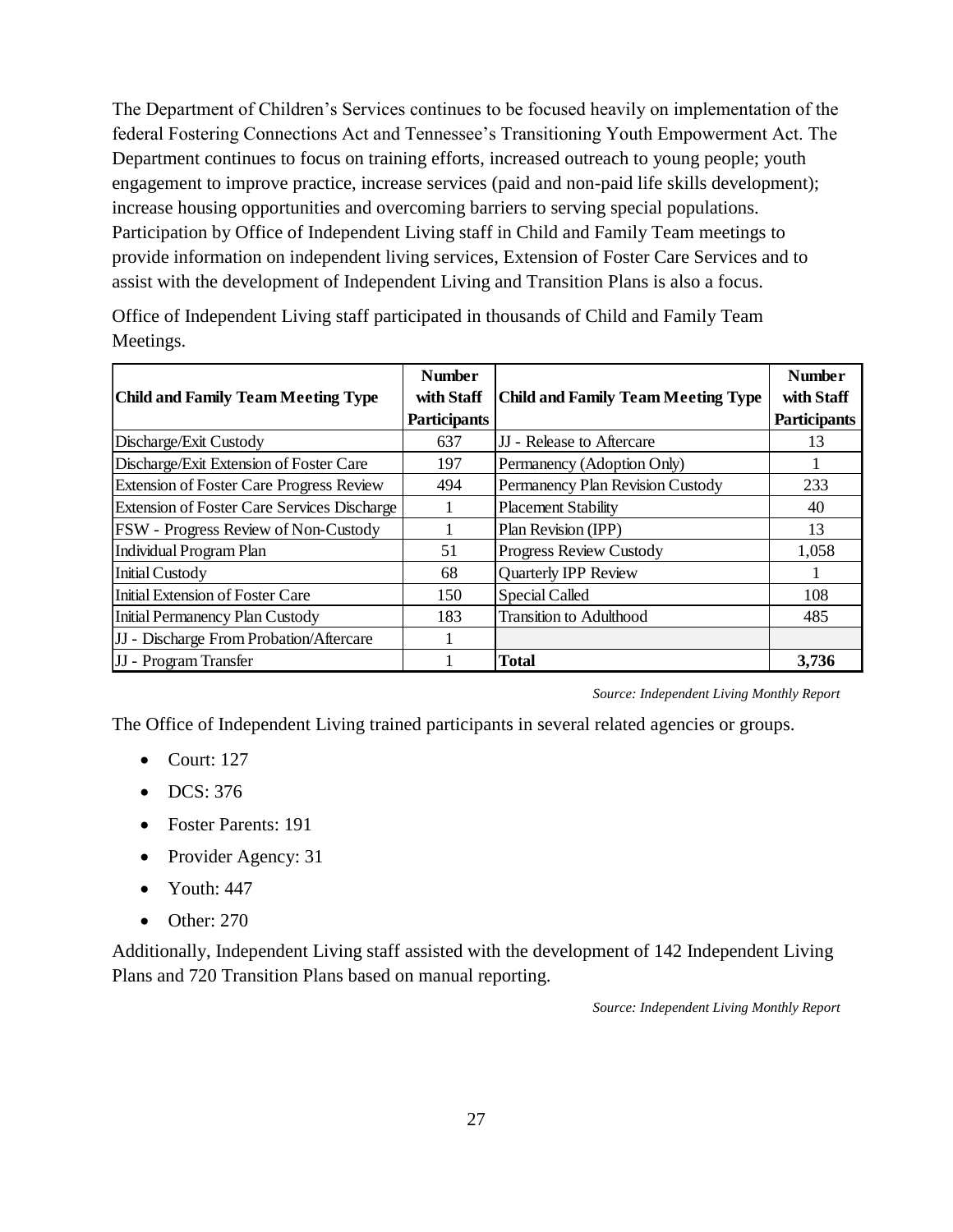#### **Youth-Involved Advocacy and Engagement Activities**

The Youth Engagement Coordinator and other Independent Living Central Office staff handled more than 200 Formstack inquires submitted via the online transmission form and responded to a high number of phone and in-person referrals. Inquiries on services and resources were matched with local DCS and Central Office staff that connects the youth or person inquiring on the youth's behalf to resources and information in that youth's area. Common resources connected include YVLifeSet, Opportunity Passport, EFCS re-establishments, Community Resource referrals, ETV/Bright Futures Scholarships and even TennCare.

Engaging youth in planning and decision-making regarding their own lives reaps critical benefits throughout the process of transitioning to adulthood. Along with the ongoing transition planning, normalcy and assisting youth in permanency and preparation for adulthoods, DCS and partners work towards creating many youth engagement activities. This section highlights activities involving youth during FY 2019.

The Office of Independent Living continues to coordinate four grand regional Youth 4 Youth Board meetings (2 in Grand East) in collaboration with community-based partners. Meeting topics and activities vary from region to region, but all offer a variety of informational presentations by professionals, team building events, public services opportunities, focus group and discussion topics, skill and knowledge training, college tours, and fellowship with other foster youth.

| <b>Region</b>       | Y4Y meeting | <b>Attendance</b> | <b>Average Attendance</b> |
|---------------------|-------------|-------------------|---------------------------|
| <b>Grand East</b>   |             | ახ                |                           |
| <b>Grand Middle</b> |             |                   |                           |
| <b>Grand West</b>   |             |                   |                           |

#### **FY 2019 Meetings**

Under the federally-funded PREP contracts Leadership Academy Camps continues to be a success. Coordinated by the Harmony Family Center, this two-day event is held at the scenic Camp Montvale in Maryville, Tennessee, where youth participate in a spectrum of events around team building, IL skill development, sexual health and family planning, and fellowship with other foster youth, including ropes courses, wall climbing, equestrian therapy, swimming, hiking, preparing meals, and, of course, campfires and s'mores. This year DCS and Harmony staff created an experimental Day Camp in Franklin, TN that served nearly 20 youth. Feedback from youth and staff was very positive.

Each year the Jim Casey and Annie E. Casey Foundations accept nominations for youth to participate as a Jim Casey Young Fellow. In FY 2019, DCS nominated a youth from TN Valley region that was accepted to be a part of the program. As a Jim Casey Young fellow, this youth represented Tennessee in national meetings and events providing knowledge and insight related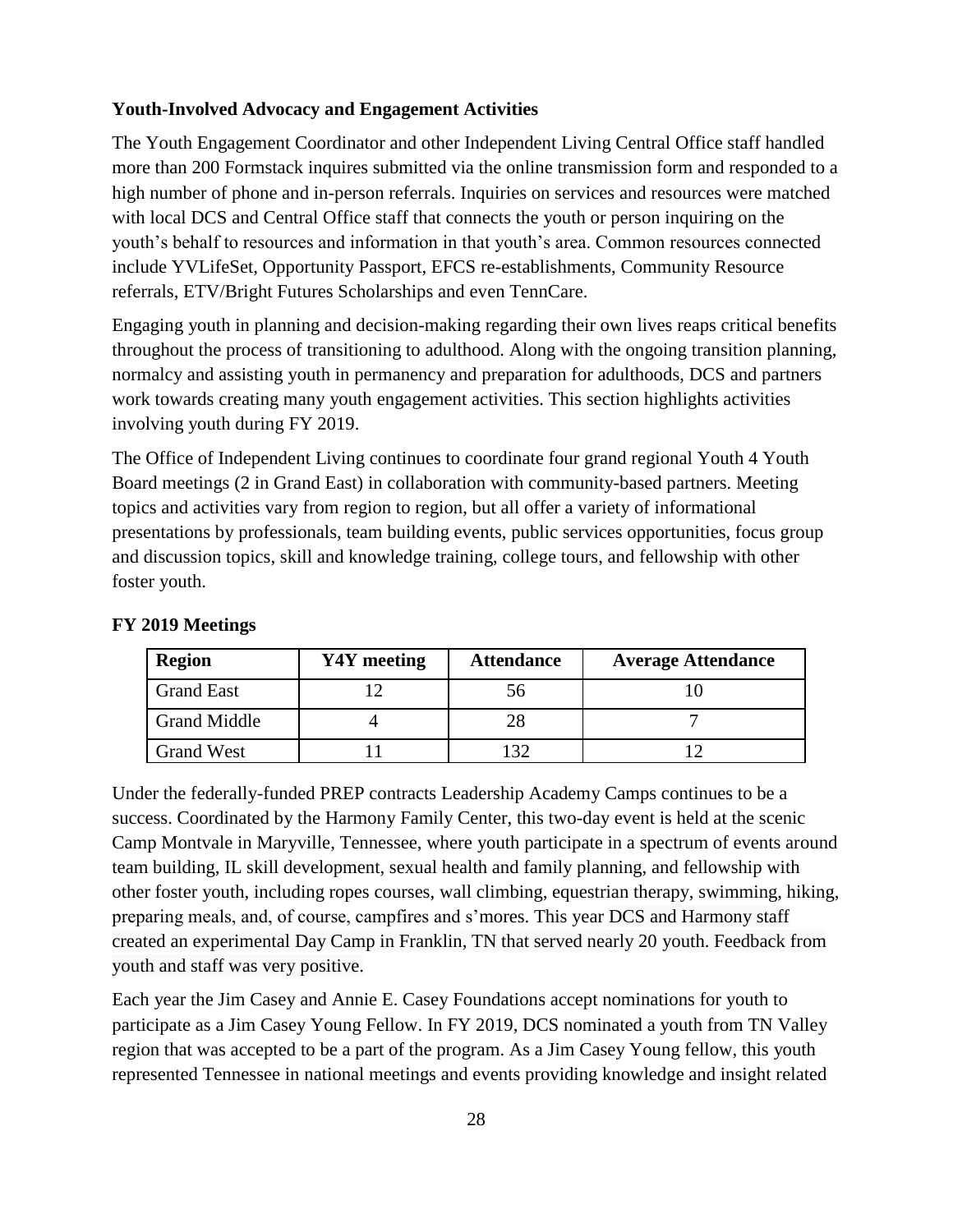to the needs and experiences of youth transitioning from foster care to adulthood. Some highlighted events participated in included the Youth Leadership Institute, a five-day session that aims to develop youth's leadership and professional development skills and the Jim Casey Fall Convening, a two day convening to share progress on national strategic planning, discuss new approaches to accelerate racial and ethnic equity, inclusion for young people, strategize how to influence and improve policy and practice to advance race equity and inclusion.

#### **New Resources, Services and Other Interesting Updates**

In effort to improve Authentic Youth Engagement, DCS created a statewide Leadership Board entitled Young Adult Advisory Council that will serve as the foundation for all youth engagement work throughout the state. The council consists of current and former Extension of Foster Care young adults from across the State of Tennessee.

Chambliss Transitional Living Program is in the process of expanding their program with six additional apartment units. Youth receive a fully-furnished, single-room unit with all utilities paid including internet. Youth also receive a monthly bus pass, weekly allowance for groceries and hygiene items, connections with opportunities at local colleges and trade schools, life skills training and financial management classes.

Nashville's Metropolitan Development and Housing Agency (MDHA) secured a \$3.5 million grant from HUD to address youth homelessness to be served over a two year period. The grant is eligible to be renewed each year after the first two years at \$1.75 million. HUD, the Metro Homeless Impact Division, MDHA, Oasis Center and 22 local partners including DCS worked on the application. This group is currently planning for implementation of the program beginning Fall 2019. Nashville was one of 11 communities to be awarded.

Knoxville Community Development Corporation in Knox County, Chattanooga Housing Authority in Hamilton County, and Memphis Housing Authority in Shelby County were recipients of the Family Unification Program (FUP) vouchers (which included the development of MOUs between HUD, the administering agencies and DCS) to assist youth aging out of foster care & families that need housing to assist with prevention or reunification efforts.

DCS partnered with the Johnson City Housing Authority and Homes for Youth Program. Between DCS and Youth Villages LifeSet, which provides the case management piece, this partnership identifies youth who qualify for a homeless preference. The Johnson City Housing Authority prioritizes DCS youth into one bedroom apartments within their development and has recently received a grant and built brand new apartments in the Johnson City area for those youth who have a homeless preference and have applied for Section 8.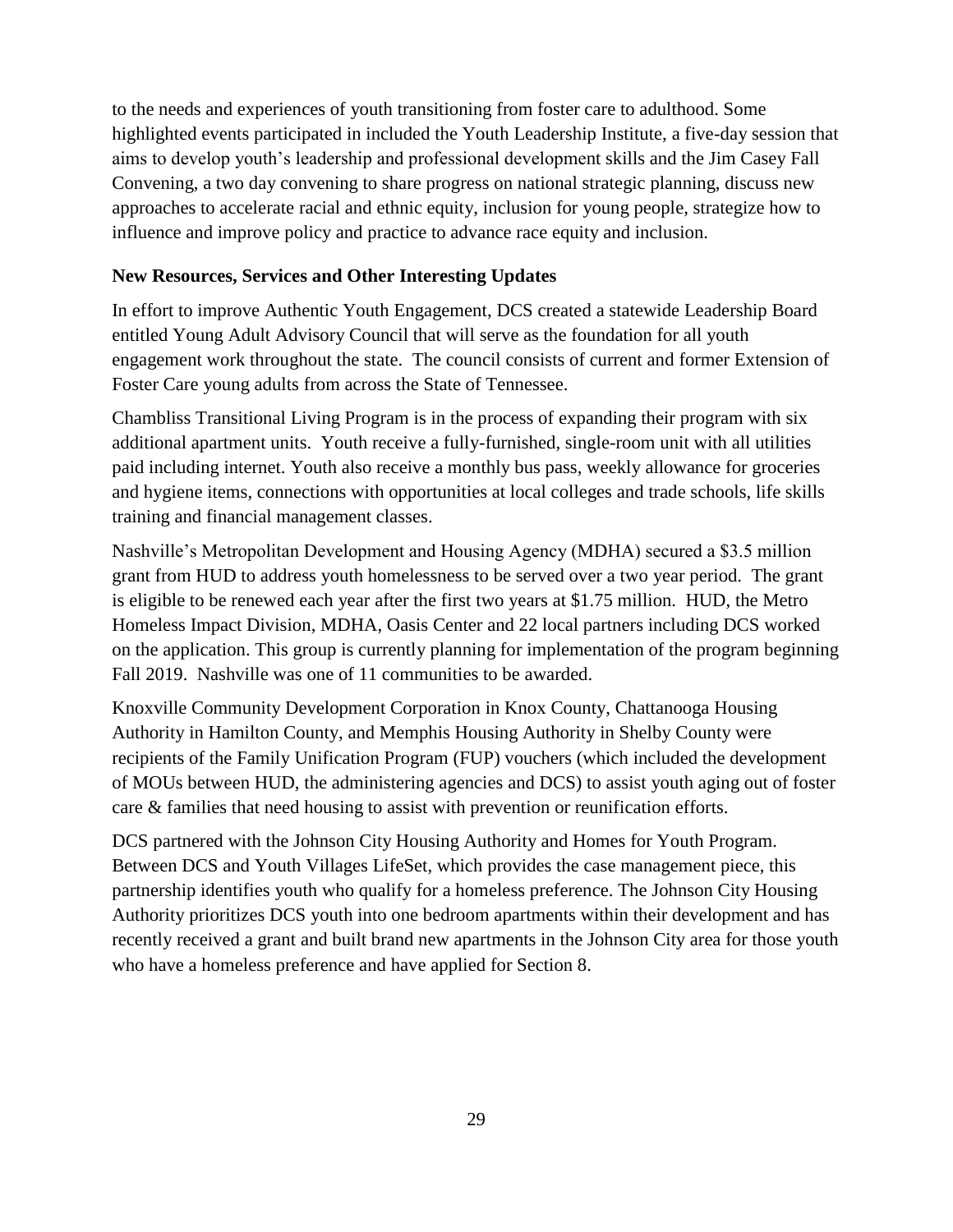**Supervised Independent Living Residential placement options for Extension of Foster Care young adults** 

- Free Will Baptist Family Ministries in Greeneville, TN accept males.
- Holston Homes for Children in Greeneville, TN accepts both males and females
- Smoky Mountain Children's Home in Sevierville, TN accepts females.
- Partnership for Children, Families, and Adults in Chattanooga, TN accepts males and females. .
- Chambliss Center for Children in Chattanooga, TN accepts both males and females.
- Monroe Harding in Nashville, TN accepts both males and females. They have opened a new housing site with VOCA grant funding and in partnership with Woodbine Community Organization.
- Omni Visions in Nashville, TN accepts males between two homes where youth share the kitchen and living space.
- TN Children's Homes in Clarksville, TN is an IL Residential program for females.

During the analysis of expanding EFC criteria, IL and senior staff discussed options around the structure and funding status of the EFCS Independent Living Allowance program.

Improvements were made to the way Tennessee DCS develops Independent Living and Transition plans for youth in DCS custody and those receiving Extension of Foster Care Services. The enhancements were developed in the Tennessee Family and Child Tracking System (TFACTS), and included adding system enforcement of required categories and action steps to address such things as credit checks, opportunities for mentoring and support, essential documents to provide upon exit from care, maintenance of health insurance and providing information about advance care plans/health care proxies. These sections of the permanency plan also print out in ways that make it easier for youth and team members to review and work with. These changes bring Tennessee's permanency plan development more in line with federal law and state policy requirements, and help ensure older youth have their needs addressed. Modifications in how strength and need records are addressed will systematically link with assessment information in a future phase of the permanency plan enhancement project.

DCS implements Your Money, Your Goals (YMYG), a financial empowerment training designed by the Consumer Financial Protection Bureau for social service settings and those who work directly with youth including case managers, private provider agencies and foster parents. This training is different from other financial trainings in that it uses a financial empowerment approach and includes a number of standalone modules. It is designed to start by identifying a youth's goals then planning and using their finances to meet and achieve those goals. For example, if a young person sets a goal of buying a car, they would complete the standalone module on purchasing a vehicle, turning their wish into a set of SMART goals and then mapping out the various steps to get there. Steps may include increasing their credit score, tracking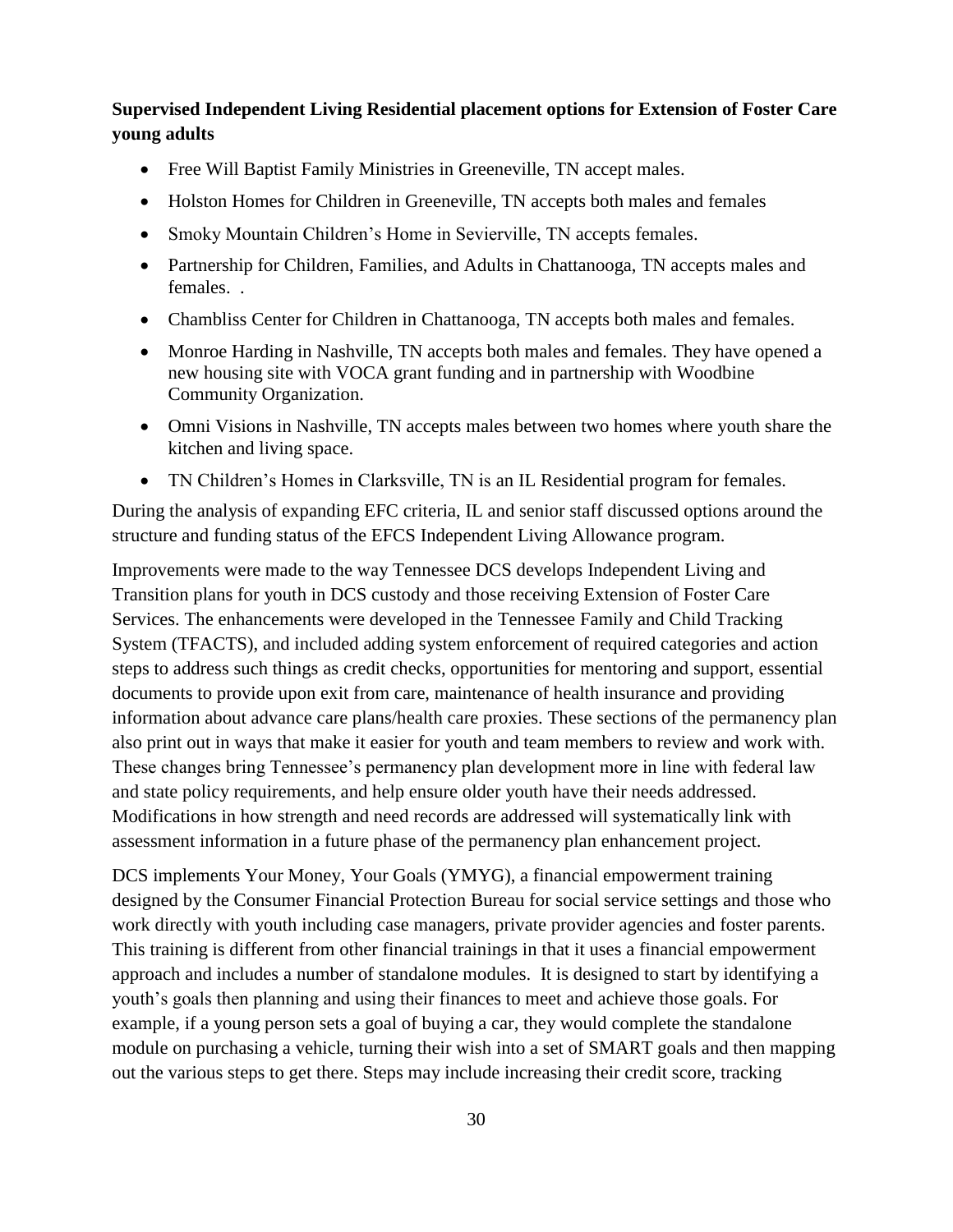spending, prioritizing a budget and setting a savings target. Each training begins with an examination of cultural values around money and identifies how the values influence our financial behavior. This is an opportunity for youth to reflect on their birth family's culture and values about money and how this has affected them. The toolkit also has a section for the foster parents or case managers to examine their own culture and values about money and how this may influence their work with youth. The class completes a series of exercises on needs, wants and obligations that prompts foster parents and case managers to consider how their own priorities may differ from those of the youth they are working with. This challenges participants to consider the youth's perspective and how they can use this as a starting point for their discussion about finances.

YMYG also emphasizes the connection with Prudent Parenting protocol and trauma. When talking about buying a car, purchasing a cell phone, budgeting skills and bank accounts, participants are reminded about the Prudent Parenting standards and encouraged to think about what they can do differently moving forward. Participants also explore the benefit of financial empowerment in reducing the impact of trauma for young people. Youth who experience a level empowerment in this area of their lives increase their overall self-confidence, helping them to see positive aspects of their lives other than the trauma they have experienced.

Your Money Your Goals training has served both DCS staff and foster parents.

- DCS Foster Parents trained: 22
- DCS Staff trained: 17

The Department of Children's Services continues to administer the federal Personal Responsibility Education Program, to support the implementation Wyman's Teen Outreach Program (TOP®), an evidence-based Positive Youth Development model, in selected Level II and III residential treatment centers, at John C. Wilder Youth Development Center, through Metro Nashville Juvenile Court and in a Metro Nashville school. One thousand three hundred and seventy three (1,373) adolescents participated in TOP® in these settings during FY 2019.

TOP® takes a broad youth development approach to the prevention of pregnancy and other risky behaviors by engaging youth in curriculum-guided discussion groups that are active and engaging as well as youth-driven community service learning projects.

TOP® provides important opportunities for youth to participate in "normalized" activities, consistent with the federal mandate that youth in custody have access to developmentally normative experiences as much as possible. TOP® nurtures the key factors research identifies as protective from risk and adversity, including: social competence, problem-solving skills, autonomy or sense of purpose, high expectations and opportunities for participation.

TOP® service learning activities are particularly powerful vehicles for enhancing protective factors and building social and emotional skills. Last year foster youth participating in TOP® provided 19,805 hours of service to Tennessee communities. Youth at Florence Crittenton in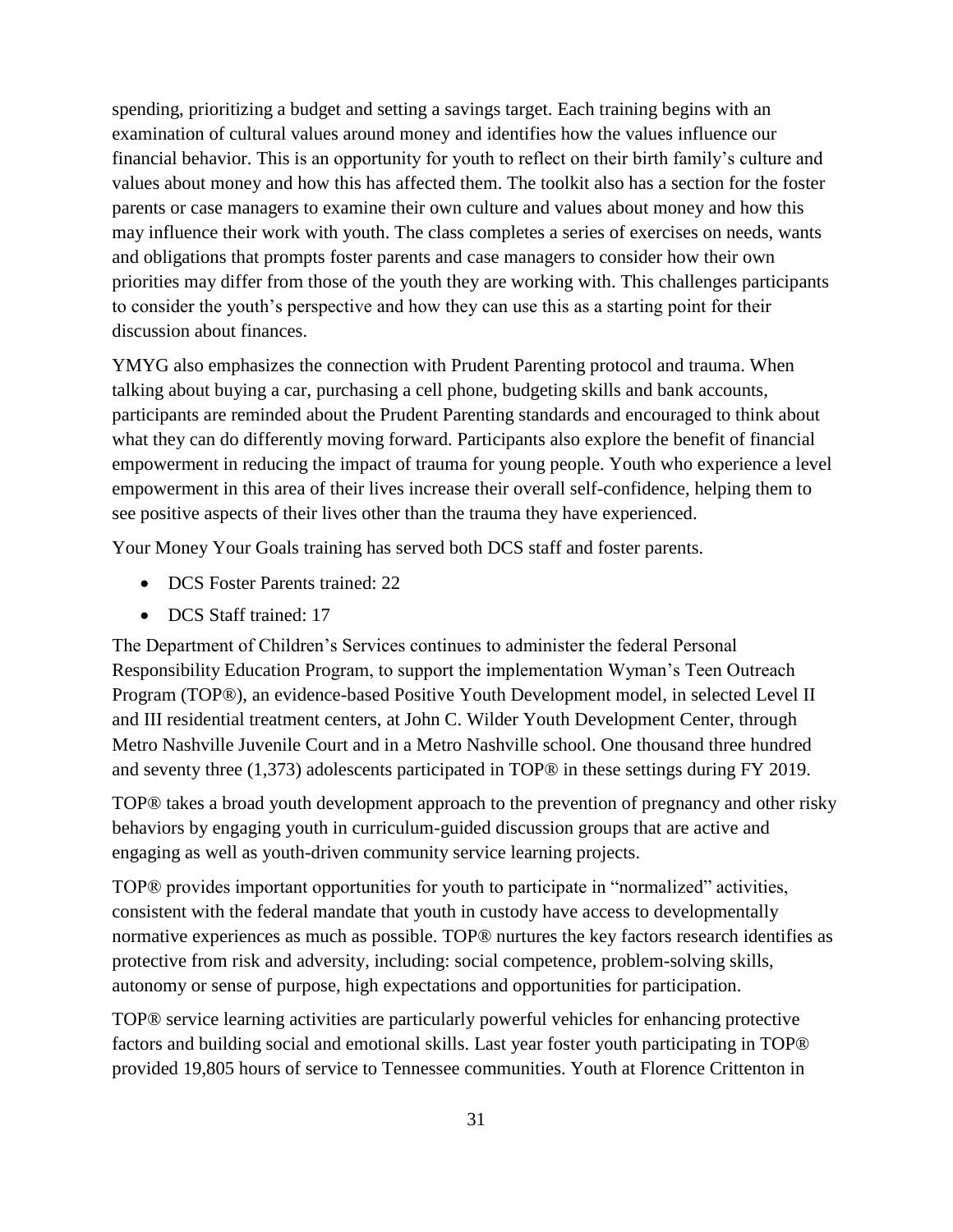Knoxville made custom duffel bags for youth in foster care who lacked a way to carry their belongings. Young men at Lebanon Academy regularly walked dogs and cleaned cages at a local animal shelter. In TOP®, youth plan as well as carry out their service learning projects, practicing skills like planning, decision-making, budgeting, team work, etc.

Oasis Center provides training, technical assistance and oversight of the TOP® implementation effort. In FY 2019, TOP® was implemented at 24 locations across the state. Oasis staff provided one hundred sixty one (161) hours of onsite monitoring and coaching at TOP implementation sites. One hundred thirty seven (137) staff from implementing agencies participated in TOP® training, gaining skills in effective youth engagement and high quality group facilitation.

# **Opportunities**

- While there are some excellent services for some of the state's more complex youth, there are fewer developmentally appropriate services available for those young adults with a borderline IQ or certain mental health diagnoses. In some instances, youth have particular needs that are going unaddressed due to gaps in the array of services and housing.
- Increasing access to housing for young adults receiving EFCS, especially in West Tennessee, is another opportunity DCS continues to explore. Tennessee Housing and Development Agency (THDA) has provided information on grants and their web-based housing search. Current DCS providers are developing unique approaches to make housing available as well and applying for local housing authority funding. DCS is exploring other options such as establishing EFC-only foster parents.
- DCS continues to strive toward increasing employment opportunities for youth in care. Employment Opportunities for adolescents are necessary to assure economic selfsufficiency and generate self-esteem. Expanding EFCS to include working criteria would provide significant support and opportunity for youth working to obtain employment. Expansion remains DCS' greatest opportunity.
- Integrate preparation for adulthood with improved, quality Transition Planning to include the use of peer support young adults who are current or former Extension of Foster Care participants.
- Improve work around LGBT population and immigrant populations.
- DCS is in the process of developing data tracking mechanisms for youth (female and male) in custody that are pregnant/expecting and/or parenting a child.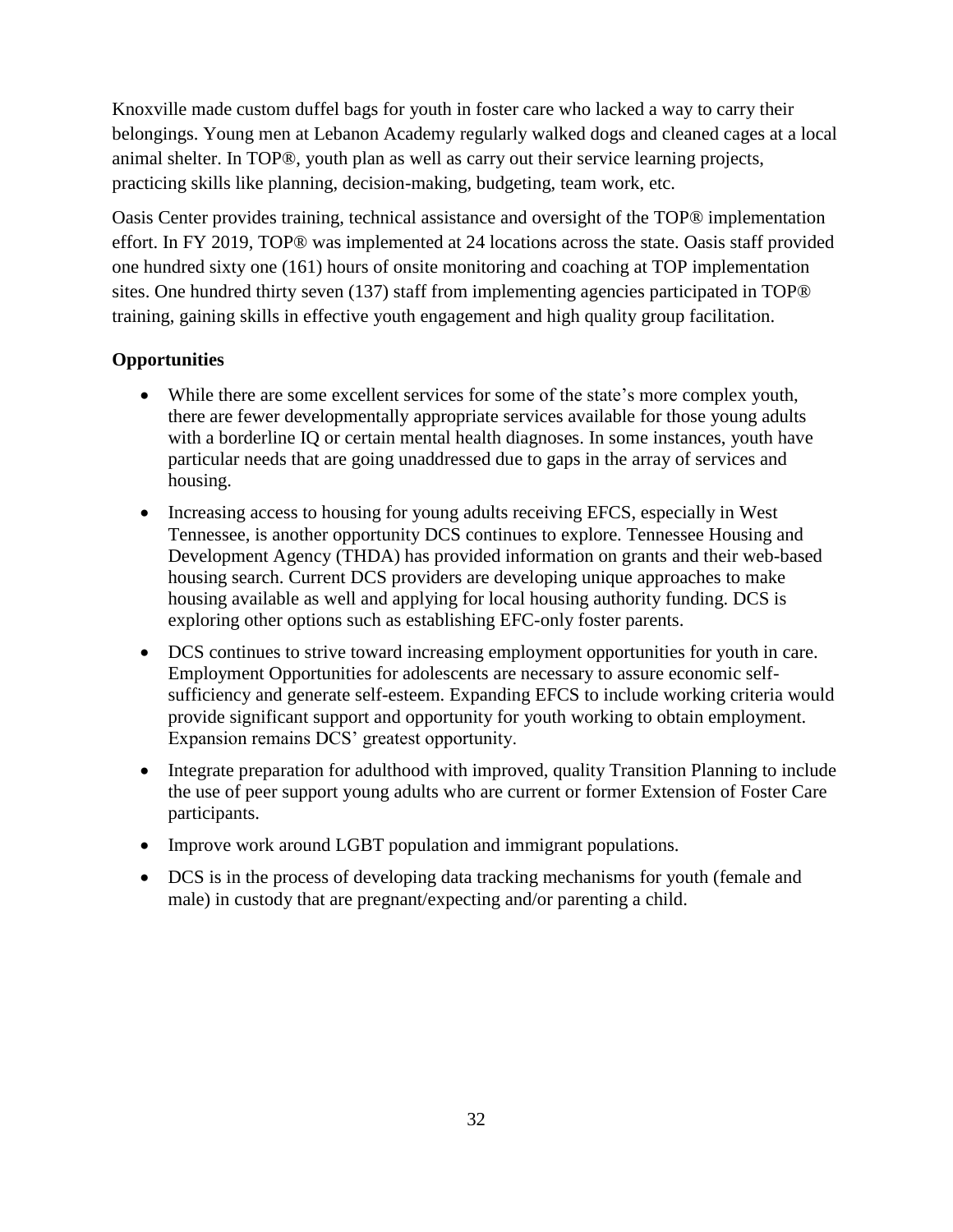# **YVLIFESet Overview**

Youth Villages' YVLifeSet program is designed to assist young adults between the ages of 17 and 22, who are transitioning from child welfare and juvenile justice services to adulthood, in learning the skills needed to live successfully. A successful transition includes maintaining safe and stable housing, participating in an educational/vocational program, developing life skills necessary to become a productive citizen and remaining free from legal involvement. YVLifeSet specialists (directly providing the services to the young adults) carry a small average caseload of 8-10 and have multiple contacts (via phone or face-to-face) weekly with each young person in order to engage on a high level. The program is based on a multiple systems approach meaning services are aimed not only at the individual but at all the areas (systems) that may affect the youth (e.g. community, peer group, family, and school/work).

Young adults in the YVLifeSet program are assigned a specialist responsible for aiding youth in every step of the transition process. Specialists are responsible for teaching skills and lessons associated with the focal areas and will ensure that young adults are capable of accessing community resources such as medical attention, housing, and financial support, if necessary. Specialists are available to the young adults 24 hours a day, seven days a week. They also make a minimum of one face-to-face contact per week with the young adult. The number of sessions can be increased based on individual needs.

The focal areas of YVLifeSet include permanency, education, employment, housing (through natural supports), basic independent living skills, and engagement. To support youth in their transition to adulthood, the program uses evidence-based interventions and best practices with regards to the following areas: trauma, pregnant/parenting youth, substance abuse issues, physical and mental health, domestic violence, financial literacy and basic independent living skills.

Since the program was created in 1999, it has helped over 10,933 young adults in Tennessee (and 17,529 nationwide) build independent and successful lives for themselves. Youth Villages began providing YVLifeSet services in Tennessee over 19 years ago and has effectively replicated the program in numerous locations. Today, through direct services and partnerships, YVLifeSet serves 1,407 young adults daily in Tennessee and eleven other states, with a success rate (defined as living independently or with family) of 85 percent at Discharge, 92 percent at 12 month follow-up.

#### **Partnership with DCS**

For more than 19 years, Youth Villages has been providing comprehensive services to young adults aging out of care and other at-risk youth in Tennessee through its YVLifeSet program. In 2007, the Tennessee Department of Children's Services partnered with the Day Foundation and Youth Villages to reach more youth across the state. That public/private partnership was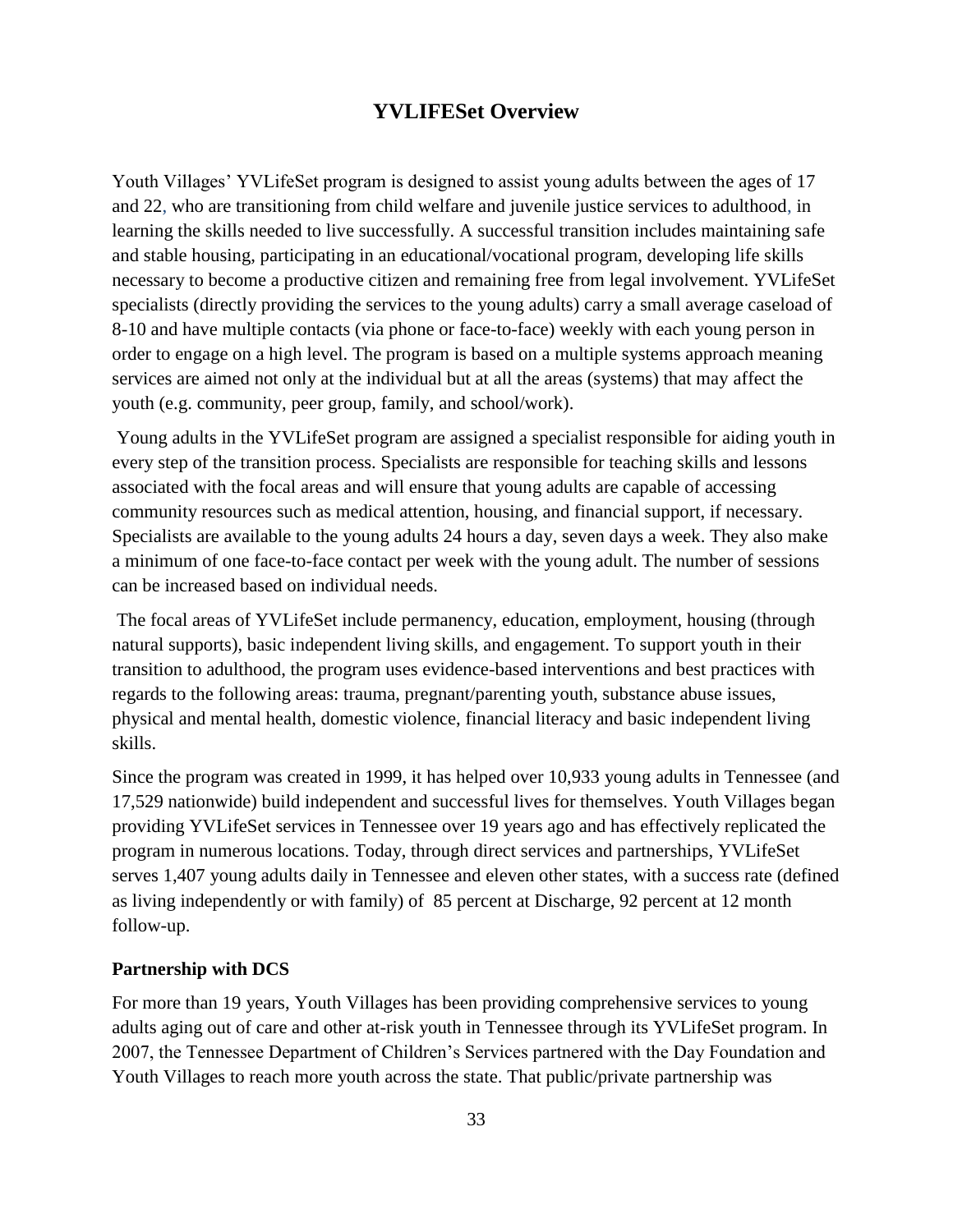expanded in 2013 when Youth Villages stepped forward and offered to match dollar-for-dollar state funding for services. Youth Villages offered to contribute \$3 million in private dollars if the state would match those private dollars with \$3 million to provide comprehensive services for young people aging out of foster care. This continued partnership provides the opportunity for every youth aging out of care in Tennessee to receive services. In 2019, Youth Villages began providing the case management portion for Tennessee's youth who have chosen to accept Extension of Foster Care Services.

#### **Tennessee YVLifeSet Data FY 2019**

- YVLifeSet served about 672 youth daily
- 1,575 youth participated in the program
- At 12 month follow-up:
	- o 93 percent In school, graduated or working
	- o 92 percent Living with family or independently
	- o 91 percent No trouble with the law

#### **Clinical Trial**

From October 2010 to October 2012, Youth Villages' YVLifeSet Program participated in an independent, random assignment evaluation conducted by MDRC, a non-profit, non-partisan research and policy group that specializes in this type of evaluation. MDRC has an outstanding reputation in the field for methodological rigor and for translation of evaluative findings to policymakers. Dr. Mark Courtney, a researcher with Chapin Hall at the University of Chicago, led the study as principal investigator. The study, which took place in Tennessee, included more than 1,300 youth, making it the largest random assignment evaluation of this type of program for young adults in this critical transition phase.

The evaluation examined the difference that Youth Villages' YVLifeSet program makes for youth aging out of care – its impacts on a range of outcomes, including education, employment, mental health, and financial security. One-Year [Impact Findings](http://www.mdrc.org/sites/default/files/Becoming_Adults_ES.pdf) from the evaluation were released in 2015, and show that participation in the YVLifeSet program boosted earnings by 17 percent, increased housing stability and economic well-being (including a 22 percent decrease in the likelihood of experiencing homelessness), and improved some of the primary outcomes related to health and safety (including improvements in mental health and a decrease in intimate partner violence). The program was found to be equally effective across different subgroups of youth, including youth with and without histories of juvenile justice custody, as well as urban and rural youth.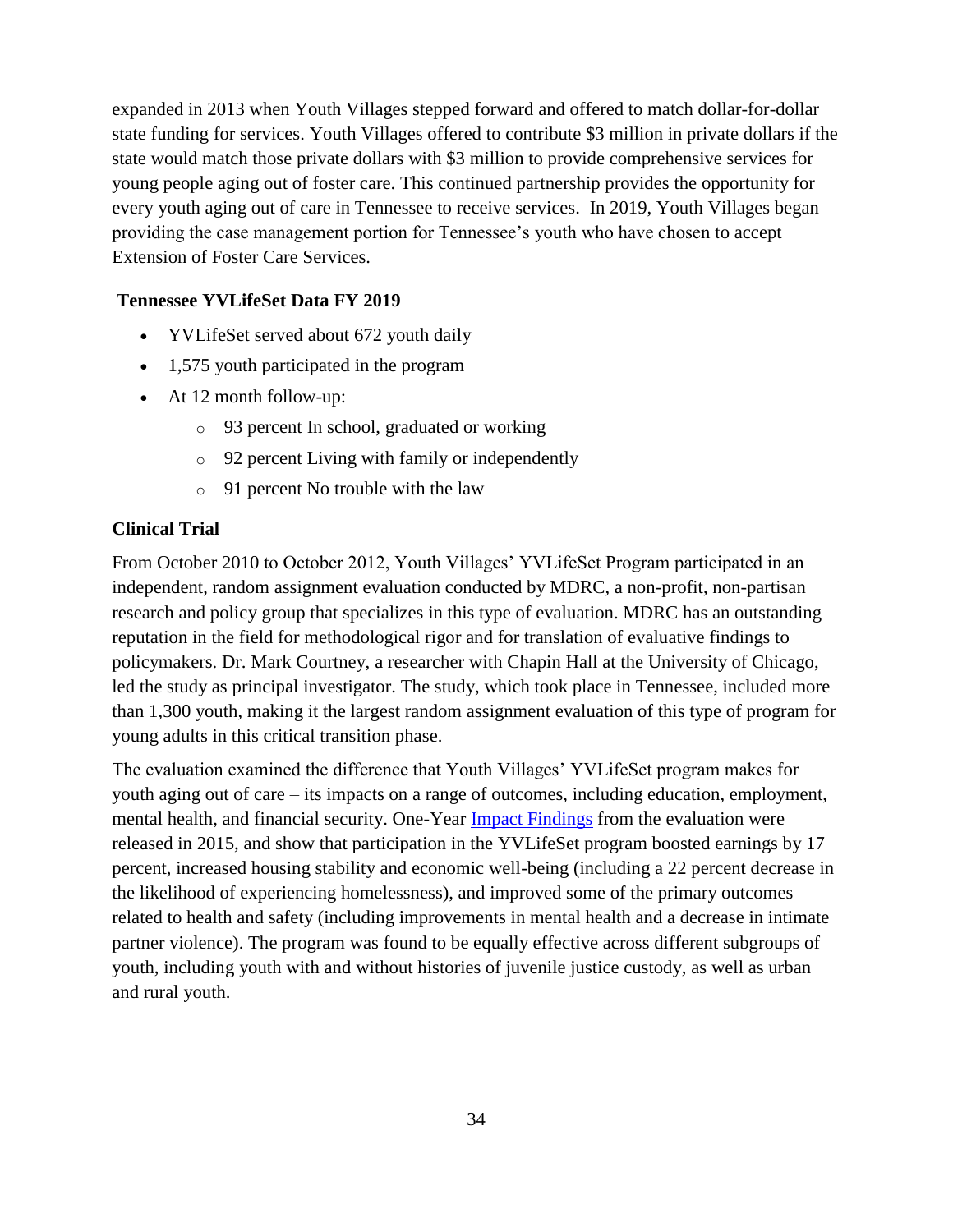

#### **History**

The Helen Ross McNabb Center is a premier, not-for-profit provider of behavioral health services in East Tennessee. Since 1948, the Center has provided quality and compassionate care to children, adults and families experiencing mental illness, addiction and social challenges. As the Center celebrates 70 years of providing services to communities in East Tennessee, its mission remains clear and simple; "Improving the lives of the people we serve."

McNabb has over 30 years of experience working with runaway, homeless and at-risk teenagers, complemented by over 20 years of providing outreach services to youth in local schools, as well as many years providing street outreach services, over 15 years of offering transitional living services for older youth and young adults and five years of permanency services for youth in foster care. Following a merger with Child & Family Tennessee in August 2013, Helen Ross McNabb Center assumed management of *Project NOW!*, including *Opportunity Passport* and *Sisters Saving Sisters*. Helen Ross McNabb is accredited by CARF (Commission on Accreditation for Rehabilitation Facilities).

# **Core Services**

*Project NOW!* (Navigating Opportunities that Work) is one of the many programs operating under the umbrella of the Helen Ross McNabb Center. Over the past year, *Project NOW!* has provided Resource Center services to youth in the Grand East Division of the State (including Knox, Blount, Claiborne, Cocke, Grainger, Hamblen, Jefferson, Sevier, Anderson, Campbell, Loudon, Monroe, Morgan, Union, Roane, and Scott counties). The Resource Center provides financial education through *Opportunity Passport*, life skills, programs of interest to youth, opportunities with local business and industry and post high-school information, as well as study skills and opportunities for the youth to give back to the community. *Project NOW!* provides sexual health and pregnancy information for girls through the *Sisters Saving Sisters* program. Our financial literacy partner provides assistance with instruction and individual coaching to youth. The Jim Casey Foundation provides training for staff, leadership opportunities for youth and financial assistance in the form of matches for youth who meet the saving criteria for an asset purchase. Other collaborations of note are driving and personal safety skills programs through the Knoxville Police Department. Incentives workshops at the Knoxville Career Center include personal safety through a private collaboration and pregnancy prevention programs through a new organization called Step Up. *Project NOW!* continues to work with the Department of Children's Services who provide the most program referrals as well as Youth Villages, foster parents and foster youth themselves and other private entities that are providers of services to youth in foster care.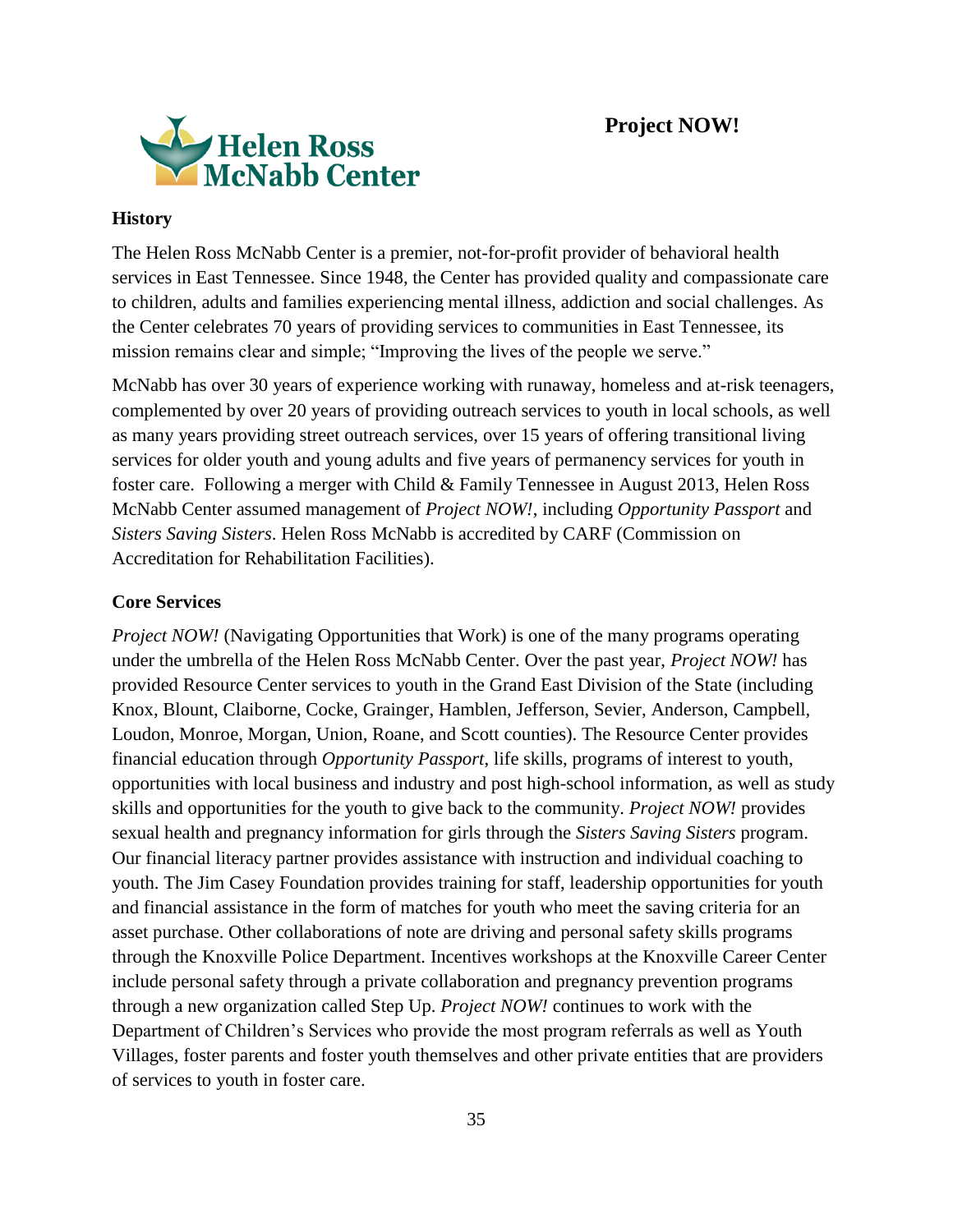Several organizations have provided services through training programs and information sessions providing a positive experience for our youth. Pellissippi State assists youth in providing presentations focusing on post-secondary opportunities. Area military recruiting offices have presented other post-secondary options. The Knoxville Center for Applied Technology offers tours, free lunch and encouragement and information for youth transitioning out of foster care. Other collaborations include: ICAM (Integrated Community Agency Meeting), the Knoxville Leadership Foundation and the Knoxville Homeless Coalition; all providing interagency support to transitioning youth. The Job Corps has become a resource for many of the youth aging out and needing postsecondary training as well as housing and support.

# **Local Partnerships**

- Department of Children's Services (Knox County, Smoky Mountain and East Tennessee)
- Helen Ross McNabb Center's
- Runaway Shelter, Transitional Living Program (TLP) and Street Outreach
- K-town Empowerment Network and Ktown Coordinating Council
- Knox County Juvenile Court
- Knox Area Compassion Coalition
- Youth Villages Transitional Living Program
- Goodwill Industries
- University of Tennessee Work Achievement Values Education (WAVE) HiSet program
- Knox County Public Defender's Office
- University of Tennessee Center For Parenting
- Pellissippi State Community College
- Knoxville Interfaith network (KIN)
- First Tennessee Bank
- YMCA Knoxville
- Knox County Health Department
- Knox Auto Parts
- Emerald Youth Foundation
- Knoxville CAC Transit
- Omni Visions
- Tennessee College of Applied Technology
- Socially Equal Energy Efficient Development (SEED) of Knoxville
- Smoky Mountain Financial
- Belmont College
- Middle Tennessee State University
- Knoxville Police Department
- Tennessee Housing Development Authority
- Knoxville Homeless Coalition
- Knox County CASA
- Knox Works
- West Chevrolet
- Food City
- Tennessee Career Center, Knoxville
- Twin City Motors
- Workforce Connections
- Pink Diamond Defense
- KARM (Knoxville Area Rescue Mission)
- Job Corps
- Youth Transitions Advisory Council of Knoxville
- Panera Bread
- Chick-fil-a
- Knox County Schools
- Village Behavioral Health
- CCAHT Community Coalition
- Against Human Trafficking
- Metro Drug Coalition
- UT Extension
- KAPPI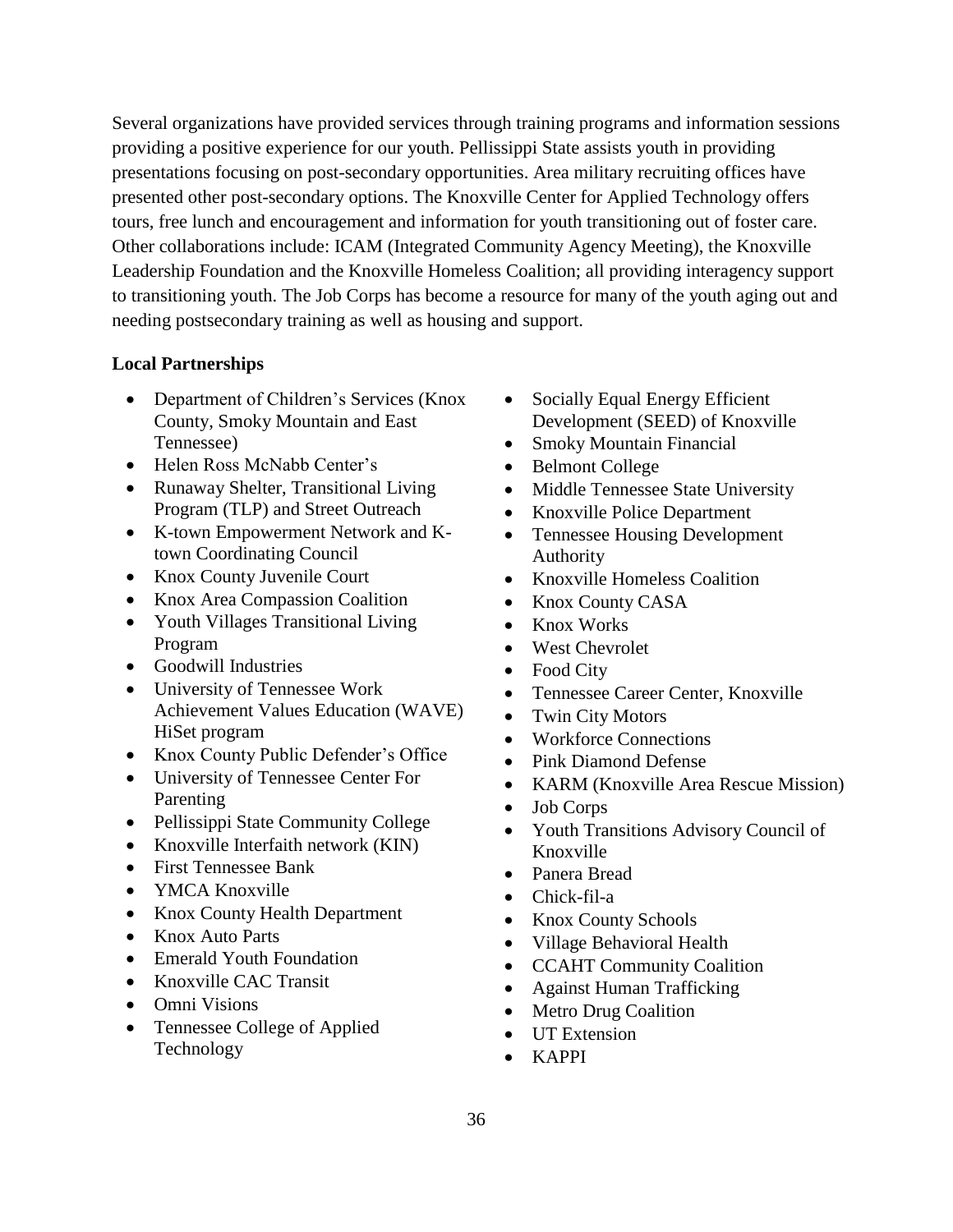#### **Successes**

In July of 2018 the Resource Center moved into a space shared by the Transitional Living Program, the Runaway Shelter, and Homeless Outreach. The current facility also shares a building with the Great Starts program (for at-risk mothers and children). Also on the campus is the Katie Miller Residential Facility that serves teenage girls. The new space offers opportunity to serve the youth that are in many of these other programs and also qualify for *Opportunity Passport* and *Sisters Saving Sisters*.

The Helen Ross McNabb Center *Project NOW!* Facebook Page posts about resources and program opportunities to keep youth informed. The page has more than 300 likes. Quarterly, the Page reaches more than 1,000 Facebook users. The rate of contact with users and "likes" has grown exponentially in the last months and youth, foster parents, stake holders, businesses and providers are encouraged to use it as a source of information.

Community outreach continues to grow and has resulted in numerous workshops made available thru various organizations and businesses. Financial literacy classes through *Opportunity Passport* as well as *Sisters Saving Sisters* and other life skills-related classes are held regularly. Active participation in the program continues to grow due to consistency and efforts to reach youth in in a variety of ways. Attendance at life skill events and other programs has grown from attendance of  $2 - 3$  to 8-12. A relationship with several community partners has resulted in much needed classes on driver's safety, personal safety, soft skills, career opportunities, human trafficking, character development, healthy living, and cooking through collaboration with the Knoxville Career Center and Knoxville Police Department and the University of Tennessee Extension Office and Pink Diamond Defense. The Center will continue its mission of providing financial education, leadership activities, sexual health, as well as life skills and asset purchase training and other programs that are of benefit and useful to the youth. Helen Ross McNabb has provided the use of their trainer to teach CPR and First Aid as well as AED use.

*Sisters Saving Sisters* has become a vital part of the *Project NOW!* Resource Center. Over 170 young women have taken advantage of the course in the past year. *Sisters Saving Sisters* addresses disease and pregnancy prevention, saying no to unwanted sex, birth control, healthy relationships, sexual responsibility, as well as information about community resources providing free or inexpensive sexual health resources. Ladies in *Project NOW!* and *Sisters Saving Sisters* have been given the opportunity to attend self-defense classes through a collaboration with Pink Diamond Defense that offers programs monthly. Through all of these programs young women engage in discussion of issues pertinent to their life experiences in an accepting non-judgmental environment and find ways to solve their problems and the issues they face.

As a result of Jim Casey funding, *Project Now!* was able to provide sexual health classes for males. Twenty nine males participated in classes regarding health relationships, STD prevention, contraception, responsible relationships and long term goal setting. The young men engaged in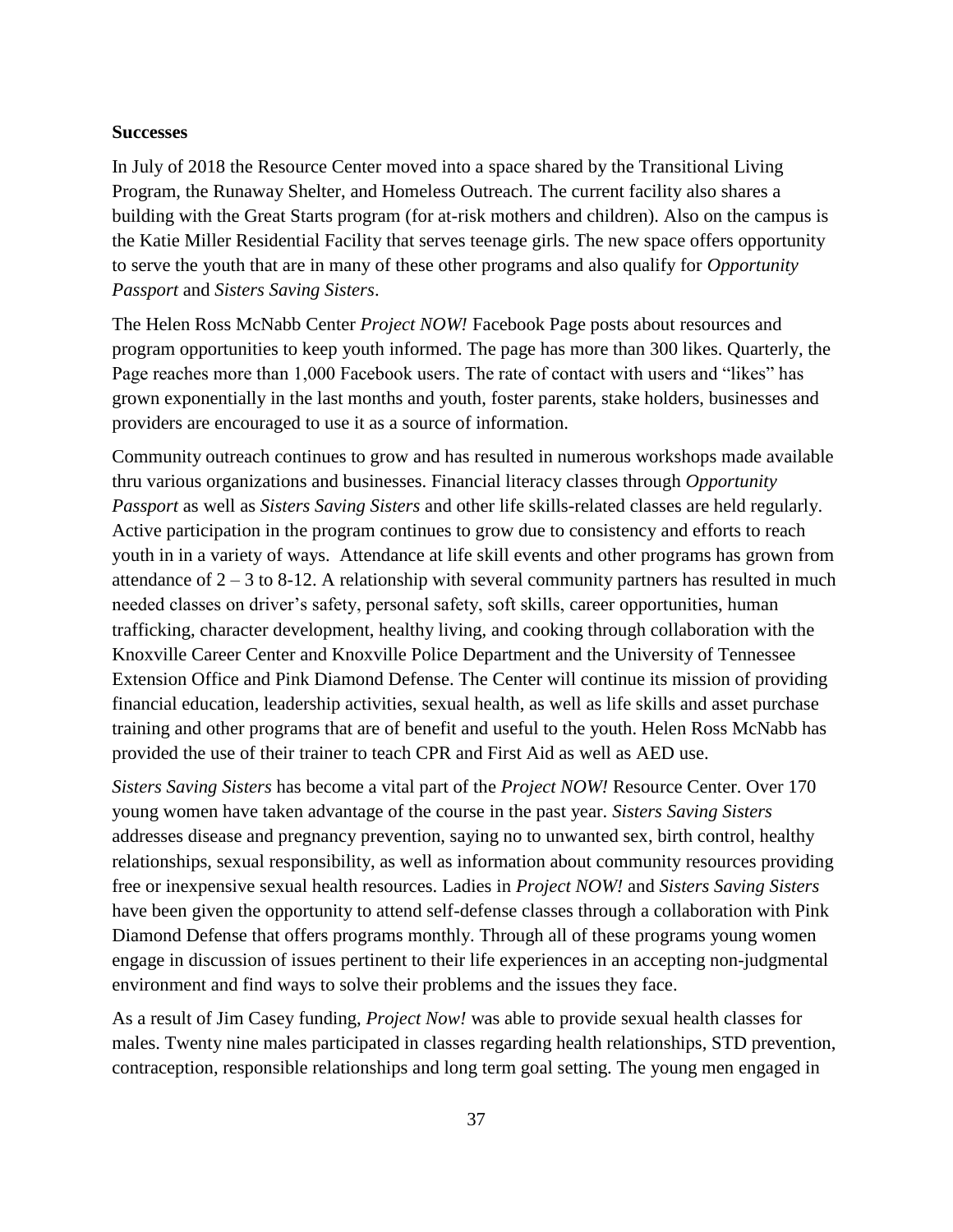conversation that was productive and positive and provided information to them to encourage responsible actions to protect themselves and potential partners.

*Project NOW!* has several youth enrolled at the University of Tennessee, East Tennessee State University, Tennessee Tech, Belmont College, Lipscomb University as well as Roane State, Walters State, Pellissippi State Community College, Roane State Community College, Lincoln Memorial University. Youth are also enrolled at the Tennessee College of Applied Technology, Paul Mitchell Cosmetology, and barber school. In the past year at least three youth have chosen the military for a post-secondary option serving full-time and in reserve status. Two youth have been accepted by the Job Corps and several others are in the application process.

Knoxville Police Training Department has purchased state of the art driver training simulators and has provided their use to the program. This is a huge positive for these youth who typically have no one to assist them in the basics of driving and/or provide a vehicle for them to learn and practice. Being able to acquire a license is an incentive to save for a vehicle. Without this local support many of these youth would not have gotten driving practice with positive direction, correct information, and a supportive knowledgeable adult to assist with acquiring driving skills.

Project NOW! Youth 4 Youth has become active and has developed a mission statement and goals. *Youth 4Youth is committed to reaching out to foster youth, networking with the community, making an impact to change policies and practices that effect youth encourage speaking engagements that help advocate, and to connect with other youth* is the mission statement. They have been actively implementing it, from encouraging potential foster parents in training classes to foster older youth to raising money for Christmas gifts for young people and volunteering for several local non-profits that provide needed community service.

#### **Challenges and Barriers**

The Knoxville based Resource Center has its own unique population differing some from other centers throughout the state. The population of youth referred to *Project NOW!* are, for the most part rural youth. Transportation to the Center is a problem for youth who do not drive and many that are more than 50 miles from Knoxville.

The *Project NOW!* Center has a substantial number of youth who cannot participate because of lack of transportation. While the program is available to youth in 16 counties no transportation exists beyond the initial entry into the program through *Opportunity Passport* where transportation must be provided by a caseworker or the foster parent. Continual referrals have increased the number of young people in the program with youth who cannot attend, have no internet or continually must be encouraged to communicate, attend events, complete paperwork, and others who are not interested. Communication regarding the Resource Center services is an obstacle with much misinformation being passed on to providers, youth, and foster families.

Only one person is employed at the Resource Center and services are sometimes stretched between programs. Scheduling, planning and presenting activities, networking with the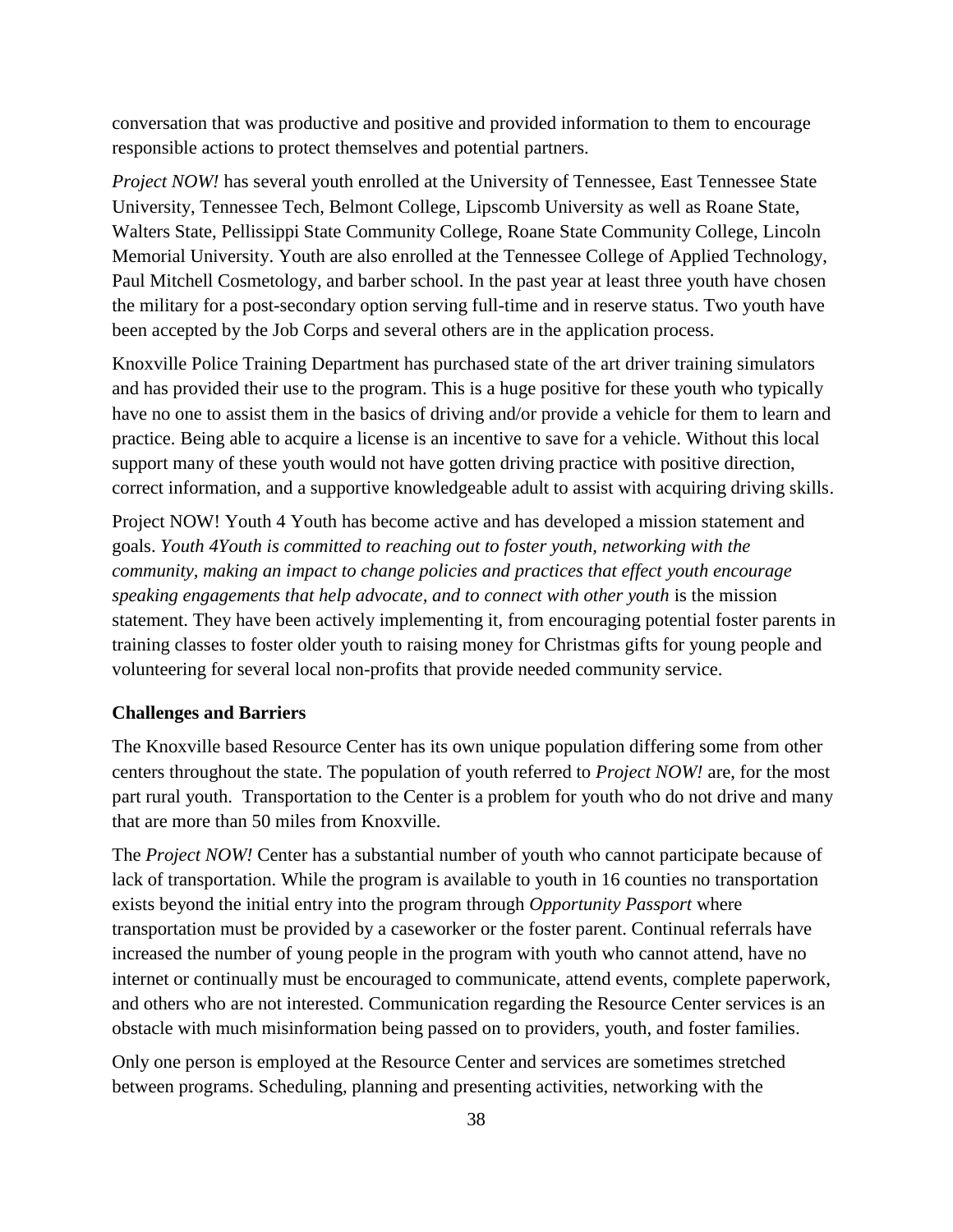community, providing financial literacy classes, sexual health classes, processing matches and the accompanying paper work, as well as continually communicating with youth have to be carefully prioritized and scheduled. In order to provide classes at hours and times youth can attend there is a great deal of evening work.

Our youth are resilient despite a history of abuse and neglect and in many cases a transient life style. Soft skills, general knowledge and basic communication safety and healthy living skills are sometimes lacking and continued programming is needed to address the development of these essential tools for success.

#### **Next Steps**

The coordinator, youth, or others should continue to take advantage of speaking opportunities that inform area organizations of these youth in transition and their needs and challenges. Continuing to increase networking with other service organization in the area should be done. Area organizations both public and private should continually be educated on the services and goals of the Resource Center. The Center will continue to support youth in acquiring life skills, completing requirements for a high school diploma and in selecting post-secondary training that best meets their needs and career goals.

Programs and presenters that meet the real world and life challenges of these youth in transition should be a priority as well as more opportunities for youth leadership. Providing opportunities for youth to attend cultural, community, art, or athletic events continues to be a needed service for these youth to expand and stimulate their interest in the larger world. Collaboration

| <b>Knoxville Resource Center</b>                                | July 1, 2017 - | July 1 2018 - |
|-----------------------------------------------------------------|----------------|---------------|
|                                                                 | June 30, 2018  | June 30, 2019 |
| <b>Opportunity Passport</b>                                     |                |               |
| Number of new youth enrolled                                    | 48             | 38            |
| # of Financial Literacy Classes offered                         | 12             | 6             |
| # of Asset Specific Classes offered                             | 5              | 5             |
| % of youth with favorable post-test outcome                     | 93%            | 92%           |
| <b>OPPS Surveys</b>                                             |                |               |
|                                                                 | October 2017   | October 2017  |
|                                                                 | 82.6.6%        | 82.6%         |
| (April $\&$ October only), % of youth completing an OPPS survey | April 2018     | April 2018    |
|                                                                 | 96.3%          | 96.3%         |
| <b>Community Partnership Boards</b>                             |                |               |
| Number of board meetings                                        | $\tau$         | 8             |
| Number of new door openers created                              | 13             | 11            |
| <b>Life Skills Classes</b>                                      |                |               |
| Number of life skills classes held                              | 17             | 29            |
| Total number of participants in life skills classes             | 92             | 134           |
| % of youth showing increased proficiency pre to post assessment | 93%            | 92%           |
| Youth Leadership & Engagement                                   |                |               |
| Number of youth leadership activities offered                   | 6              | 9             |

between the Resource Center and other providers is needed and would provide a stronger base and larger base of programs and better understanding of the Resource Center services.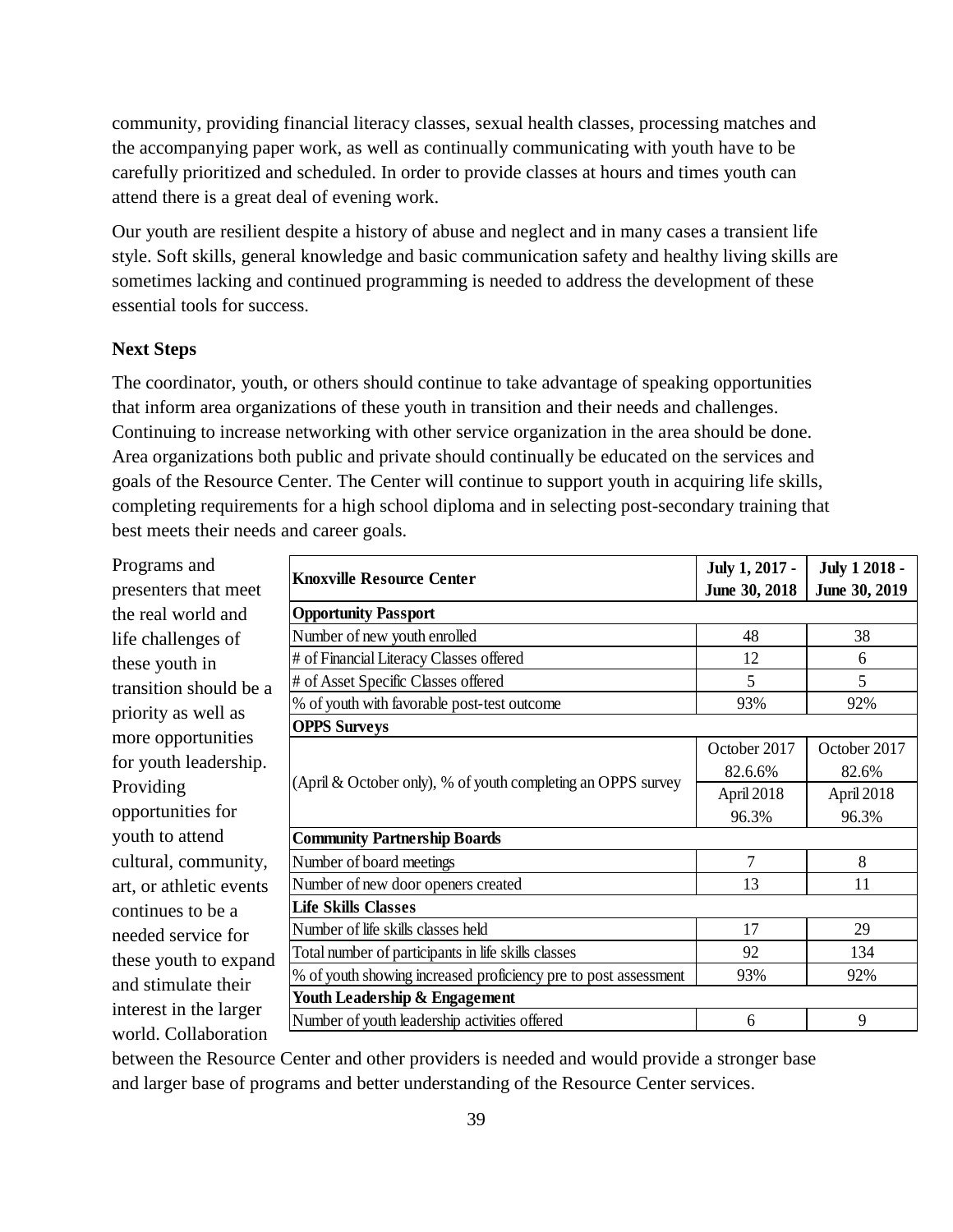

# **History**

Since 1893, Monroe Harding has been changing young people's lives. We step in as a family, providing resources for Homes, Healing, and Opportunities, what we call the "H2O" that is vital to helping young people succeed. As the result of a comprehensive strategic planning initiative over the past year, Monroe Harding recently adopted a new Cause Statement to provide clarity to our work:

# *Monroe Harding's cause is to ensure that foster care youth and other vulnerable young people build a solid foundation of strengths that position them for success in adulthood.*

Our programming is aimed at providing therapeutic care to move families beyond trauma, develop resilience and repair as individuals, and promote reconciliation when possible. We seek to prevent youth from entering care and ensure that youth in care or exiting care have the resources they need to lead successful, independent lives. We are meeting this mission through four key programs: Foster Care, Residential Programs, Education & Workforce Development, and Therapy and Healing. Monroe Harding is the only agency in Middle Tennessee providing a comprehensive continuum of services for current and former foster youth from birth to 26.

# **Youth Connections Resource Center's Core Services**

Youth Connections has been in existence for almost 13 years and has focused on quality performance since inception. The center provides an assortment of services focused on empowering youth ages 16-26 through their transition out of care. Youth Connections supports our youth through The Opportunity Passport™ financial management classes, high school equivalency prep, post-secondary education planning, assistance with employment, sexual health education and assistance with finding housing. The center also has an in-house thrift closet specifically for foster youth. Through our programs, we encourage personal stability and a healthy transition into adulthood.

# **Local Partnerships**

Youth Connections continues to partner with the Department of Children's Services, Jim Casey Youth Opportunities Initiative and US Bank. Through our Workforce Development program, Monroe Harding has partnered with several local businesses and organizations such as Crossroads Pet Shop and Adopt, Habitat ReStore, Rocket Fizz Candy Shop, and McKendree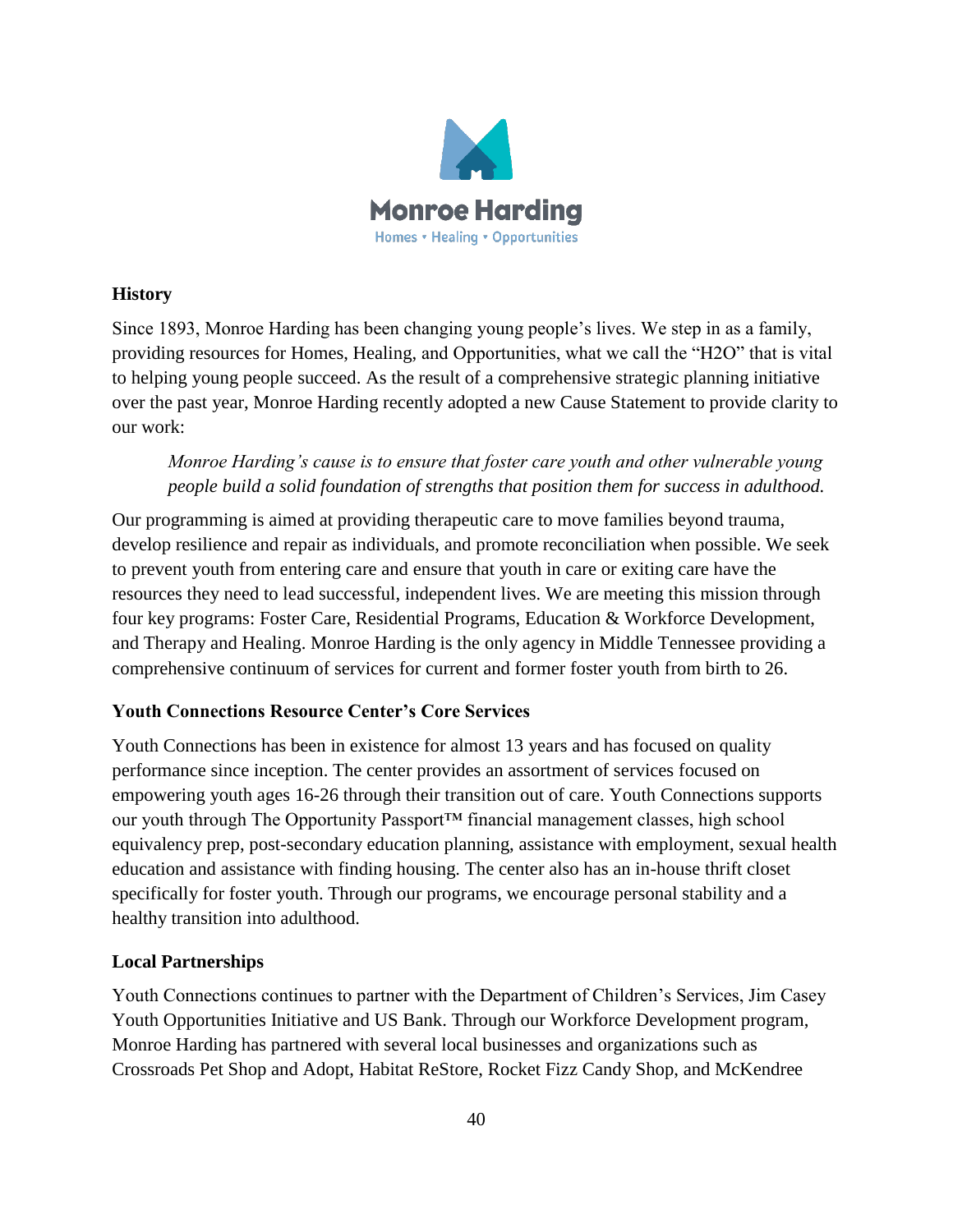United Methodist Church. These businesses have agreed to provide internships/vocational training or employment opportunities to prepare young people for the workforce.

The center also collaborates with Oasis Center, Martha O'Bryan Center, Goodwill Career Solutions, Youth Villages and the Community Advisory Board to provide services to youth who do not meet the criteria to be in DCS custody.

#### **Successes**

Since Youth Connections has been in existence, over 170 young people have obtained their High School Equivalency through their participation in the HiSet classes, and 80 percent of Workforce Development participants have obtained employment with the assistance of the career coach. In addition to young people learning sound financial management and the importance of saving, numerous youth have matched their savings through The Opportunity Passport™ to purchase assets such as transportation, laptops for school and investments in a Roth IRA.

S.H.E. (Sexual Health Education), which has been in existence for just over two years, has so far educated over 200 young women on how to change their behavior to avoid contracting HIV and STDs and to significantly decrease their chances of being involved in unintended pregnancies. We have educated young women not only at the resource center but have also facilitated this program at G4S, Camelot, Oak Plains Academy and Omni Visions residential facilities. In an effort to respond to the needs of the young ladies participating in this program, Youth Connections started a monthly support group, Sisterhood. Sisterhood is designed to give the participants a safe space to continue the conversations regarding sexual health, and to also connect with and provide support for one another through their life experiences and challenges.

Youth Connections is located on the third floor of McKendree United Methodist Church. This downtown Nashville location places the center in the heart of the city and makes it more accessible to program participants. The center is also in close proximity to many of its community partners, including the Department of Children's Services, and closer to many resources such as the Nashville Public Library. The church has also provided volunteers, donations to the thrift closet and support for many of our events.

During our annual graduation, Monroe Harding awarded 10 scholarships that totaled \$10,000. The participants were able to use their scholarship money for tuition, rent, transportation, or needed supplies for their post-secondary training. Students enrolled at several different higher education institutions including Tennessee State University, Nashville State Community College, Tennessee College of Applied Technology, and Volunteer State Community College.

#### **Challenges and Barriers**

Many of the young people who come to Youth Connections for services lack support systems that can assist them with navigating the challenging period of transitioning into adulthood. They are often unemployed, lack transportation, are dealing with current and past abuse (emotional,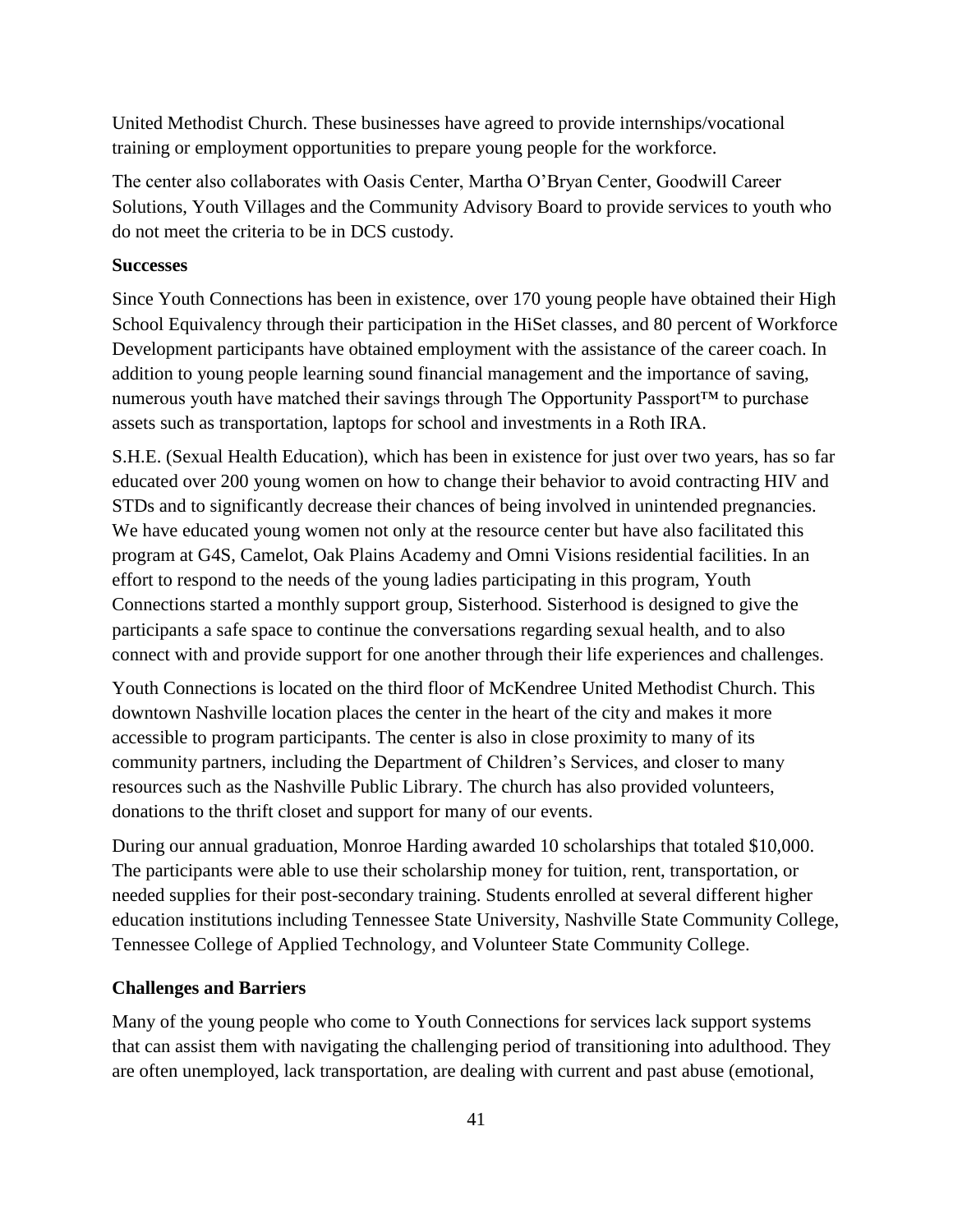physical and sexual), have had insufficient future planning and are sometimes homeless or in danger of becoming homeless. Many of these presenting issues make it difficult for the young people to remain focused on following through with completing the goals that they have set for themselves. Monroe Harding has resources in place to assist with these challenges. We continue to offer barrier assistance in the form of providing transportation either by a staff member or providing bus passes and/or gas cards, paid internships, assistance with accessing mental health resources, and assistance with needed supplies and equipment for employment.

#### **Next Steps**

Monroe Harding has recently been chosen by the Metro Nashville Government and the Nashville Career Advancement Center to be the driving force for one of only two re-engagement hubs in the city. This hub will provide services and connections to community resources for young adults ages 17-24, who have been disconnected from work or school. While we have already been providing these services for young people in the foster care system, this grant allows us to connect to a larger population of young people and to expand the work of Monroe Harding at a time when it is needed most.

Monroe Harding has a new initiative that focuses on a comprehensive career readiness approach. We work with young people to develop a career path that will lead to the economic selfsufficiency they want and need while providing the social and emotional benefits that come from meaningful employment. The program has a trauma and evidence-based training curriculum to provide the skills needed to get a job and a range of supports to help youth successfully complete training and maintain employment. This approach works to identify and minimize the obstacles of life that affect career decisions and the ability to seek, secure and sustain work.

|                                                                 | July 1, 2017 - | <b>July 1 2018 -</b> |
|-----------------------------------------------------------------|----------------|----------------------|
| <b>Nashville Resource Center Report</b>                         | June 30, 2018  | June 30, 2019        |
| <b>Opportunity Passport™</b>                                    |                |                      |
| Number of new youth enrolled                                    | 49             | 32                   |
| # of Financial Literacy Classes offered                         | 11             | 8                    |
| # of Asset Specific Classes offered                             | 22             | 18                   |
| % of youth with favorable post-test outcome                     | 99%            | 98%                  |
| <b>OPPS Surveys</b>                                             |                |                      |
| (April & October only), % of youth completing an OPPS survey    | 68% & 94%      | 98%                  |
| <b>Community Partnership Boards</b>                             |                |                      |
| Number of board meetings                                        | 3              | 3                    |
| Number of new door openers created                              | 5              | 4                    |
| <b>Life Skills Classes</b>                                      |                |                      |
| Number of life skills classes held                              | 5              | $\overline{4}$       |
| Total number of participants in life skills classes             | 65             | 76                   |
| % of youth showing increased proficiency pre to post assessment | 99%            | 95%                  |
| Youth Leadership & Engagement                                   |                |                      |
| Number of youth leadership activities offered                   | 9              | 10                   |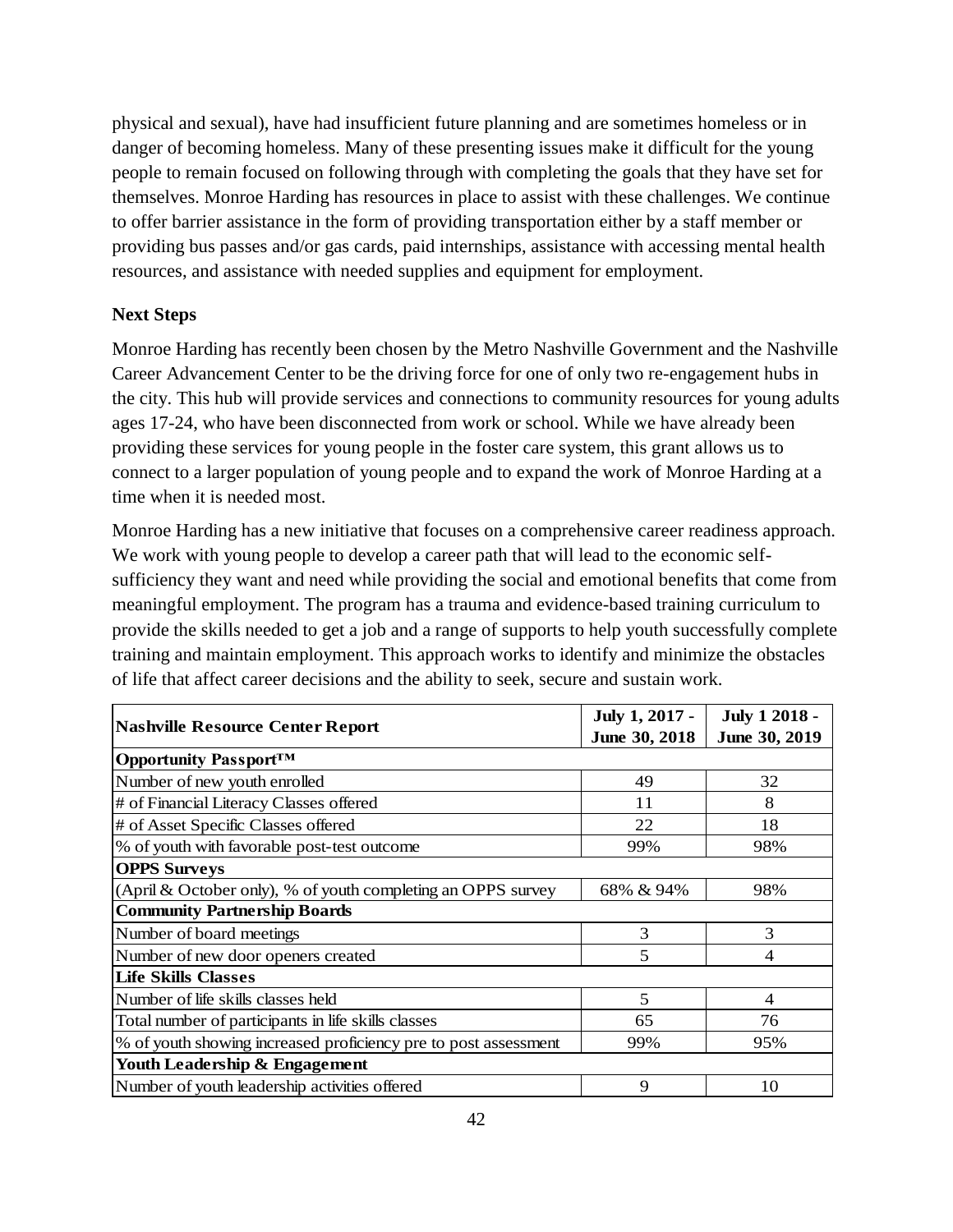

# **Youth and Young Adults Resource Center**

# **History**

The Partnership for Families, Children and Adults has been serving the Tennessee Valley community for 140 years through professional counseling, crisis intervention, and prevention services. It began with the 1877 establishment of the Ladies Aid Society, which later became the Florence Crittenton Home. Under the direction of United Way, The Florence Crittenton Service, Family Service Agency and Travelers Aid Society merged into Community Services of Greater Chattanooga, Inc. in 1973. In 1981, the agency assumed the name Family and Children's Services of Chattanooga, Inc., and in 2003 became the Partnership for Families, Children and Adults. Today, the Partnership has grown to become the region's largest and most comprehensive human services agency serving 19 counties in Tennessee, Georgia, and Alabama.

# **Accreditation and Memberships:**

- Council on Accreditation of Services for Families and Children, Inc. (COA)
- United Way of Greater Chattanooga
- Alliance for Children and Families, Tennessee Coalition Against Domestic and Sexual Violence, Tennessee Conference on Social Welfare

# **Mission Statement**

*Empowering People. Building Communities*.

# **Vision Statement**

Helping build a stronger, smarter, safer community.

# **Partnership Programs Impact**

The Partnership FCA is one of Chattanooga's oldest and largest human services non-profit organization. Partnership FCA has over 20 programs that provide individuals and families with the tools and resources to build stability and create independence through stability services (which includes youth and young adult serving programs), deaf services, victim support services, and elder support.

Partnership programs focus on specific needs of the Greater Chattanooga community providing experienced social workers, counselors and other highly trained professionals. Together, these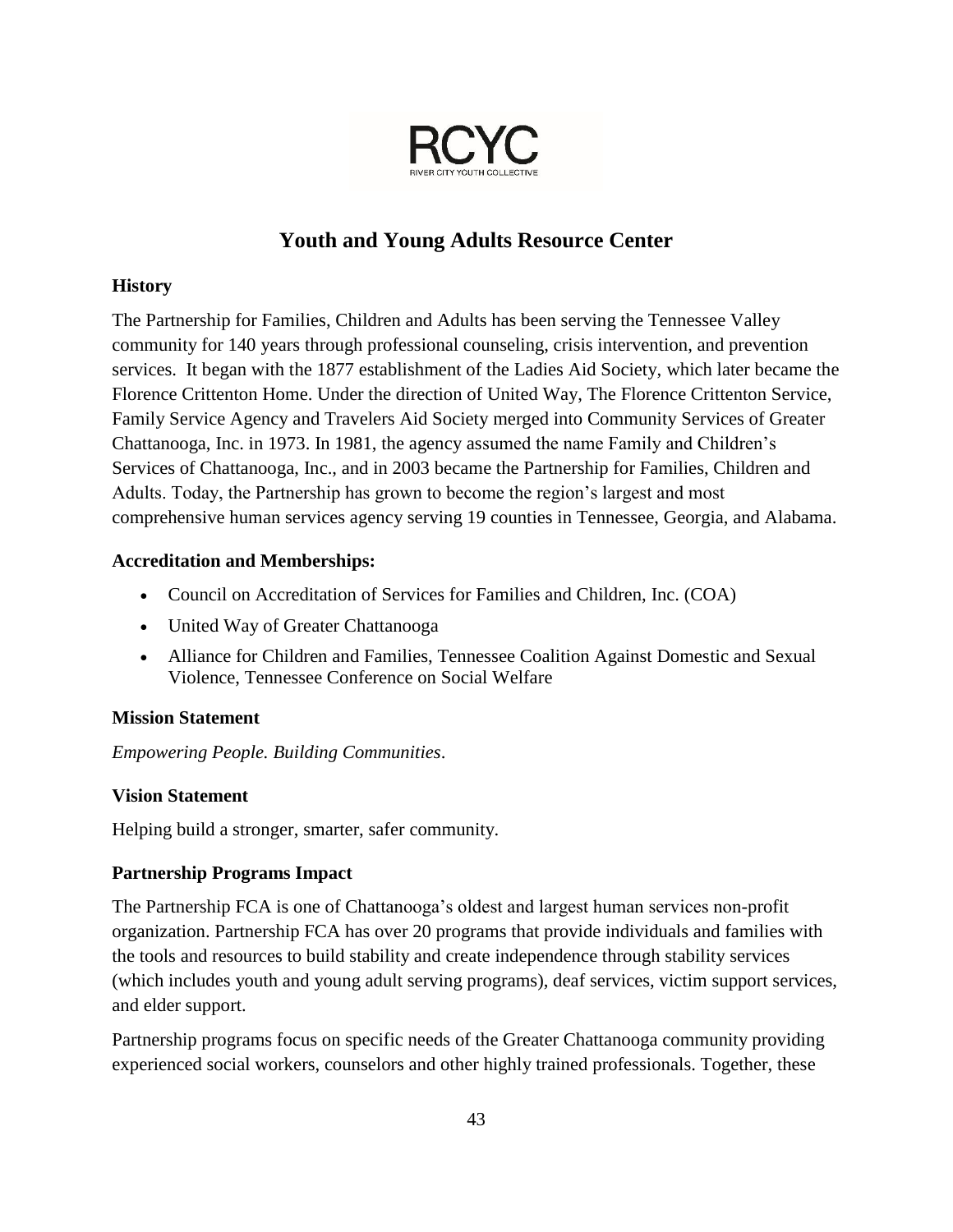separate, but complimentary centers of services provide support to families and individuals who may have many related needs.

# **Updates**

As of October 1, 2018, Partnership's Youth Services department has transformed into the River City Youth Collective (RCYC). The RCYC serves current and former foster youth, juvenile justice youth, and those who have experienced domestic or sexual abuse and trauma between 14- 24 years old. With the addition of a new grant through the Office of Criminal Justice we have been able to supplement our Resource Center with career and education navigation and therapy in addition to life skills education, financial literacy, sexual health education, and transitional living.

As of May 2019, the RCYC has added additional staff. Fernando Barrientos will serve as a transitional living caseworker, primarily to male youth and teach the *manhood 2.0* sexual health education curriculum to male participants. Caroline Kindiger transitioned from Partnership's shelter as a shelter advocate to the RCYC as the new Advocacy and Prevention Coordinator. Caroline is a liaison between the shelter and RCYC to serve youth, young adults, and children in the shelter. Caroline will also develop programming for children under 12 through the VOCA grant.

During summer 2019 the RCYC offered a range of expressive therapies through the George R. Johnson Foundation's Expressive Art Therapies for At-Risk Youth program. Over the summer youth participated in movement, drumming, music, art and yoga therapy. This fall expressive therapies will include karate and a fall break drama therapy option.

In July 2019, the RCYC began a partnership with Chattanooga's East Ridge Residence and Victory Lap, providing the state's first program adding youth aging out of foster care into senior housing vacancies. At the moment, one RCYC young adult has moved to East Ridge Residence to live and work with the seniors in the residential community.

This summer the RCYC began a partnership with Camp Hope America, a trauma informed camp model to bring healing and hope to youth and children. Throughout the 2019-2020 school year, the RCYC's Advocacy and Prevention Coordinator, will be working to identify a partner camp, find trauma informed counselors and adult staff, and recruit youth for a week of camp next summer. In addition, she will develop year round programming.

# **River City Youth Collective (RCYC)**

The River City Youth Collective believes that all people have the right to live stable, healthy lives. The RCYC is committed to supporting youth and young adults in their transition from adolescence to independence. The RCYC is a collective, a safe space where youth and young adults can find acceptance, support, and opportunities to learn and grow from and with one another. The RCYC is "for the youth, by the youth."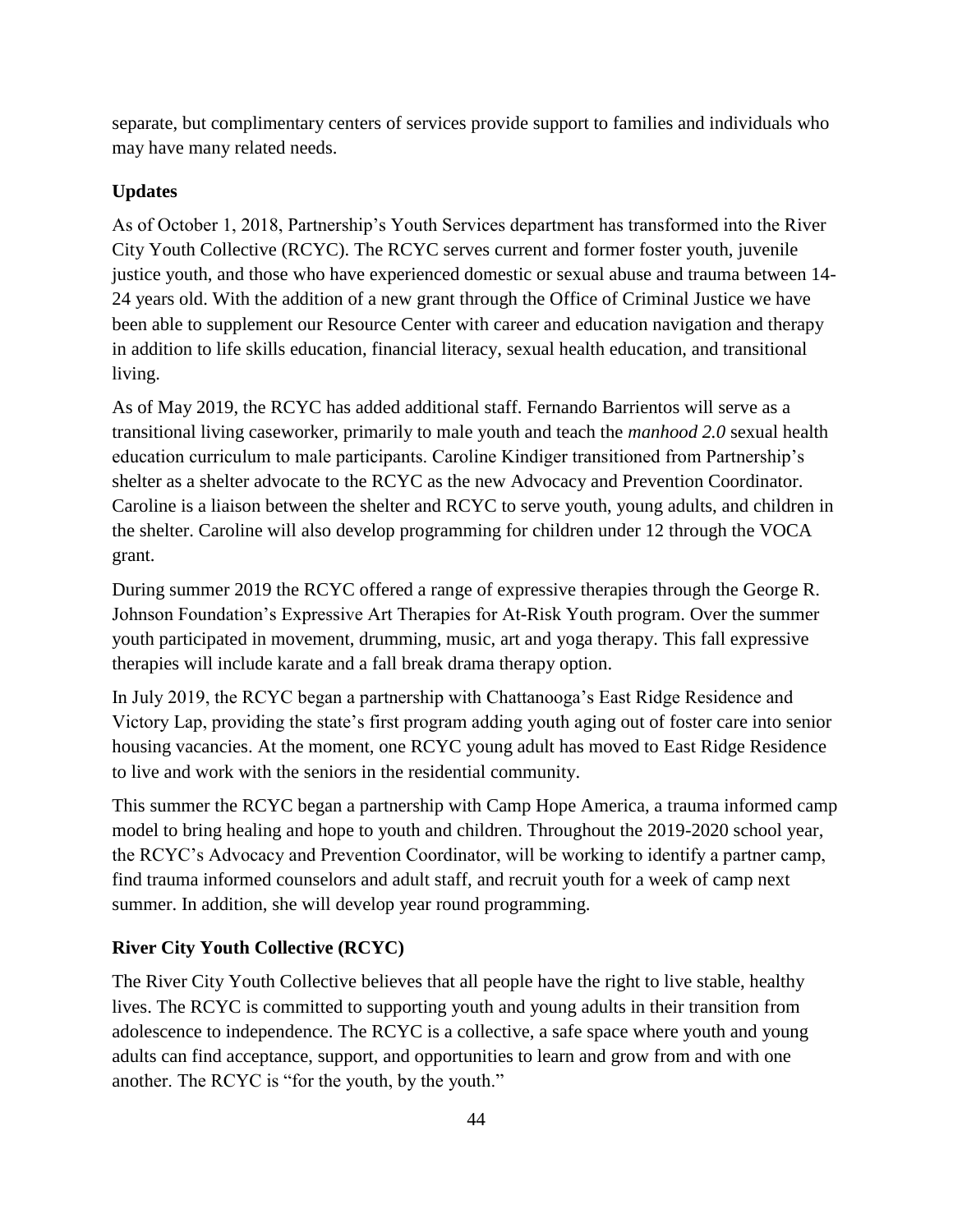In addition to the already established programs, the RCYC has completed the first year with a full-time Education and Career Navigator who assists youth in obtaining employment by helping with applications, resumes, interviews, and transportation. Additionally, the Navigator will assist youth in achieving academic goals by assessing academic strengths and weaknesses, obtainment of GED, assisting with college/scholarship applications and essays, and establishing a long-term education plan. A part-time therapist is also available for private counseling, groups, and workshops. The vision for RCYC therapy is to empower youth to take ownership of their own emotional health. Therapy sessions provide a safe space where youth are able to speak freely without judgment, process past, and present emotions, improve self-awareness and establish and pursue personal goals. Individual therapy sessions, group therapy sessions and enrichment classes are all offered. Therapy is available as a free service to RCYC youth ages 14-24 years old that qualify.

The RCYC will still support the *Sisters Savings Sisters* sexual health education curriculum for girls and young women, the Jim Casey Opportunity Passport financial literacy curriculum, and life skills education classes for youth and young adults transitioning out of foster care and juvenile justice. Additionally, sexual health programming for boys and young men has been added to the Center's workshop catalog. As of fall 2019, male clients may also receive education through the *manhood 2.0* curriculum.

# **Partnerships**

Partnerships in and around the Chattanooga area have enriched the experience of youth involved in the River City Youth Collective. The RCYC receives a majority of referrals from the Independent Living Specialists in both Hamilton and Bradley counties. During fall 2018, the RCYC partnered with the UT/TSU Extension office to provide cooking classes. Janice Hartman, SNAP Ed Extension Agent, graduated three individuals in the program which included lessons in food safety, kitchen safety, meal planning, shopping for the best value, and reading food nutrition labels. Youth completed the program by preparing a taco bar for other RCYC youth at a holiday party. Janice will continue providing cooking classes this fall.

Consumer Credit Counseling Services of Chattanooga provides financial literacy education for youth participating in the Opportunity Passport curriculum and Tennessee Valley Federal Credit Union opens savings accounts for every youth.

The RCYC has built relationships with several area expressive art therapists through the George R. Johnson's Expressive Art Therapies for At-Risk Youth program including:

Lauren Higgins (movement), Robert (Bob) Stagner (drumming), Katherine Goforth Elverd (music), Lori Bilbrey (yoga), and Jas Milam (art).

#### **Referring Agencies:**

The Department of Children's Services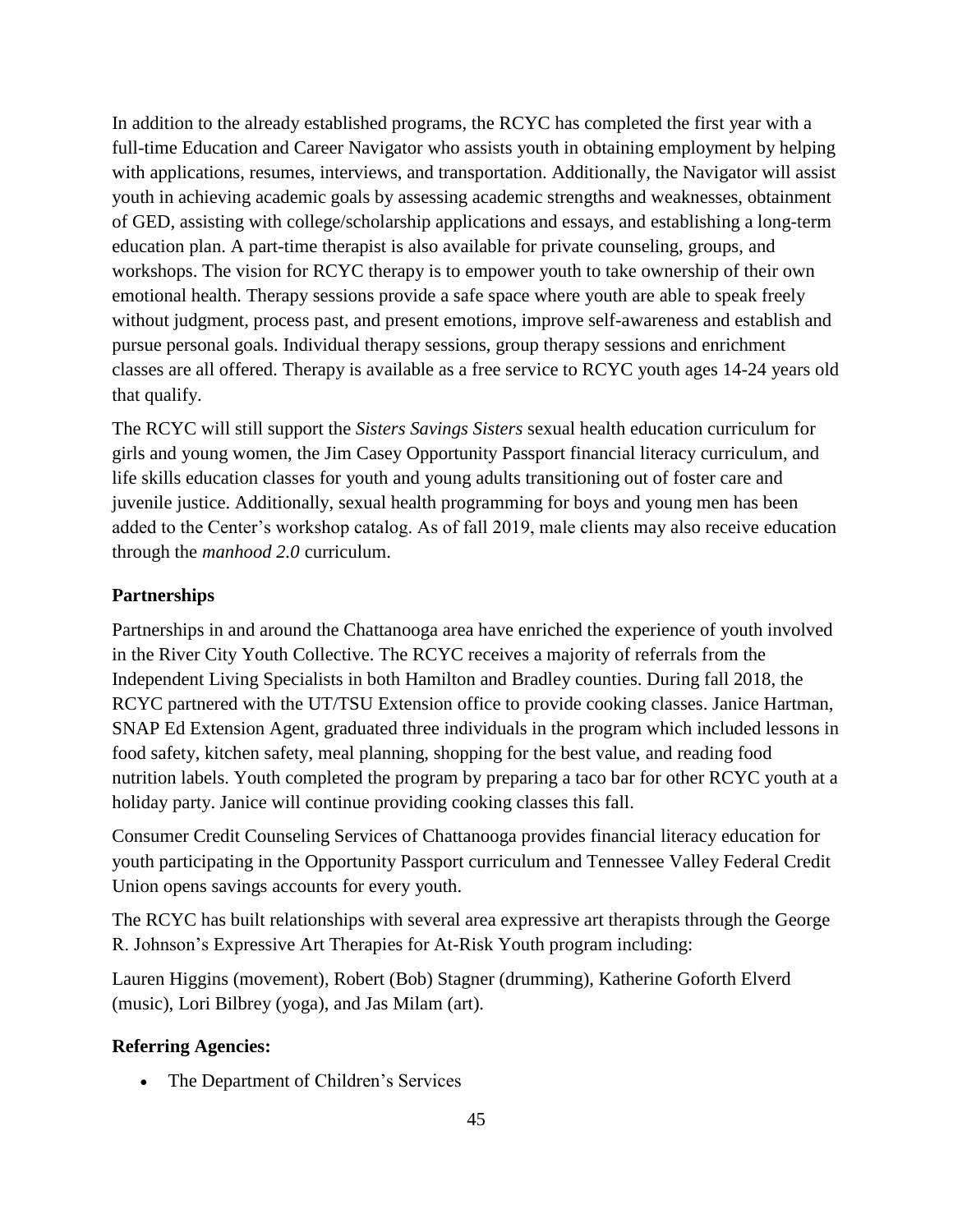- Chambliss Center for Children
- Youth Villages
- Omni Visions
- Cleveland Academy
- Parkridge Valley

# **Community Partners:**

- Consumer Credit Counseling Services of Chattanooga
- Unum
- EPB
- Tennessee Valley Federal Credit Union
- UT Hamilton County Extension Office, SNAP-Ed
- UT Bradley County Extension Office, SNAP-Ed
- CoLab

#### **Successes**

- Rebranding
- New Grant
- 88.9% Opportunity Passport survey completion during April survey administration.
- Victory Lap Partnership
- RCYC Youth selected to represent Tennessee at the Jim Casey National Youth Leadership Institute this year

# **Challenges and Barriers**

Many of the young people who come to RCYC lack support systems that can assist them with navigating the challenging period of transitioning into adulthood. They are often unemployed, lack transportation, are dealing with current and past abuse (emotional, physical and sexual), have had insufficient future planning and are sometimes homeless or in danger of becoming homeless. Many of these presenting issues make it difficult for young people to remain focused on following through with completing the goals that they have set for themselves.

A challenge for the RCYC has been the transportation of youth and young adults. While there are staff and a shared mini-van available to pick up those without transportation it is a long task which can take upwards of an hour barring traffic and weather. As the RCYC grows into a larger program, it will be more difficult to continue transporting youth to classes and workshops. Reliable transportation for youth will help them stay focused and complete their goals while involved with the RCYC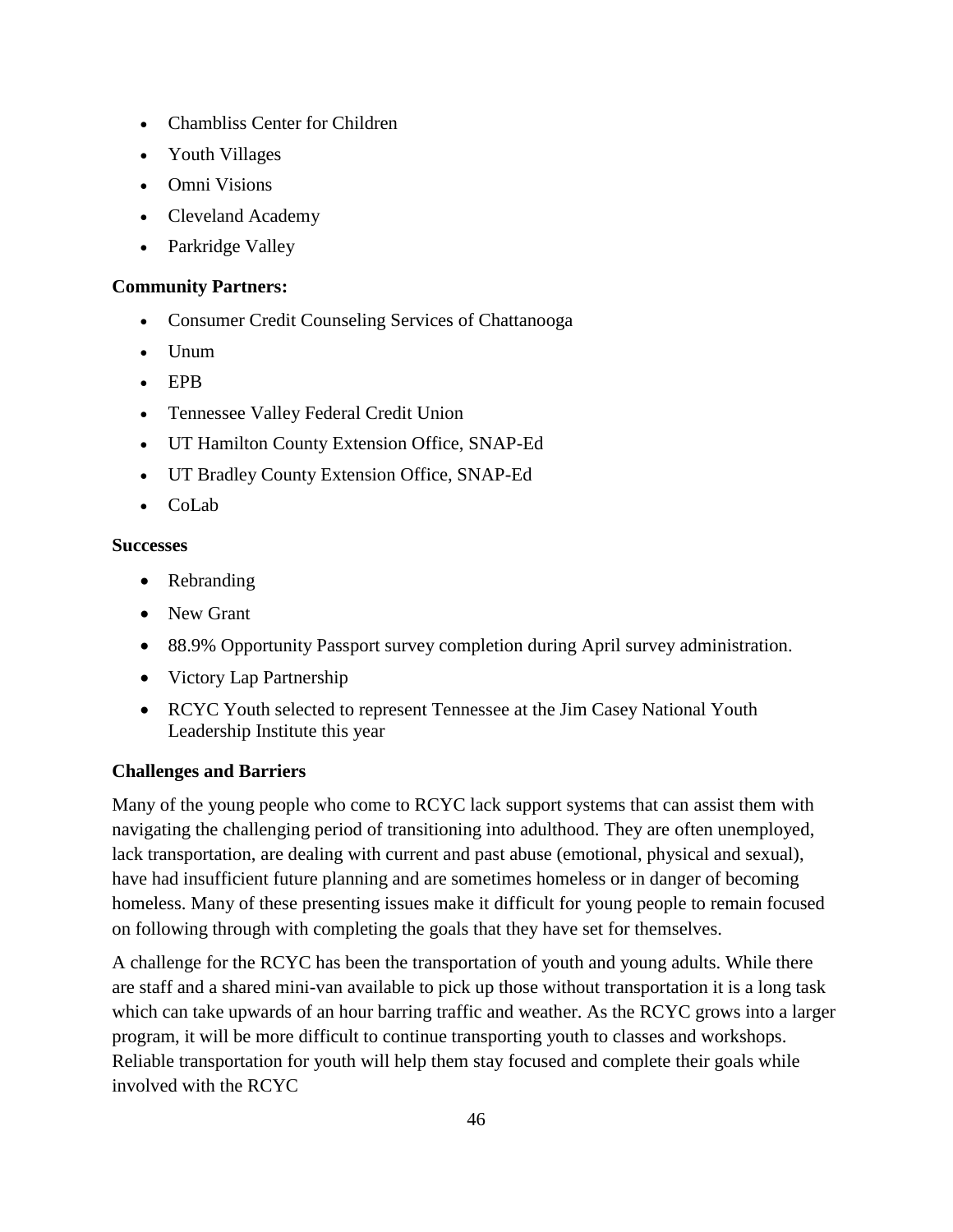# **Next Steps**

In the new fiscal year, RCYC will build relationships with community partners to strengthen the community partnership board and develop new Door Opener opportunities. RCYC also plans to redesign the Pathways transitional living program to include house parents, new housing options, and additional incentives for youth in the program. Finally in the next year the RCYC will be developing and implanting its first summer of Camp Hope.

| <b>RCYC Report</b>                           | <b>July 1 2018- June 30, 2019</b> |
|----------------------------------------------|-----------------------------------|
| Number of new youth enrolled                 | 19                                |
| Number of Financial Literacy Classes Offered | 4                                 |
| Number of Asset Specific Classes Offered     | 6                                 |
| (April and October) percentage of youth      | October 2018: 81.48%              |
| completing an OPPS survey                    | April 2019: 88.89%                |
| Number of board meetings                     |                                   |
| Number of new door openers created           | 3                                 |
| Number of life skills classes held           | 17                                |
| Total number of participants in life skills  |                                   |
| classes                                      |                                   |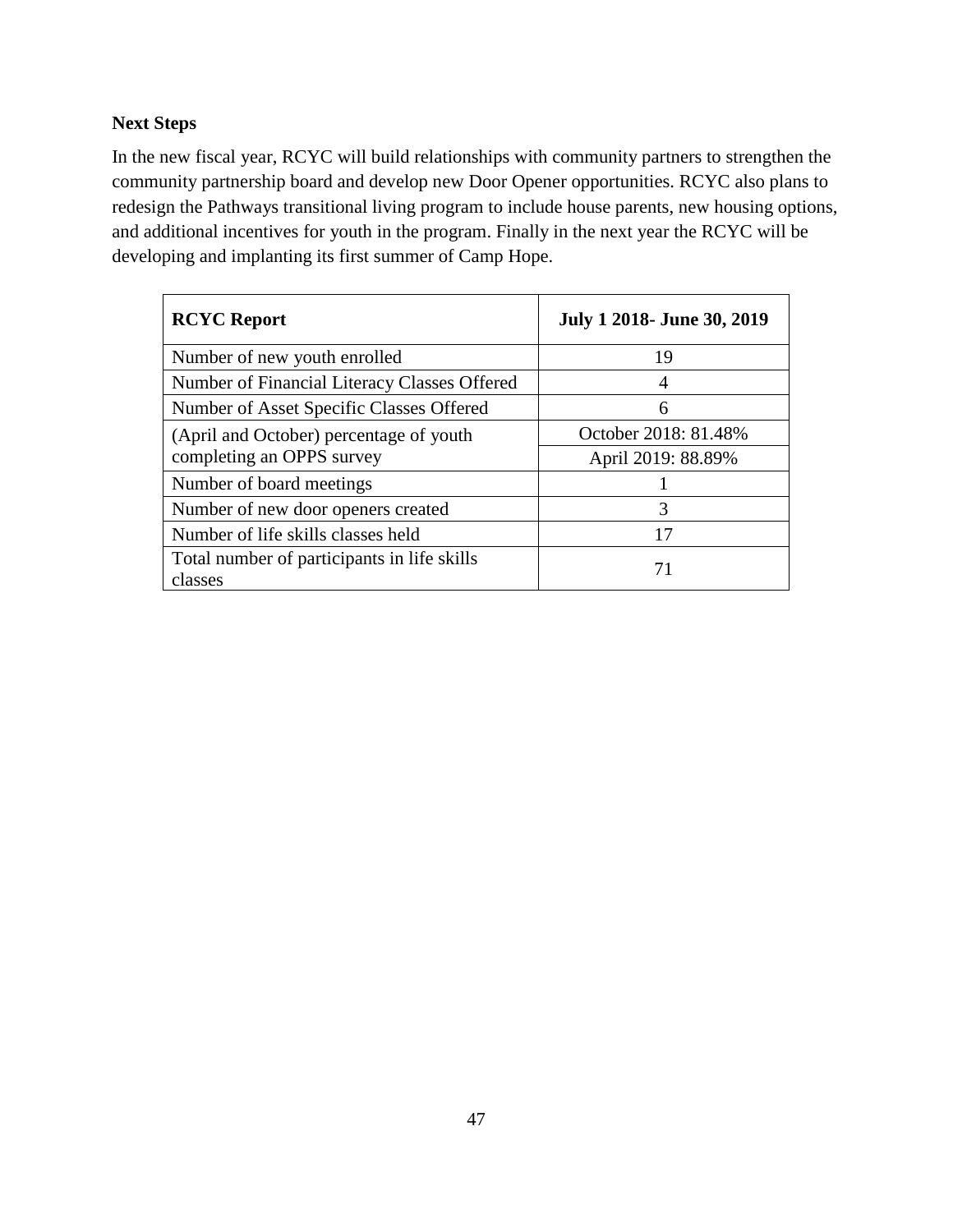

# **South Memphis Alliance, Inc.**

# **History**

South Memphis Alliance (SMA) opened its doors in 2000 to help organize neighborhood associations in the urban communities of South Memphis. Over time, SMA expanded services to serve youth in foster care and families in crisis. Despite growth, SMA holds fast to its core belief that civic engagement is the bedrock of strong communities, and that **strong communities promote stable families.**

# **SMA work focuses largely on five core initiatives**

- **Dream Seekers Initiative** works with young people transitioning from foster care.
- **Hope Chest** includes comprehensive sex education, as well as support services for pregnant and parenting teens that are or were in foster care.
- **[Community Action Panel](http://www.southmemphisalliance.org/our-work/community-advisory-cap)** is composed of community leaders from over a dozen South Memphis civic groups and neighborhood associations.
- **Social Suds Resource Center,** located inside a neighborhood laundromat provides a plethora of social services to patrons of the laundromat.

SMA is one of the most unique community based agencies in the city of Memphis. Our close connection with urban residents creates a level of trust and interaction rarely seen between an agency and members of the community.

# **Emergency Services**

- Assistance with Food vouchers
- Bus passes
- Assistance with Clothing/Uniform vouchers
- Assistance with housing option location

#### **Educational Services**

- Intensive life skills for foster youth
- HIV/AIDS education and testing
- Financial education
- Goal setting
- Teen pregnancy and parenting supports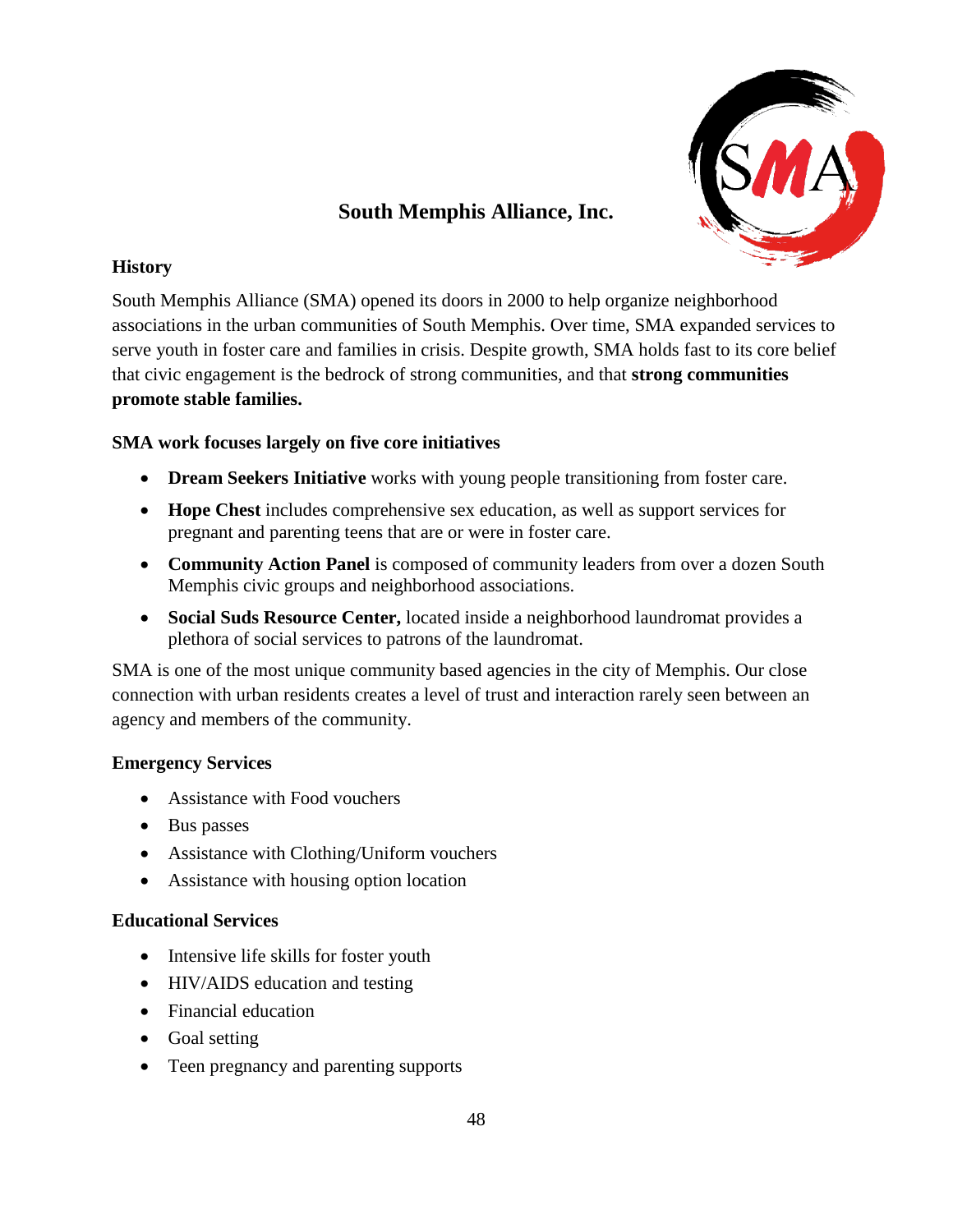#### **Local Partnerships**

- Tennessee Department of Children **Services**
- Books From Birth
- Memphis Cares
- Urban Child Institute Memphis
- United Way of the Mid-South
- Planned Parenthood of the Greater Mid-South
- Omni Visions
- Porter Leath
- Meritan Inc.
- Shelby County Office of Childhood and Youth
- Grizzlies Foundation
- CD Council
- Memphis Public Library
- The Assisi Foundation
- Memphis Artists for Change
- Shelby County Health Department
- Just City, Criminal Justice Services
- First Tennessee Bank
- State of Tennessee (Shelby County) Community Advisory Board
- Urban Child Institute
- ResCare
- Shelby County Family Planning
- Lemoyne Owen College
- American Works
- Metropolitan Inter Faith Association (MIFA)
- Paragon Bank
- Shelby County Juvenile Court
- Habitat of Humanity
- The University of Memphis
- MALSI
- St. Jude Research Hospital
- Hope Credit Union

#### **Successes**

Our Opportunity Passport Dream Seekers were celebrated during our Annual Foster Care Awareness Month festivities. Eight young people graduated from high school. They received graduate baskets, as well as \$50 visa gift cards.

#### **Challenges and Barriers**

- Housing is a consistent barrier to engagement. The young people are moving multiple times in a year due to their inability to secure housing. Their addresses and their phone numbers change frequently, making them unable to connect with needed resources.
- Transportation needs are a barrier for the population that SMA serves. The agency provides bus passes to participants; however, the public transit system in the area is often inadequate.
- Due to transportation issues, youth who enroll in the program at satellite sites are often more difficult to engage for group activities.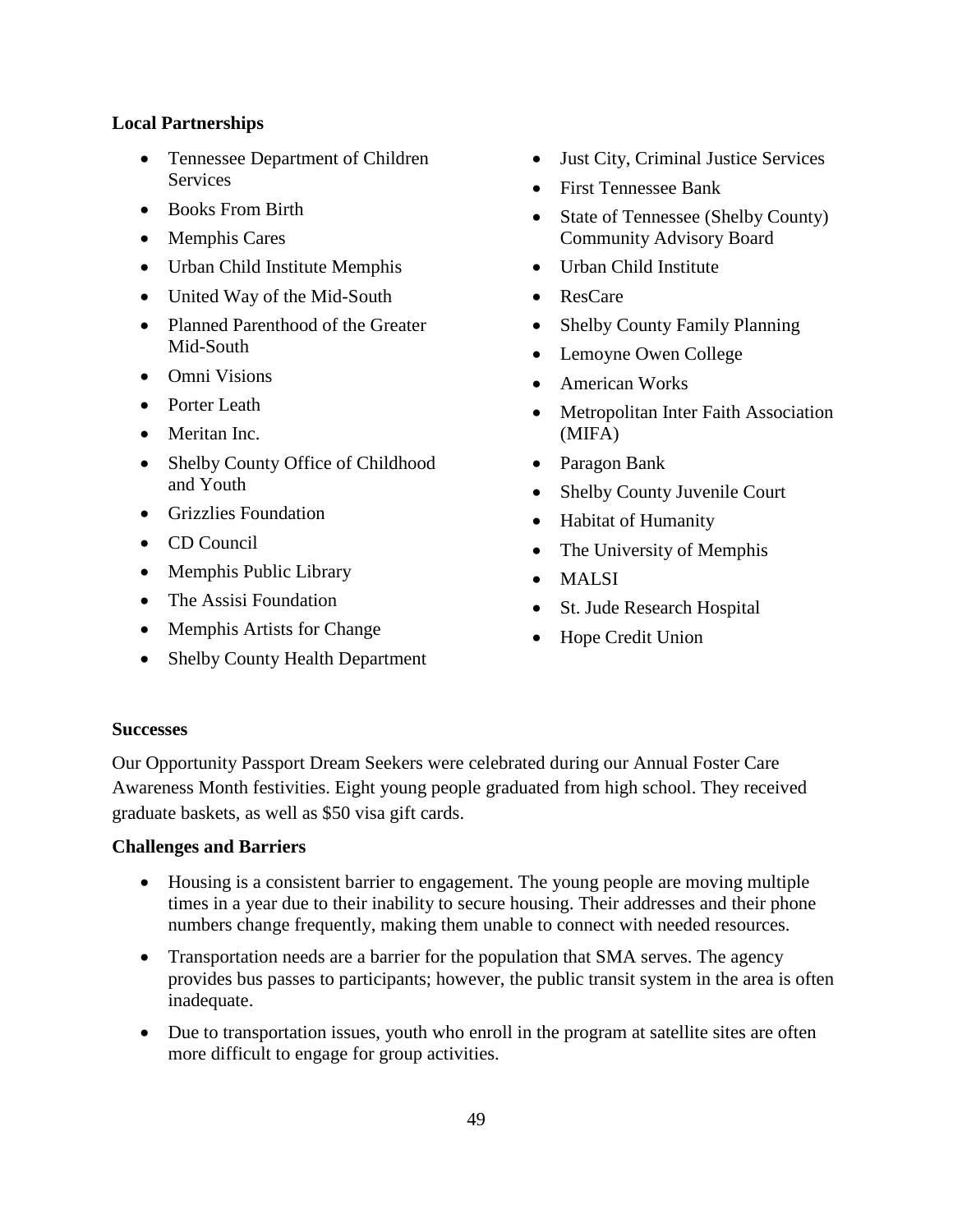# **Next Steps**

- SMA continues to diligently seek housing options and innovations in providing housing for young people transitioning out of care. SMA is applying for funding to build a transitional housing apartment complex to help meet this need.
- Sponsorship for IDA matches, stipends/incentives, computer equipment and building space are among top priorities.

# **Success Story**

Rasheema has been a part of SMA's Dream Seekers and Teen Plus program since July 2013. She has been in and out of foster homes since she was 9 years old. Her caseworker introduced her to the Dream Seekers Program, where she took advantage of the benefits the program had to offer. She has been an active member of the dream seekers program and attends all events at SMA. Rasheema is a sophomore at the Southwest Tennessee Community College and is studying to become a Phlebotomist. She is also working full time to provide for her children. Rasheema recently passed her NHA Phlebotomy Technician (CPT) Certification Exam. Not only are we proud of her educational accomplishments, we are proud to announce that she was selected as SMA's Fantastic Foster Youth of the year. She has also been spotlighted on SMA's website. Rasheema has overcome many obstacles including the stigma that is associated with being a foster child. She most certainly is a success.

| <b>Memphis Resource Center Report</b>                           | July 1, 2017 - | <b>July 1 2018 -</b> |
|-----------------------------------------------------------------|----------------|----------------------|
|                                                                 | June 30, 2018  | June 30, 2019        |
| Opportunity Passport <sup>TM</sup>                              |                |                      |
| Number of new youth enrolled                                    | 32             | 73                   |
| # of Financial Literacy Classes offered                         | 5              | 8                    |
| # of Asset Specific Classes offered                             | 4              | 6                    |
| % of youth with favorable post-test outcome                     | 85%            | 85%                  |
| <b>OPPS Surveys</b>                                             |                |                      |
| % of youth completing an OPPS survey (April & October only)     | 100%           | 100% (April)         |
| <b>Community Partnership Boards</b>                             |                |                      |
| Number of board meetings                                        | $\overline{2}$ |                      |
| Number of new door openers created                              | 3              | $\mathfrak{D}$       |
| <b>Life Skills Classes</b>                                      |                |                      |
| Number of life skills classes held                              | $\overline{4}$ | 6                    |
| Total number of participants in life skills classes             | 20             | 12                   |
| % of youth showing increased proficiency pre to post assessment | 100%           | 100%                 |
| Youth Leadership & Engagement                                   |                |                      |
| Number of youth leadership activities offered                   | 4              | 5                    |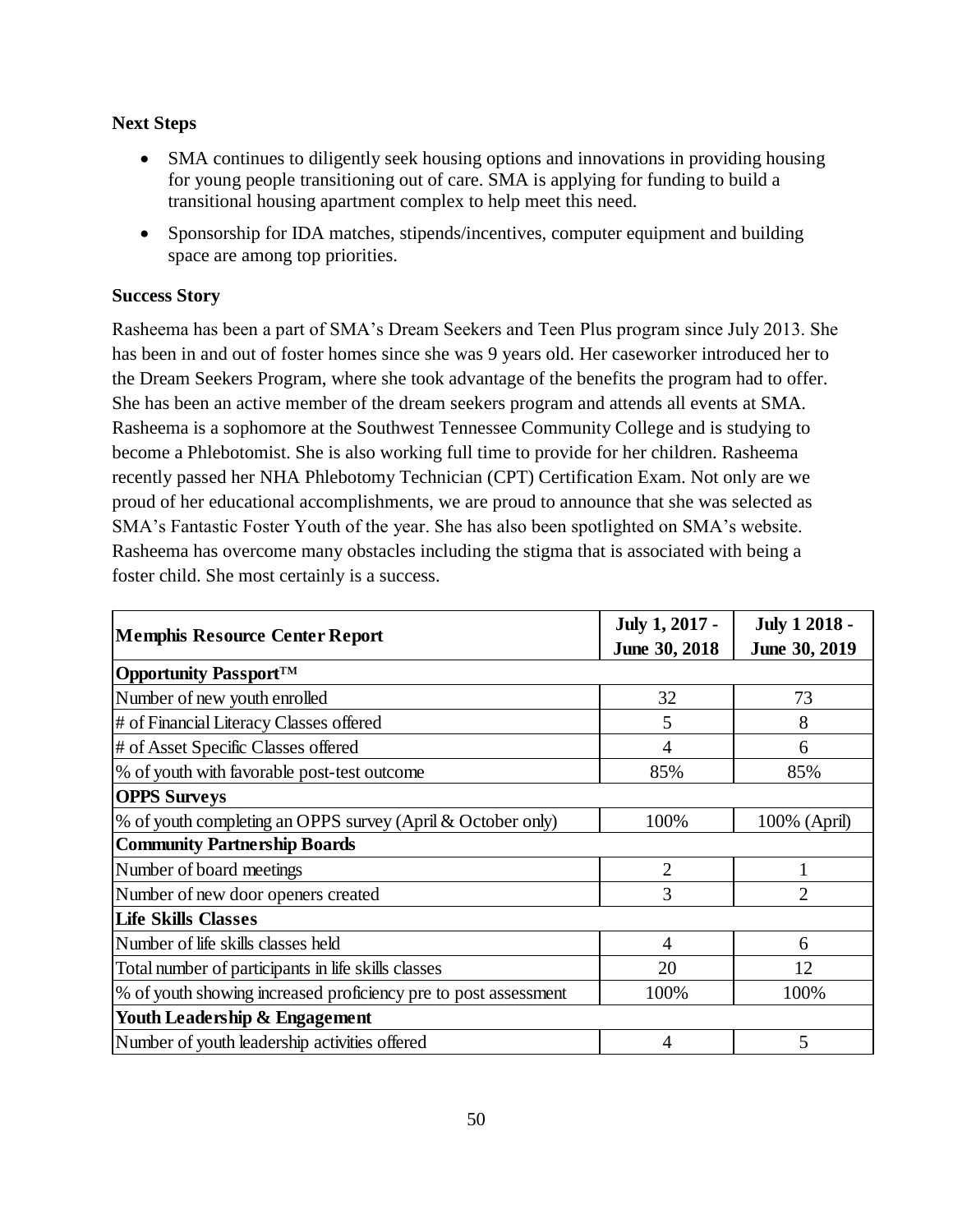# **DEPARTMENT OF MENTAL HEALTH AND SUBSTANCE ABUSE SERVICES**

#### **Tennessee Healthy Transitions Initiative**

The Tennessee Healthy Transitions Initiative is a five-year \$5 million discretionary grant awarded to the TDMHSAS by the Substance Abuse and Mental Health Services Administration (SAMHSA) in September 2014. The purpose of the Tennessee Healthy Transitions Initiative is to assist Tennessee youth and young adults with or at risk of developing a serious mental health condition and/or co-occurring disorder in improving their health and wellness, leading selfdirected lives, and reaching their full potential. This goal will be accomplished through providing coordinated public awareness, outreach and engagement, and access to treatment and resiliency and recovery support services to youth and young adults ages 16-25 with or at risk of serious mental health conditions or co-occurring disorders in two targeted communities. Healthy Transitions provides targeted and innovative awareness, outreach, and specialized treatment and recovery support services to the following prioritized populations of youth and young adults ages 16-25: those in contact with the criminal justice system; those aging out of foster care through child welfare; those who are homeless or at risk of homelessness; and those who identify as being Lesbian, Gay, Bisexual, Transgender, Questioning, or Intersex (LGBTQI).

*Local Laboratory 1* is located in a rural seven-county area in Northwest Tennessee (Benton, Carroll, Gibson, Henry, Lake, Obion and Weakley counties) and is being implemented by Carey Counseling Center, Inc. *Local Laboratory 2* is located in Hamilton County in Southeast Tennessee and is being implemented by Volunteer Behavioral Health Care System. The two Local Laboratories began providing services in February 2016. Services and supports include the following: care coordination utilizing the Transition to Independence Process (TIP) Model; Individual Placement and Support (IPS) Supported Employment; supported education; and peer support services. Tennessee Voices for Children houses the Statewide Youth Coordinator and assists with statewide public awareness and youth engagement efforts. Centerstone Research Institute houses the Lead Evaluator, who coordinates evaluation activities.

Team members from TDMHSAS attend and are active participants at Youth Transitions Advisory Council (YTAC) meetings, now providing updates on progress toward grant goals at each Council meeting.

Some of the successes during FY19 year include:

• The Tennessee Department of Mental Health Services (TDMHSAS), in collaboration with Youth Era, created and developed a training curriculum for a Young Adult designation of the Certified Peer Support Specialist program, a specialized training and certification program tailored to meet the unique needs of youth and young adults. This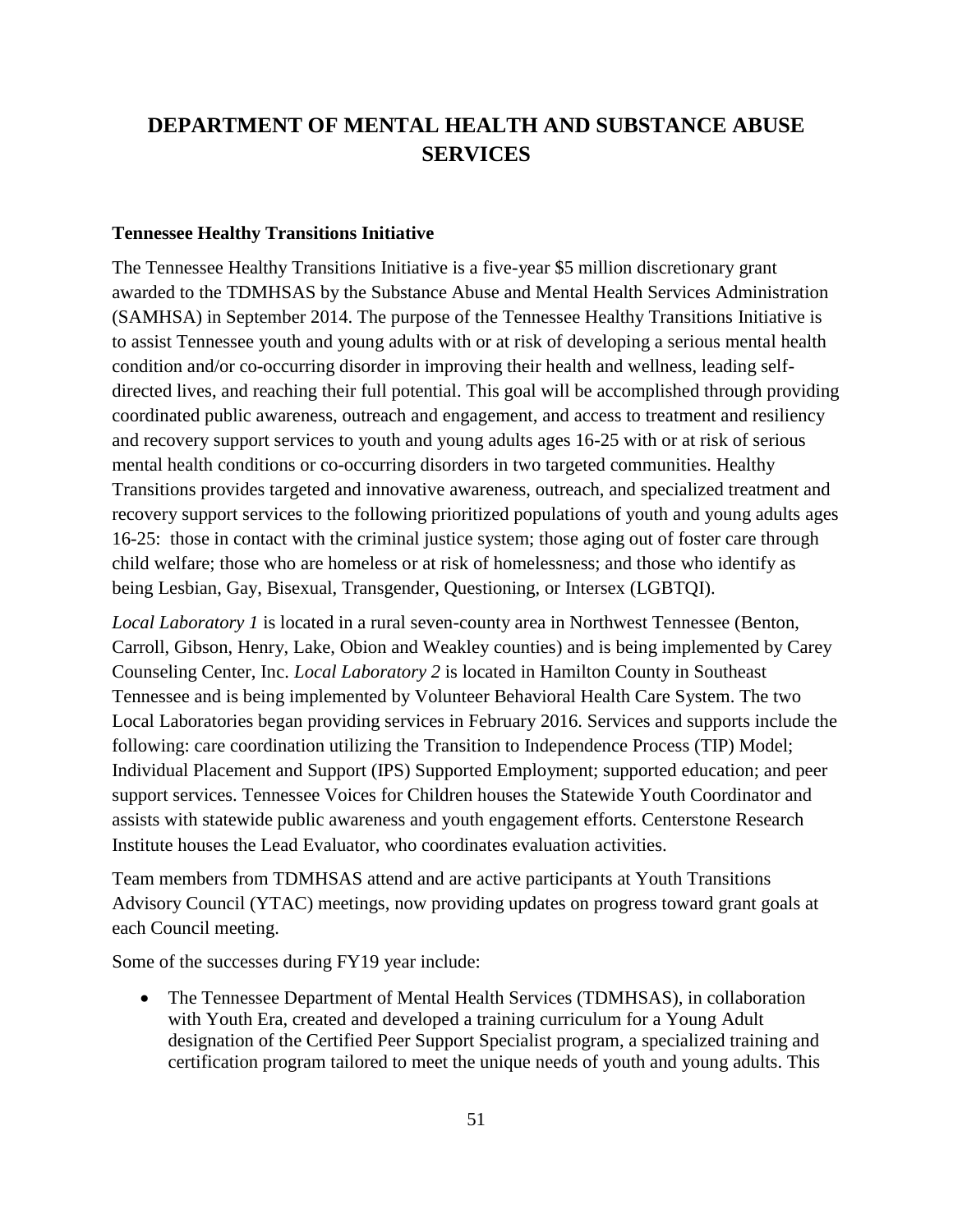curriculum is in the final approval stages, and the first training cohort of Certified Young Adult Peer Support Specialists (CYAPSS) will take place in the coming fiscal year.

- The TDMHSAS Youth and Young Adult Coordinator and the Healthy Transitions Statewide Youth Coordinator increased recruitment efforts for the Statewide Young Adult Leadership Council (YALC) which resulted in increased participation with an average of 10 youth/young adults regularly attending monthly YALC meetings since December 2018.. Through a partnership between TDMHSAS and Tennessee Voices for Children (Healthy Transitions), a post-System of Care Conference event for young adults and providers who serve young adults was held in September 2019 to include trainings for youth, young adults, and providers. There were 8 youth and young adults (Y/YA) that attended the Y/YA track that focused on helping Y/YA increase their advocacy and leadership skills, and engage with providers and professionals. There were 21 staff from provider agencies who attended the provider track that focused on training opportunities to effectively serve Y/YA. Additionally, there was a facilitated networking time with intentional time for providers and young adults to network and learn from each other, as well as a celebration of the Healthy Transitions grant.
- The TDMHSAS Statewide Young Adult Leadership Council (YALC) has met at least monthly and has participated in ongoing activities to ensure youth and young adult voice and input at the state level, including:
	- o Participating on and presenting to the Council on Children's Mental Health
	- o Participating on the Youth Transitions Advisory Council
	- o Planning and Executing Children's Mental Health Awareness activities, including continuation of their Humans in Real Life project (a Humans of New Yorkinspired photo campaign that focuses on mental health, substance abuse, and systems involvement)
	- o Participating in a panel presentation entitled "We are the Experts: The Value of Lived Experience" at the Annual State Convention for the National Association of Mental Illness Tennessee and attending the System of Care Across Tennessee conference and post-conference event (Round Table Talk)Sharing their experiences as participants of the Statewide YALC in focus groups conducted by our evaluation partners from Centerstone Research Institute
- Two Healthy Transitions staff at the local level completed the process of becoming Certified Site Based Trainers and two TDMHSAS staff continue to seek site-based certification status of the Transition to Independence Process (TIP) Model, an evidenceinformed approach for effectively engaging and working with youth and young adults.
- Through the First Episode Psychosis Initiative, TDMHSAS contracted with Vanderbilt Center of Excellence to hire a Statewide Youth/Young Adult Best Practices Trainer and Consultant who is also in the process of becoming a Certified Site Based Trainer in the TIP Model.
- TDMHSAS applied for and obtained a second round of Healthy Transitions funding that began in March 2019 and will continue until March 2024. The new grant, Healthy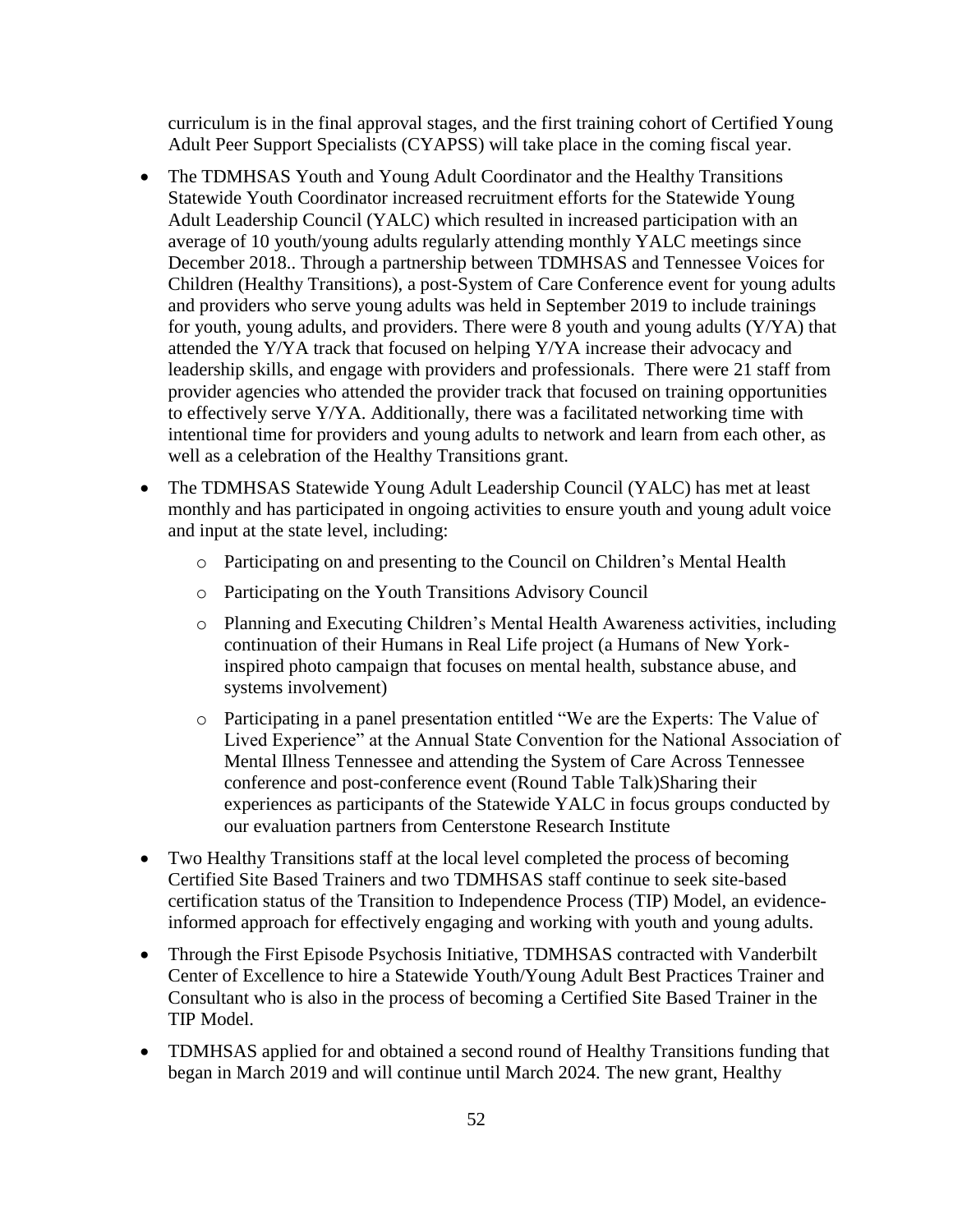Transitions: Improving Life Trajectories (HT-ILT) will assist Tennessee youth and young adults ages 16-25 with a serious mental health condition or co-occurring disorders, with a particular focus on co-occurring mental health and intellectual and development disabilities, in maximizing their potential to assume adult roles and responsibilities and lead full and productive lives. HT-ILT will provide targeted and innovative awareness, outreach, and specialized treatment and recovery support services in the following new local sites:

- o Local Site 1 is located in Davidson County in Middle Tennessee and is being implemented by Mental Health Cooperative. Local Site 2 is located in Greene County in Northeast Tennessee and is being implemented by Frontier Health. Both sites have begun the contracting and hiring process, but have not yet begun providing services. Services and supports will include the following: outreach; care coordination utilizing the Transition to Independence Process (TIP) Model; Supported Employment and Education using the Individual Placement and Support (IPS) Model; and peer support services.
- o Tennessee Voices for Children (TVC) will assist with statewide public awareness activities and consultation to the local sites on development of local Young Adult Leadership Councils. Additionally, TVC will house a Certified Young Adult Peer Support Specialist who will be embedded within the mobile crisis system at Mental Health Cooperative providing short-term peer support services and linkage and referral to youth/young adults who have contact with the mobile crisis system.
- $\circ$  TDMHSAS will house the Lead Evaluator, who will coordinate evaluation activities.

These efforts support sustainability of behavioral health services that are driven by and that meet the unique needs of youth and young adults; expand the young adult workforce through the Certified Young Adult Peer Support Specialist program; and infuse youth and young adult voice at both the local and state level.

#### **Tennessee First Episode Psychosis Initiative (FEPI)**

In the FY 2014 appropriation, Congress allocated additional funds to SAMHSA to support "evidence-based programs that address the needs of individuals with early serious mental illness, including psychotic disorders." States were required to set-aside five percent of their Mental Health Block Grant (MHBG) allocation to support this evidence-based program. The Tennessee Department of Mental Health and Substance Abuse Services (TDMHSAS) began planning for the implementation of the five percent set-aside to address early intervention programming as soon as the 2014 budget legislation passed. The proposal approved by SAMHSA included provisions for a First Episode Psychosis (FEP) treatment program focusing on a rural area of Tennessee using a Coordinated Specialty Care model. The proposal provided a beginning budget, staffing and implementation model designed to be flexible in the face of the challenges of implementing an urban program in a rural area. With innovations focusing on the use of technology and a one-provider arrangement, the proposal was approved and implementation began within 30 days following approval.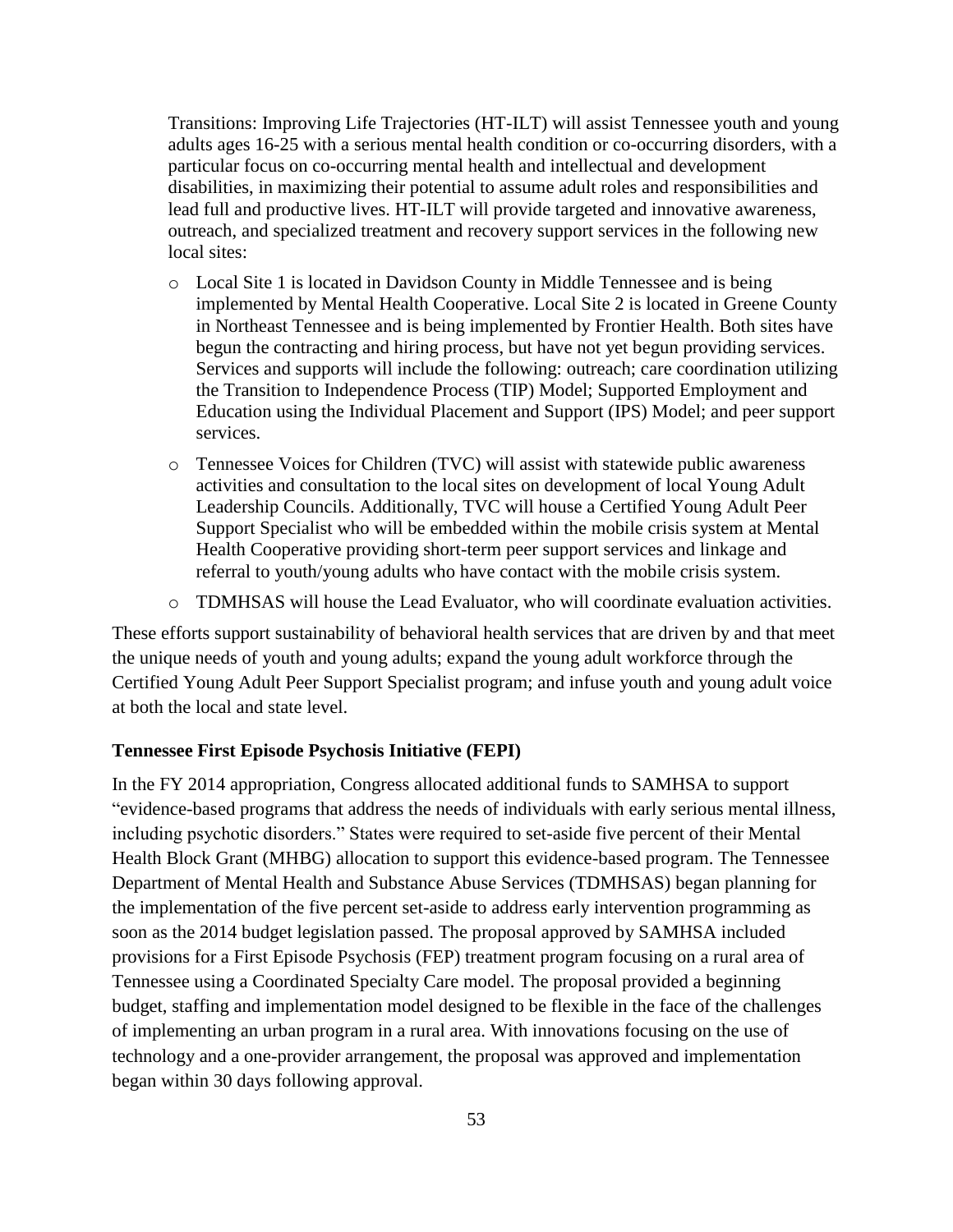The program, titled OnTrackTN and modeled after OnTrackNY, serves youth and young adults between the ages of 15-30, who are experiencing psychotic symptoms such as hallucinations, unusual thoughts or beliefs, or disorganized thinking, with symptoms present for more than a week but less than 24 months. In the months following the approval of the proposal, TDMHSAS contracted with Carey Counseling Center, Inc. (Carey) to implement the program in a sevencounty area in the northwest corner of Tennessee. The counties in the service area are Lake, Obion, Weakley, Benton, Carroll, Gibson, and Henry.

In the spring of 2016, Congress increased the set-aside in the State Mental Health Block Grant program from 5 to 10 percent for first episode programs. TDMHSAS submitted a proposal to expand the First Episode Psychosis Initiative (FEPI) through the 10 percent set-aside, which was approved by SAMHSA. The proposal identified the following two priorities: (1) Expand the OnTrackTN program to two additional sites in Tennessee, and (2) Create a statewide FEPI Learning Collaborative consisting of, at minimum, all three OnTrackTN sites.

In May 2016 TDMHSAS released an Announcement of Funding requesting proposals to implement OnTrackTN in two counties among Davidson, Hamilton, and Shelby. A review panel scored the proposals and contracts were awarded to Mental Health Cooperative, Inc. in Davidson County and Alliance Healthcare Services in Shelby County. In FY19, TDMHSAS partnered with Helen Ross McNabb to implement an OnTrackTN team in Knox County.

As a result of the 2018 federal appropriations, there was an increase in the SAMHSA Mental Health Block Grant which resulted in additional funds being available through the 10 percent setaside. Because of this increase, TDMHSAS released an additional Announcement of Funding in September 2019 requesting proposals to implement OnTrackTN in Hamilton County. A review panel scored the proposals and a contract was awarded to Helen Ross McNabb. All programs were trained in the OnTrackNY model. Additionally, the increase in funds was used to bring on a Statewide Youth/Young Adult Best Practices Trainer and Consultant through Vanderbilt Center of Excellence. This position provides support and training to the OnTrackTN sites and will provide fidelity checks to ensure fidelity to the OnTrack model.

Team members from TDMSHAS regularly attend YTAC meetings to provide updates on progress toward goals. Some of the successes during FY 2019 year include:

- OnTrackTN teams served 134 youth and young adults experiencing a first episode of psychosis.
- Expansion of OnTrackTN to two additional sites: Knox and Hamilton County, both operated by Helen Ross McNabb
- Addition of a Statewide Trainer and Consultant to ensure support and fidelity of OnTrackTN teams
- TDMHSAS, in collaboration with Vanderbilt's Statewide Trainer and Consultant, offered multiple training opportunities to OnTrackTN sites including: OnTrack Model training